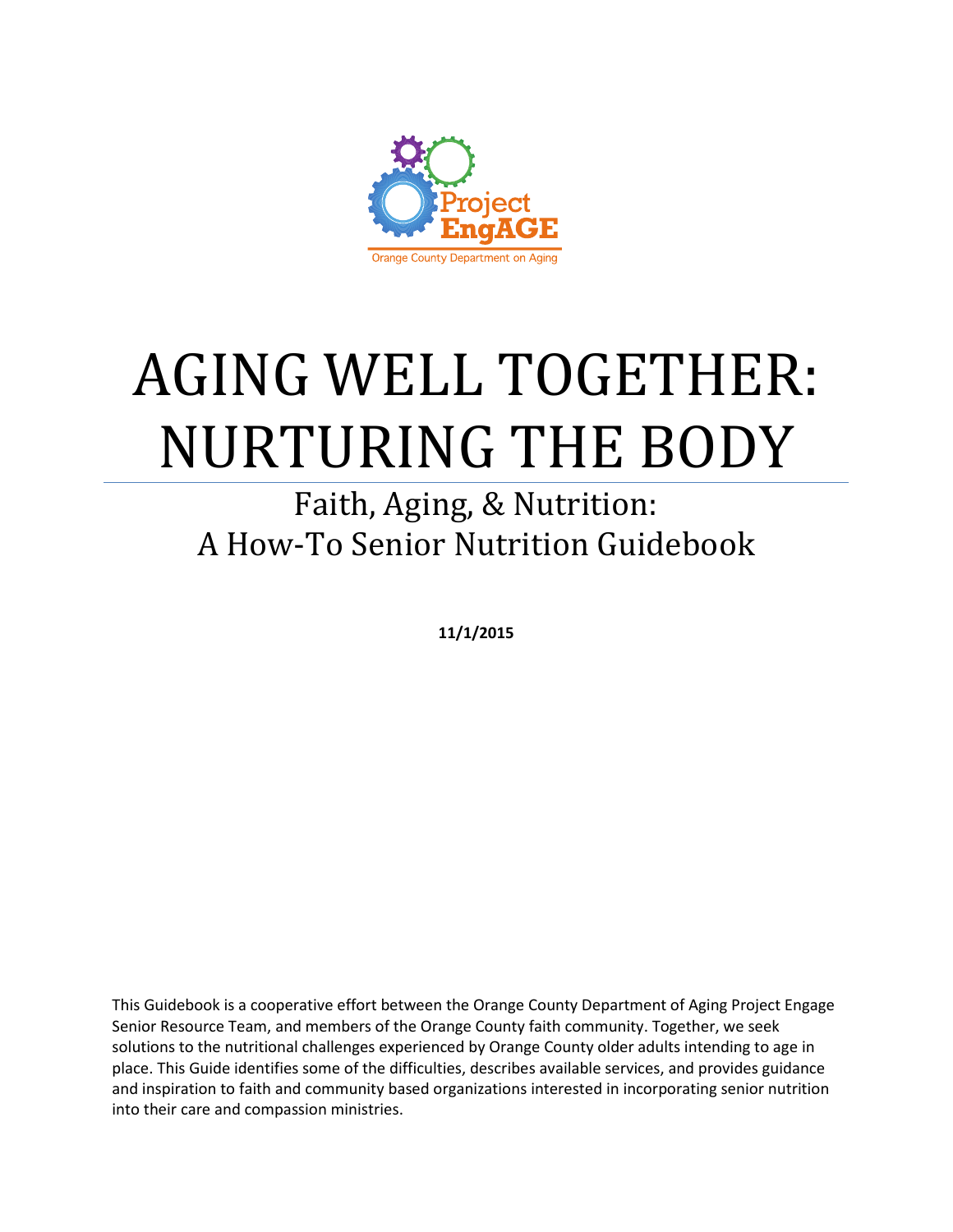## **TABLE OF CONTENTS**

| 1.0<br><b>INTRODUCTION</b>             | Seniors may not be eating well for many reasons. But, Faith and Community<br>Based Organizations, neighbors, adult children of seniors, and caregivers<br>can become more aware of nutritional obstacles to successfully address<br>them.                                                                                                                                                                                                                                                                                                                                                                                                                                             |
|----------------------------------------|---------------------------------------------------------------------------------------------------------------------------------------------------------------------------------------------------------------------------------------------------------------------------------------------------------------------------------------------------------------------------------------------------------------------------------------------------------------------------------------------------------------------------------------------------------------------------------------------------------------------------------------------------------------------------------------|
|                                        | 1.1 Why this guide was written<br>1.2 How to get the most from the guide                                                                                                                                                                                                                                                                                                                                                                                                                                                                                                                                                                                                              |
| 2.0<br><b>OBTAINING</b><br><b>FOOD</b> | As we age we may experience challenges to getting food, including: limited<br>finances, difficulty walking and/or carrying heavy, bulky packages, poor<br>vision, decreasing stamina, the social stigma of "taking too long at the<br>checkout," and changing food tastes. However, Orange County seniors have<br>several options.                                                                                                                                                                                                                                                                                                                                                    |
|                                        | 2.1 Groceries and big box stores<br>2.2 Farmers Markets<br>2.3 Food Trucks and The LoMo Market<br>2.4 Community Gardens & Community Supported Agriculture (CSA)<br>2.5 Food Banks and Pantries<br>2.6 Senior Centers and Church Kitchens<br>2.7 Home delivery (Meals on Wheels, Mail Order)<br><b>2.8 Personal Services</b>                                                                                                                                                                                                                                                                                                                                                           |
| 3.0<br><b>COOKING</b>                  | As we age, cooking may become a chore because:<br>The social component linking cooking and shared meals is lost<br>Fear of fire, being scalded, or forgetting an unattended pot<br>٠<br>Poor vision interferes with using the microwave<br>$\bullet$<br>Mishandling food and undercooking pose health risks<br>Lack of stamina makes the task of cooking and cleanup feel endless<br>and overwhelming<br>Loss of strength and manual dexterity increase risk of accidents and<br>injuries (e.g., lifting hot, heavy pots, using sharp utensils)<br>3.1 Food safety and cross contamination<br>3.2 Kitchen Cutlery, Conveniences and Technology<br>3.3 Simple meals and one pot eating |
| 4.0<br><b>EATING</b>                   | As we age, our food and nutrition may inadvertently suffer, due to:<br>Lack of good food choices<br>Losses in vision, sense of smell and taste<br>Loss of mobility and impaired mental function<br>Social isolation, loneliness and depression<br>Poor fitting dentures or loss of teeth<br>New dietary restrictions<br>4.1 Food groups and nutrition (Pyramids, Plates and what we eat)<br>4.2 Living with food restrictions                                                                                                                                                                                                                                                         |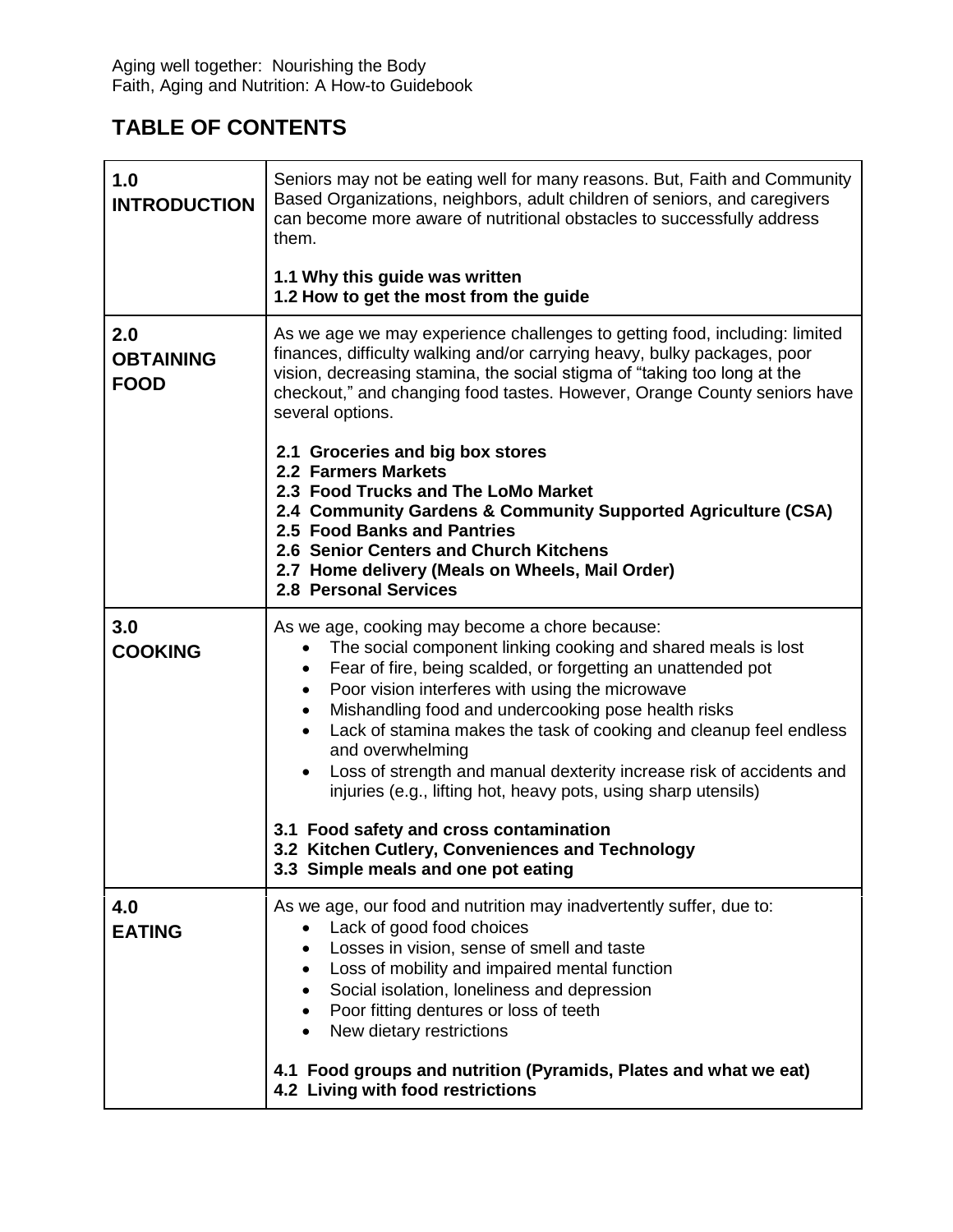#### **Table of Contents**

|                      | 4.3 Foods that hydrate<br>4.4 Foods that promote digestive health<br>4.5 Importance of regular Dental Care & Dental Clinic Information<br>4.6 Living with Dentures                                                                                                                                                                                                                                                                                                                                                                                                                                      |
|----------------------|---------------------------------------------------------------------------------------------------------------------------------------------------------------------------------------------------------------------------------------------------------------------------------------------------------------------------------------------------------------------------------------------------------------------------------------------------------------------------------------------------------------------------------------------------------------------------------------------------------|
| 5.0<br><b>PAYING</b> | As we age, income and liquid reserves may strain to meet our nutritional<br>needs. In fact, X% of residents above y years of age are at or below poverty<br>level in Orange County. Typical nondiscretionary big ticket items (e.g., roof<br>repair, appliance replacement) can reduce liquid reserves, thereby further<br>reducing future income. At the same time, social stigma and invasion of<br>privacy may prevent a person asking for or accepting financial help.<br>5.1 Cash, Checks, and Cards<br>5.2 Federal Food Subsidy (SNAP, formerly "Food Stamps")<br>5.3 Benevolence Program Support |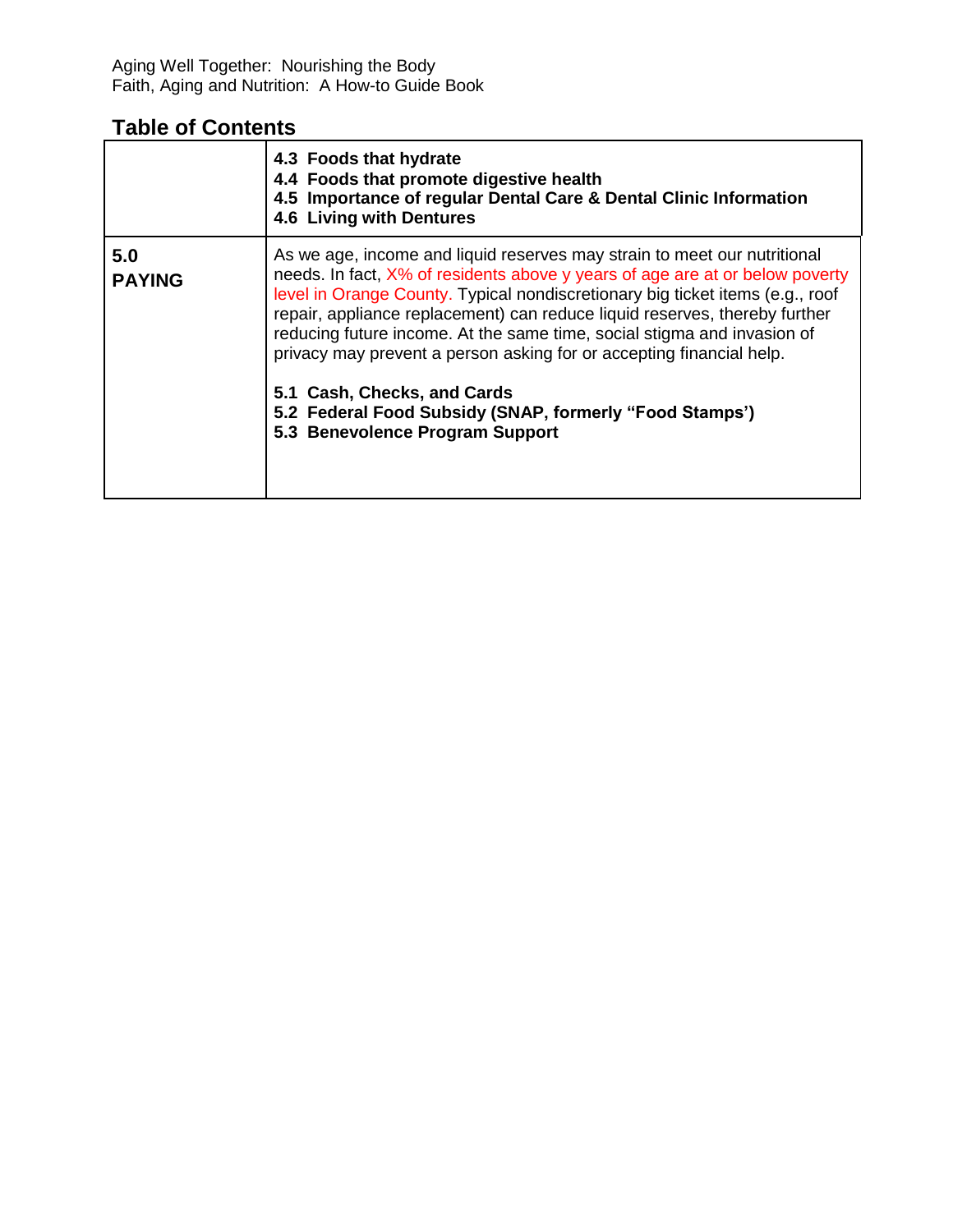#### **1.0 INTRODUCTION**

| 1.1                       | Seniors may not be eating well when getting and preparing food, and even                                                                                                                                                                                                                                                                                                                                                                                                                                |
|---------------------------|---------------------------------------------------------------------------------------------------------------------------------------------------------------------------------------------------------------------------------------------------------------------------------------------------------------------------------------------------------------------------------------------------------------------------------------------------------------------------------------------------------|
| Why this                  | eating, has become an overwhelming. With age, it is often increasingly difficult<br>to muster the stamina & skills necessary to successfully shop and pay for                                                                                                                                                                                                                                                                                                                                           |
| <b>Guide was</b>          | groceries, prepare nutritious meals, and to maintain an appetite.                                                                                                                                                                                                                                                                                                                                                                                                                                       |
| written                   | In these chapters we identify and address nutritional issues for those aging in<br>place, such as:<br>Tips and resources to improve the mealtime experience<br>Existing options to overcome nutritional challenges<br><b>Financial subsidies</b><br>$\bullet$<br>Ways to assess and address financial need                                                                                                                                                                                              |
|                           | It is our hope that by using this Guide, faith and community based<br>organizations and individuals might identify viable to help alleviate senior<br>hunger, such as assisting congregants with:<br>Obtaining food or coordinating home delivery service<br>Reducing the effort required by meal preparation<br>Reducing social isolation<br>Being mindful of physical, mental, and spiritual issues interfering with<br>good nutrition<br>Compassionate, equitable solutions to financial limitations |
| 1.2                       | Read the Table of Contents to identify some of the challenges residents aging                                                                                                                                                                                                                                                                                                                                                                                                                           |
| How to                    | in place experience.                                                                                                                                                                                                                                                                                                                                                                                                                                                                                    |
| get the                   | Read 1.0 INTRODUCTION in its entirety.                                                                                                                                                                                                                                                                                                                                                                                                                                                                  |
| most from<br>the<br>Guide | Isolate your area(s) of interest through the outline & bullet format<br>Use the numbering system to guides you to a specific topic or subtopic (e.g.,<br>1.0 broken down to 1.1, 1.2, etc.)                                                                                                                                                                                                                                                                                                             |
|                           | Page numbers are preceded by the header numbering scheme.                                                                                                                                                                                                                                                                                                                                                                                                                                               |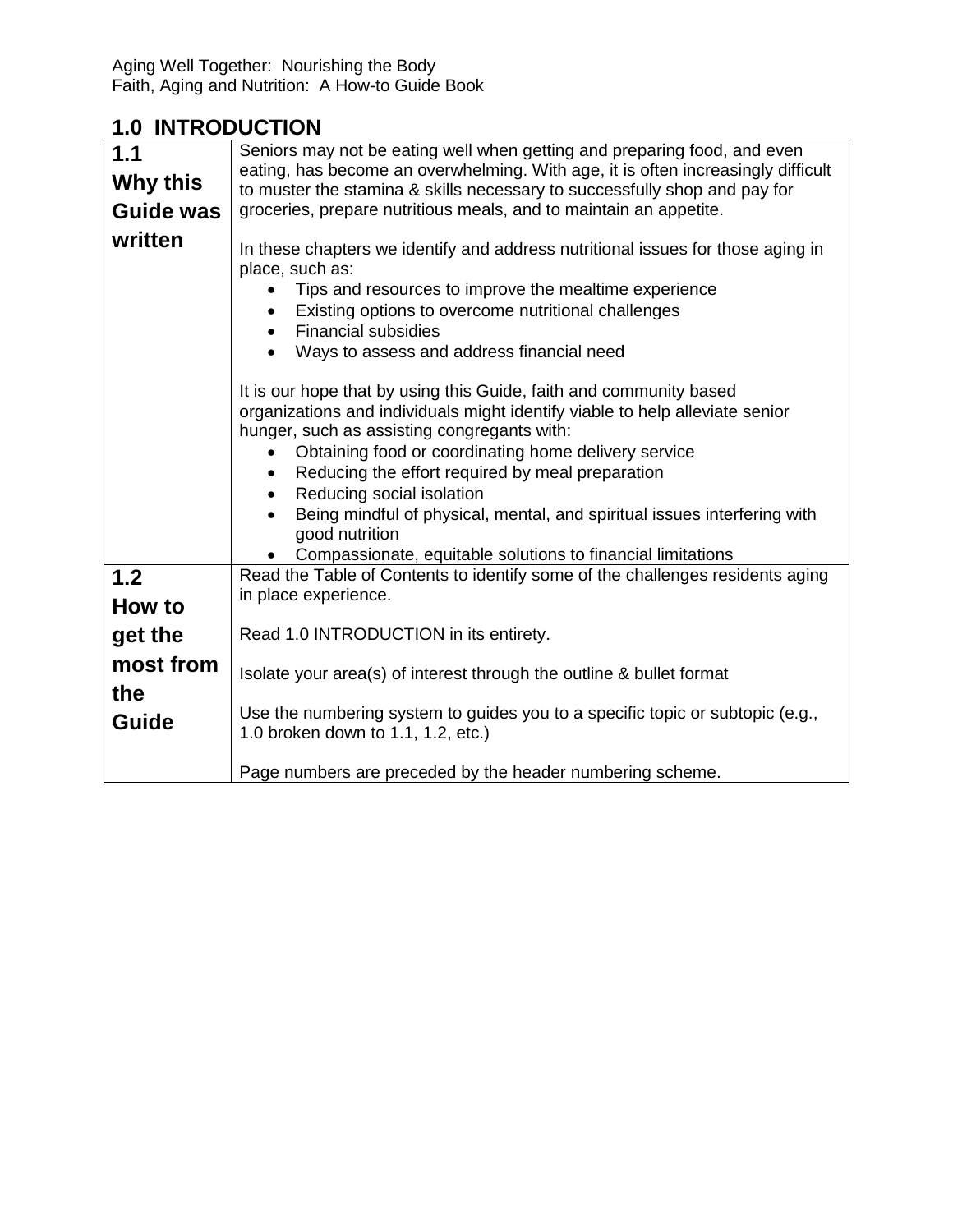| 2.1<br><b>Grocerie</b><br>S<br>and<br>big box<br><b>stores</b> | This list of major grocery chains and "big box" stores in Orange and nearby<br>Durham Counties each contain:<br>Web site<br>$\bullet$<br>Customer service number<br>$\bullet$<br>Special senior services and discounts, if any<br>$\bullet$<br>Locations and business hours<br>Disclaimer: We've done our best to capture the most current and correct<br>information, but certain information may change over time.                                                                                                                              |
|----------------------------------------------------------------|---------------------------------------------------------------------------------------------------------------------------------------------------------------------------------------------------------------------------------------------------------------------------------------------------------------------------------------------------------------------------------------------------------------------------------------------------------------------------------------------------------------------------------------------------|
|                                                                | <b>Grocery Stores</b><br>Food Lion<br>$\bullet$<br><b>Harris Teeter</b><br>$\bullet$<br>Kroger<br>$\bullet$<br><b>Trader Joes</b><br>$\bullet$<br><b>Weaver Street</b><br>$\bullet$<br><b>Whole Foods</b>                                                                                                                                                                                                                                                                                                                                         |
|                                                                | Food Lion (6)<br>https://www.foodlion.com/stores/<br>Customer service: 1-800-210-9569<br>$\checkmark$ No senior discount<br>$\checkmark$ Offers "2 for" program<br>$\checkmark$ Lower prices than most grocery stores<br>$\checkmark$ Can use coupons with discount deductions (MVP savings)<br>← Community outreach program: Food Lion Feeds<br>$\checkmark$ Weekly Ad (lists best deals)<br><b>Food Lion Grocery Store of Hillsborough</b><br>106 Rebecca Dr<br>Hillsborough, NC 27278<br>919-732-6168<br>STORE HOURS Sun-Sat: 7:00 am-10:00 pm |
|                                                                | Food Lion Grocery Store of Hillsborough<br>101 N Scotswood Blvd<br>Hillsborough, NC 27278<br>919-732-5964<br>STORE HOURS Sun-Sat: 7:00 am-11:00 pm<br>Food Lion Grocery Store of Chapel Hill<br>1129 Weaver Dairy Rd<br>Chapel Hill, NC 27514<br>919-929-0458<br>STORE HOURS Sun-Sat: 7:00 am-11:00 pm<br>Food Lion Grocery Store of Chapel Hill<br>1720 N Fordham Blvd<br>Chapel Hill, NC 27514<br>919-967-2613                                                                                                                                  |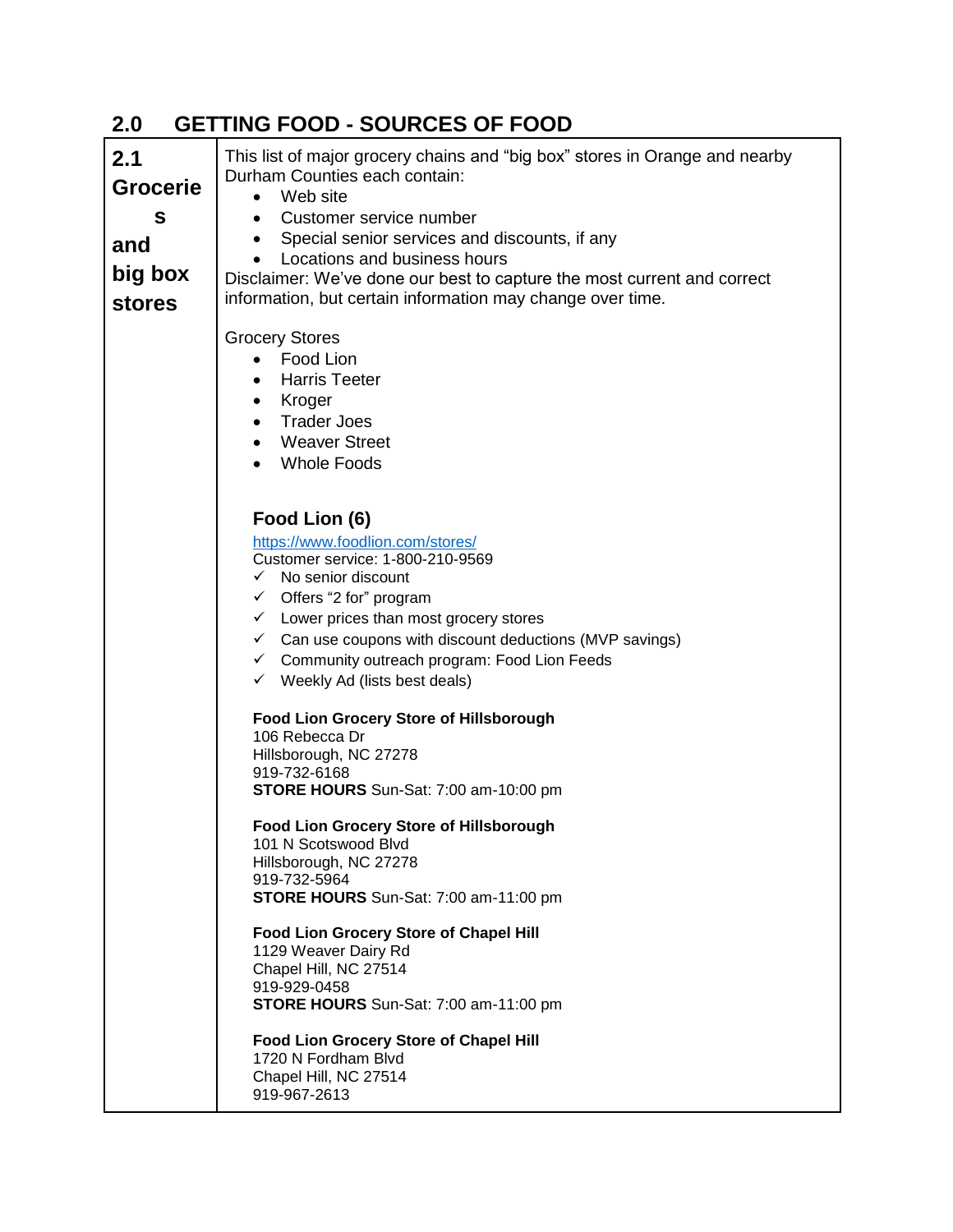| <u>2.0 GETTING FOOD – SOUNCES OF FOOD</u>                                |
|--------------------------------------------------------------------------|
| <b>STORE HOURS</b> Sun-Sat: 7:00 am-11:00 pm                             |
| <b>Food Lion Grocery Store of Carrboro</b>                               |
| 104 NC Hwy 54 Unit A                                                     |
| Carrboro, NC 27510                                                       |
| 919-932-1589                                                             |
| <b>STORE HOURS</b> Sun-Sat: 7:00 am-11:00 pm                             |
| <b>Food Lion Grocery Store of Carrboro</b>                               |
| 602 Jones Ferry Road, Unit A                                             |
| Carrboro, NC 27510                                                       |
| 919-942-0916                                                             |
| <b>STORE HOURS</b> Sun-Sat: 7:00 am-11:00 pm                             |
| Harris Teeter (5)                                                        |
| http://www.harristeeter.com/                                             |
| $\checkmark$ Offers buy one, get one weekly                              |
| $\checkmark$ 5% discount for seniors on Thursdays (must be 60 and over)  |
| $\checkmark$ Meal Deals each week (buy 5 items for almost half the cost) |
|                                                                          |
| $\checkmark$ Community outreach program: HT Supports                     |
| $\checkmark$ Can use coupons with discount deductions (VIC Savings)      |
| $\checkmark$ Weekly Ad (lists best deals)                                |
| <b>Martin Luther King Blvd Location</b>                                  |
| 1800 Martin Luther King Jr Blvd                                          |
| Chapel Hill, NC 27514                                                    |
| 919-968-0110                                                             |
| Store Hours: Open 24 hrs                                                 |
| <b>University Mall</b>                                                   |
| 2110 S Estes Dr                                                          |
| Chapel Hill, NC 27514-7001                                               |
| 919-933-5700                                                             |
| Store Hours: Open 24 hrs                                                 |
| <b>Meadowmont Village</b>                                                |
| 116 West Barbee Chapel Rd                                                |
| Chapel Hill, NC 27517                                                    |
| 919-932-5020                                                             |
| Store Hours: Open 24 hrs                                                 |
| <b>Chatham Downs Shopping Center</b>                                     |
| 88 Chatham Downs Dr                                                      |
| Chapel Hill, NC 27517                                                    |
| 919-960-0275                                                             |
| Store Hours: Open 24 hrs                                                 |
| <b>Carrmill Mall</b>                                                     |
| 310 N Greensboro St                                                      |
| Carrboro, NC 27510-1724                                                  |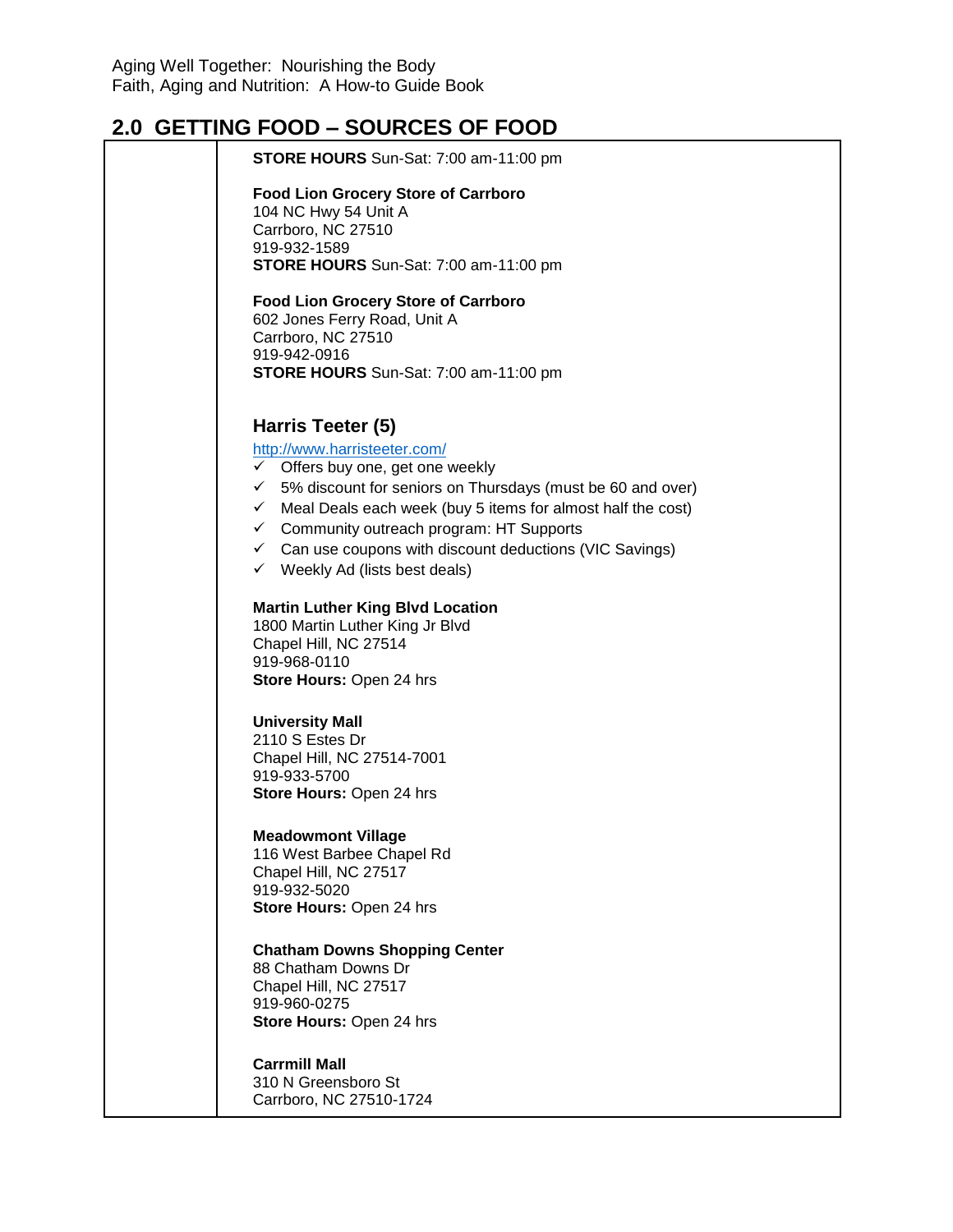| 919-942-8564<br>Store Hours: Open 24 hrs                                                                                                                                      |
|-------------------------------------------------------------------------------------------------------------------------------------------------------------------------------|
| Kroger (2)<br>https://www.kroger.com/<br>Once per week 5% weekly discount (must be 60 and over)<br>$\checkmark$                                                               |
| <b>Kroger</b><br>3420 Southwest Durham Dr<br>Durham, NC 27707<br>919-403-6945<br>Store Hours: Sun - Sat: 6:00 AM - Midnight                                                   |
| <b>Kroger</b><br>202 W Nc Highway 54<br>Durham, NC 27713<br>Store Phone: (919) 361-9893<br>Pharmacy Phone: (919) 361-9427<br><b>Store Hours: Sun - Sat: 6:00 AM - 1:00 AM</b> |
| Trader Joe's (1)<br>http://www.traderjoes.com/<br>$\checkmark$ No senior discount<br>Many items are cheaper than other grocery stores<br>$\checkmark$                         |
| <b>TJ's Chapel Hill</b><br>1800 E Franklin St<br>Chapel Hill, NC 27514<br>919-918-7871<br>Hours 8AM - 9PM (Mon-Sun)                                                           |
| <b>Weaver Street Market (3)</b><br>http://www.weaverstreetmarket.coop/                                                                                                        |
| $\checkmark$ No senior discount<br>$\checkmark$ Established relations with OCIM and IFC<br>$\checkmark$ Offers co-op membership and extra discounts for fee                   |
| <b>Weaver Street Carrboro</b><br>101 EAST WEAVER STREET, CARRBORO NC 27510<br>919-929-0010<br>Hours Open daily, 7am - 10pm                                                    |
| <b>Weaver Street Hillsborough</b><br>228 SOUTH CHURTON STREET, HILLSBOROUGH NC 27278                                                                                          |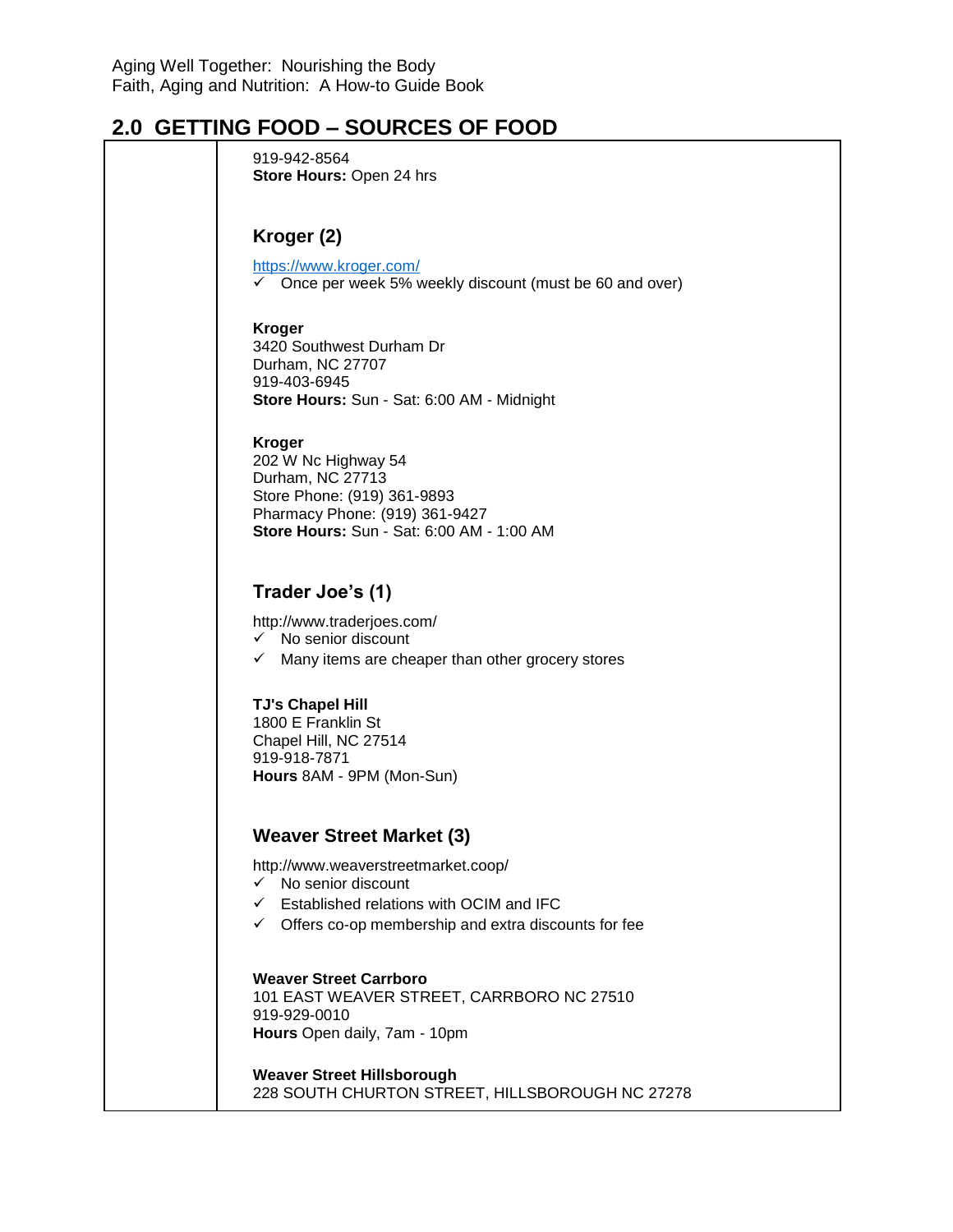| 919-245-5050<br>Hours Open daily, 7am - 9pm                                                                                                                                                                                                                                        |
|------------------------------------------------------------------------------------------------------------------------------------------------------------------------------------------------------------------------------------------------------------------------------------|
| <b>Weaver Street Chapel Hill</b><br>716 MARKET STREET, CHAPEL HILL NC 27516<br>919-929-2009<br>Hours Open daily, 7am - 10pm                                                                                                                                                        |
| <b>Whole Foods (1)</b>                                                                                                                                                                                                                                                             |
| http://www.wholefoodsmarket.com/<br>No senior discount<br>$\checkmark$<br>$\checkmark$ Rewards Program-late 2015, all chains will offer – discounting items, earn<br>points to use towards item, as well as, store experiences (cooking classes)<br>$\checkmark$ Money saving tips |
| <b>Whole Foods Chapel Hill</b><br>81 South Elliot Road<br>Chapel Hill, NC 27514<br>Phone: 919.968.1983<br>Hours: 7 AM to 10 PM seven days a week (store and café)                                                                                                                  |
| Big Box:<br>Costco<br>Sam's Club<br>$\bullet$<br>Walmart                                                                                                                                                                                                                           |
| Costco (1)<br>http://www.costco.com/                                                                                                                                                                                                                                               |
| <b>Costco Durham</b><br>1510 N Pointe Dr<br>Durham, NC 27705-3405<br>(919) 220-2770<br>Hours:<br>M-F 10:00am - 8:30pm<br>Sat. 9:30am - 6:00pm<br>Sun. 10:00am - 6:00pm                                                                                                             |
| Sam's Club (1)<br>http://www.samsclub.com/sams/homepage.jsp                                                                                                                                                                                                                        |
| Durham Club (#4831)<br>4005 Durham Chapel Hill Blvd.                                                                                                                                                                                                                               |

Durham, NC 27707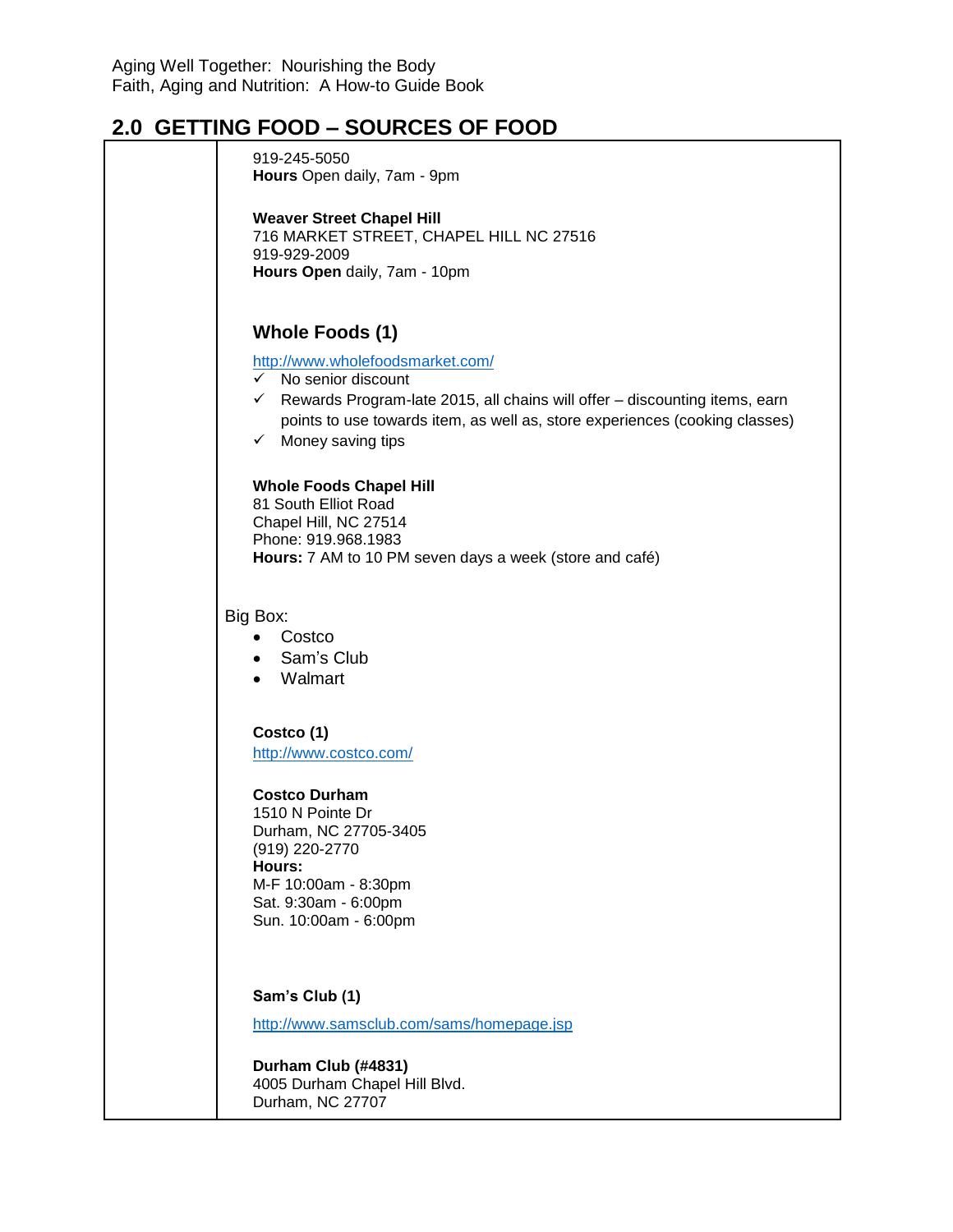|                       | $(919)$ 489-8160<br>Hours:<br>Monday-Friday 10 a.m. - 8:30 p.m.<br>Saturday 9 a.m. - 8:30 p.m<br>Sunday 10 a.m. - 6 p.m.                                                                                                                                                                                                                                                                                                                                                                                                                                                                                                                                                                                                                                                                                             |
|-----------------------|----------------------------------------------------------------------------------------------------------------------------------------------------------------------------------------------------------------------------------------------------------------------------------------------------------------------------------------------------------------------------------------------------------------------------------------------------------------------------------------------------------------------------------------------------------------------------------------------------------------------------------------------------------------------------------------------------------------------------------------------------------------------------------------------------------------------|
|                       | <b>Walmart (2)</b><br>http://www.walmart.com/<br>$\checkmark$ No senior discount                                                                                                                                                                                                                                                                                                                                                                                                                                                                                                                                                                                                                                                                                                                                     |
|                       | <b>Hillsborough Walmart Supercenter</b><br>501 Hampton Pointe B<br>Hillsborough, NC 27278<br>(919) 732-9172<br>Store hours: Open 24 Hours                                                                                                                                                                                                                                                                                                                                                                                                                                                                                                                                                                                                                                                                            |
|                       | <b>Chapel Hill Walmart</b><br>12500 Us 15 501 N<br>Chapel Hill, NC 27517<br>(919) 357-9039<br>Store hours: Open 24 Hours                                                                                                                                                                                                                                                                                                                                                                                                                                                                                                                                                                                                                                                                                             |
| 2.2<br><b>Farmers</b> | A Farmer's Market is a regular gathering of farmers who offer their harvest for<br>sale directly to the public.                                                                                                                                                                                                                                                                                                                                                                                                                                                                                                                                                                                                                                                                                                      |
| <b>Markets</b>        | Farmer's Markets include seasonal fruit and vegetables as well as meats,<br>cheeses, flowers, herbs, spices, breads, sweets, etc. Most display signs<br>describing their production methods, and are happy to discuss chemical-free<br>approaches to farming.                                                                                                                                                                                                                                                                                                                                                                                                                                                                                                                                                        |
|                       | <b>Current Orange County Farmer's Markets</b><br>Eno River<br>$\circ$<br>Hillsborough<br>О<br>Lucksters<br>$\circ$<br>Efland<br>O<br>Carrboro<br><b>Chapel Hill at University Place</b><br>$\circ$<br>Fearington Village<br>$\circ$<br>Neighborhood stands and 'u-pick' farm stands<br>With overabundance comes neighbors offering some of their<br>$\circ$<br>excess at the end of their driveway.<br>Freshly picked! Ready for immediate consumption!<br>О<br>Quantities tend to be small and availability isn't always<br>$\circ$<br>predictable<br>Best if you catch them as you are driving by<br>$\circ$<br>Senior Centers: Mr. Emory<br>$\circ$<br>Produce stands<br>A cross between a grocer and a farmer's market.<br>$\circ$<br>Like a grocer, a single seller aggregates seasonal produce; not<br>$\circ$ |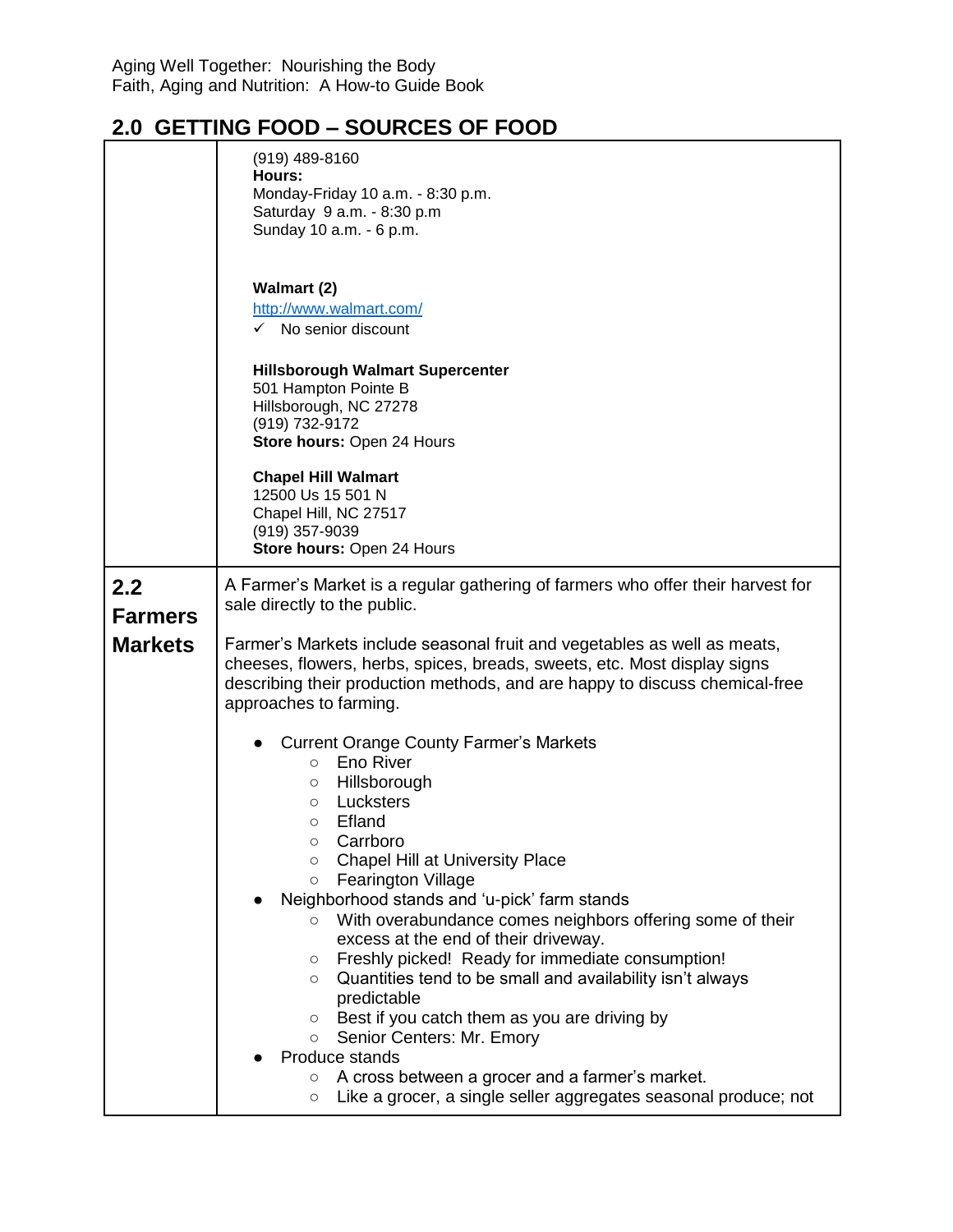|                                                                       | necessarily local nor from small farms<br>Sells from an outdoor venue, resembling a farmer in a farmer's<br>$\circ$<br>market<br>Seller is not a grower and may or may not be familiar with<br>$\circ$<br>agricultural methods of grower<br>Locations<br>$\circ$<br>East side of S Churton St, Hillsborough, north of Orange<br>Grove Rd, South of Weaver St Market & Rt 70A                                                                                                                                                                                                                                                                                                                                                                                                                                                                                                                                                                                                                                                                                                                                                                                                                                                                                                                                                                                                                                                                                                                                                                                         |
|-----------------------------------------------------------------------|----------------------------------------------------------------------------------------------------------------------------------------------------------------------------------------------------------------------------------------------------------------------------------------------------------------------------------------------------------------------------------------------------------------------------------------------------------------------------------------------------------------------------------------------------------------------------------------------------------------------------------------------------------------------------------------------------------------------------------------------------------------------------------------------------------------------------------------------------------------------------------------------------------------------------------------------------------------------------------------------------------------------------------------------------------------------------------------------------------------------------------------------------------------------------------------------------------------------------------------------------------------------------------------------------------------------------------------------------------------------------------------------------------------------------------------------------------------------------------------------------------------------------------------------------------------------|
| 2.3<br>Food<br><b>Trucks</b><br>and<br>"The<br><b>LoMo</b><br>Market" | <b>Food Trucks</b><br>Deliver specialized, limited menus, usually prepared in the truck<br>$\bullet$<br>Are very mobile; tend to appear at parking lots or near special events;<br>$\bullet$<br>zoning permits are required<br>Are not very user friendly to older adults, (high counters, challenging<br>$\bullet$<br>chalkboard menus, long lines, rushed service, food trays and containers<br>are inadequate if they exist at all)<br>Good for customized mobility feature, but may be expensive<br>The LoMo Market<br>The LoMo ("Local Mobile") Market is a mini farmers' market on wheels<br>$\bullet$<br>that brings local "flowers, seafood, meat, goat cheese, spices, jams."<br>Multiple locations in the Bull City, Chapel Hill, Raleigh, Cary, and Wake<br>$\bullet$<br>Follows a weekly schedule, Tuesday through Sunday.<br>$\bullet$<br>Each scheduled stop is about 90 minutes.<br>$\bullet$<br>Customers can preorder or step into the food truck to purchase "ad hoc".<br>$\bullet$<br>Small presence within Orange County<br><b>Tuesdays</b><br>$\bigcirc$<br>10:00am - 12:00pm UNC Wellness at Meadowmont, Chapel Hill<br>Saturdays (typical day's schedule)<br>$\bigcirc$<br>8:15am - 9:45am Bedford at Falls River, Raleigh<br>$\circ$<br>10:00am - 11:30am The Preserve, Chapel Hill<br>$\circ$<br>10:30am - 1:00pm Saturday Market, Raleigh<br>$\circ$<br>12:30pm - 2:00pm Briar Chapel, Chapel Hill<br>$\circ$<br>1:45pm - 3:15pm Renaissance Park, Raleigh<br>$\circ$<br>Visit Website to find locations and times: http://lomomarket.com/ |
|                                                                       | Contact info@lomomarket.com if you want to establish a stop.                                                                                                                                                                                                                                                                                                                                                                                                                                                                                                                                                                                                                                                                                                                                                                                                                                                                                                                                                                                                                                                                                                                                                                                                                                                                                                                                                                                                                                                                                                         |
| 2.4<br>Commun<br>ity<br><b>Gardens</b><br>and<br><b>CSAs</b>          | <b>Community Gardens: Volunteer gardeners using land granted for such use</b><br>(typically church or community property);<br>Example: Anathoth garden in Cedar Grove (http://anathothgarden.org/)<br><b>CSA: Community Supported Agriculture</b><br>Direct access to high quality, fresh produce grown locally by regional<br>$\bullet$<br>farmers<br>Before the start of the season, members purchase a "share" of the<br>$\bullet$<br>harvest.<br>Members receive a share (box) of the weekly crop as it is picked<br>$\bullet$<br>throughout the harvest season.<br>Well run CSA's may form a cooperative with other farmers to improve<br>$\bullet$<br>the variety delivered in each CSA "box".                                                                                                                                                                                                                                                                                                                                                                                                                                                                                                                                                                                                                                                                                                                                                                                                                                                                 |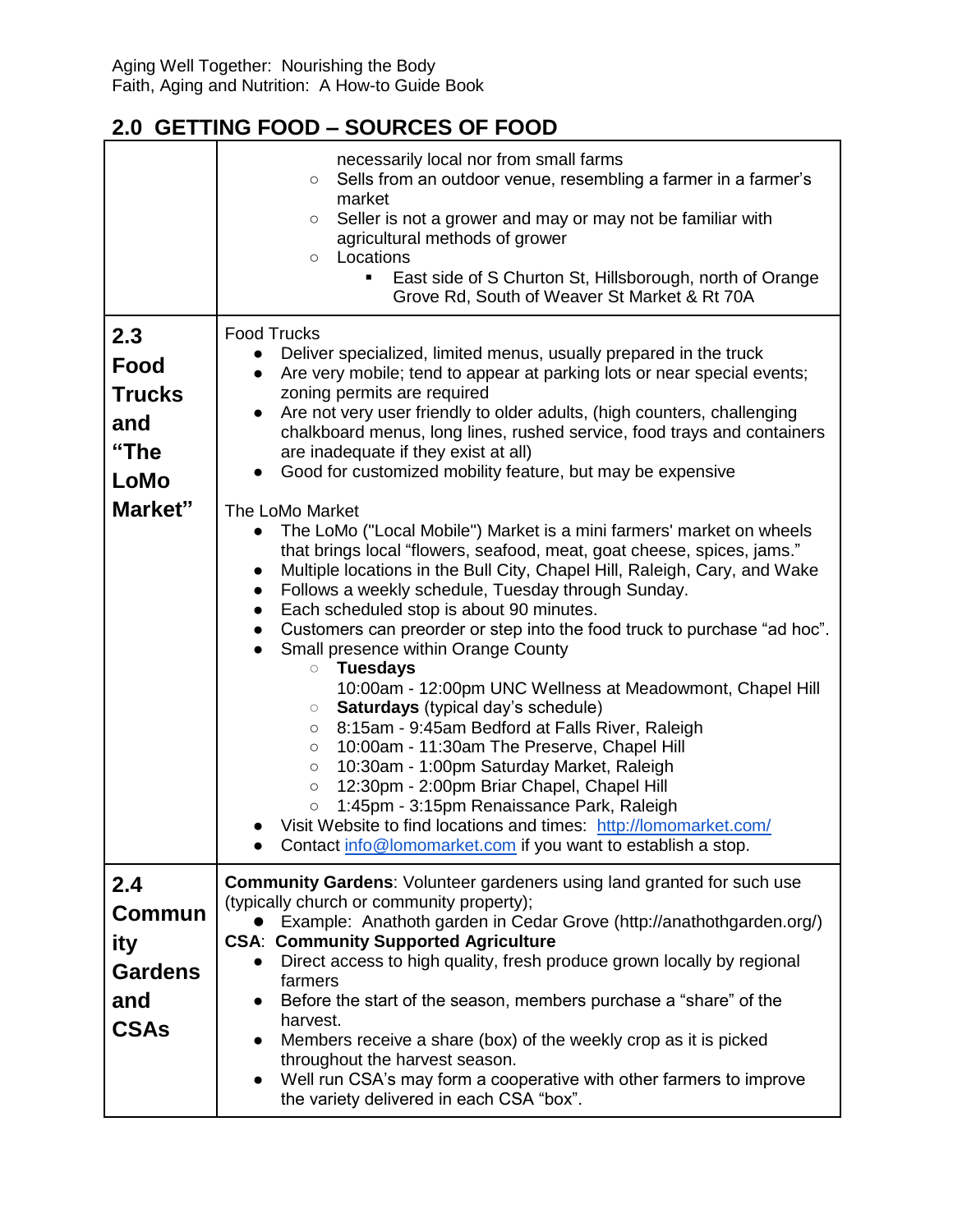|                                                      | • CSA decides what is in each box based on harvest, so it is difficult to<br>anticipate box contents and to consume all that may be in a box.<br>Usually members need to pick up their weekly box from a CSA<br>distribution point.<br>Currently 41 CSAs serve Chapel Hill area & are listed at<br>(http://www.localharvest.org/chapel-hill-nc/csa)                                                                                                                                                                                                                                                                                                                                                                                                                                                                                                                                                                                                                                                                                                                                                                                                                                                                                                              |
|------------------------------------------------------|------------------------------------------------------------------------------------------------------------------------------------------------------------------------------------------------------------------------------------------------------------------------------------------------------------------------------------------------------------------------------------------------------------------------------------------------------------------------------------------------------------------------------------------------------------------------------------------------------------------------------------------------------------------------------------------------------------------------------------------------------------------------------------------------------------------------------------------------------------------------------------------------------------------------------------------------------------------------------------------------------------------------------------------------------------------------------------------------------------------------------------------------------------------------------------------------------------------------------------------------------------------|
| 2.5<br>Food<br><b>Banks &amp;</b><br><b>Pantries</b> | A Food Bank is a non-profit, charitable organization<br>That distributes food to those who have difficulty purchasing enough food to<br>avoid hunger. Typically, they are operated as a "warehouse" to store and<br>distribute food to front line agencies like a food pantry or "soup kitchen."<br>Sources of food include for-profit growers, manufacturers, distributors<br>and retailers who in the normal course of business have excess food<br>that they cannot sell as well as from individual donors.<br>A food pantry may perform functions of a food bank; or they may<br>$\bullet$<br>specialize in distribution and rely on a food bank warehouse for supply.<br>Some pantries broadened their offerings to include fruits and vegetables<br>$\bullet$<br>that local grocers and farmers cannot sell.<br>Typically, recipients may avail themselves to one allotment of groceries<br>$\bullet$<br>per month.<br>Recipients may need a referral from a church pastor or Department of<br><b>Social Services</b><br>Disclaimer: We've done our best to capture the most current and<br>correct information. Hours and sites can go out of date quickly.<br>Please be sure to verify sites, hours and restrictions when you want<br>to visit or refer. |
|                                                      | <b>WWW.FOODPANTRIES.ORG lists the following PANTRIES:</b>                                                                                                                                                                                                                                                                                                                                                                                                                                                                                                                                                                                                                                                                                                                                                                                                                                                                                                                                                                                                                                                                                                                                                                                                        |
|                                                      | Hillsborough (4)                                                                                                                                                                                                                                                                                                                                                                                                                                                                                                                                                                                                                                                                                                                                                                                                                                                                                                                                                                                                                                                                                                                                                                                                                                                 |
|                                                      | <b>Orange Congregations Mission</b><br>300 Millstone Drive<br>Hillsborough, NC - 27278<br>919-732-6194                                                                                                                                                                                                                                                                                                                                                                                                                                                                                                                                                                                                                                                                                                                                                                                                                                                                                                                                                                                                                                                                                                                                                           |
|                                                      | Pantry hours: Mon-Fri 9am-5pm                                                                                                                                                                                                                                                                                                                                                                                                                                                                                                                                                                                                                                                                                                                                                                                                                                                                                                                                                                                                                                                                                                                                                                                                                                    |
|                                                      | <b>Friends of Orange County DSS</b><br>300 W. Tryon Street<br>Hillsborough, NC - 27278<br>Hillsborough (919) 245-2800<br>Chapel Hill (919) 968-2000<br>Pantry hours: M-F/8a-5p                                                                                                                                                                                                                                                                                                                                                                                                                                                                                                                                                                                                                                                                                                                                                                                                                                                                                                                                                                                                                                                                                   |
|                                                      | <b>Cedar Grove Mt. Zion AME Church</b>                                                                                                                                                                                                                                                                                                                                                                                                                                                                                                                                                                                                                                                                                                                                                                                                                                                                                                                                                                                                                                                                                                                                                                                                                           |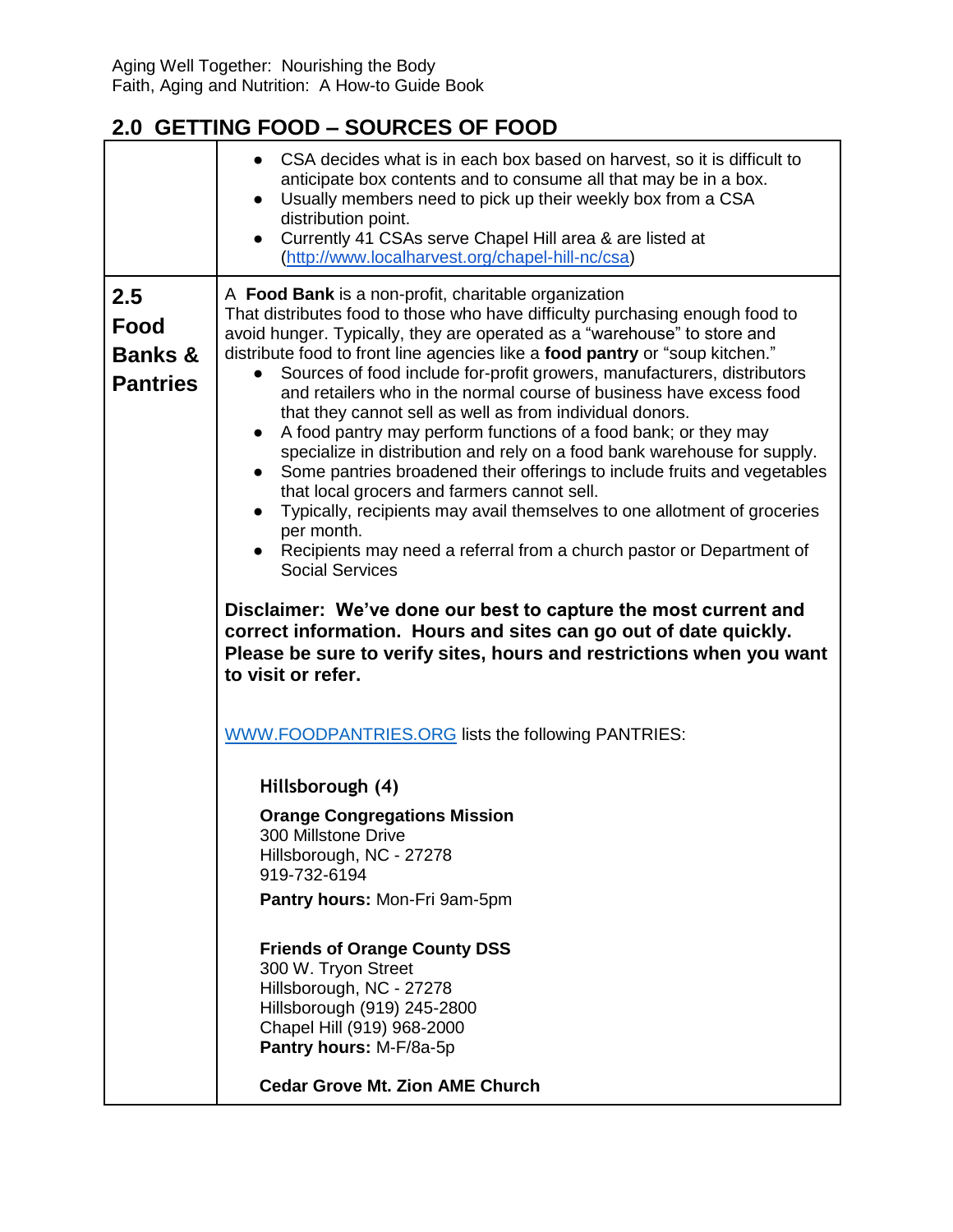| 5124 Highway 86 North<br>Hillsborough, NC - 27278<br>919-732-5450<br>Pantry hours: 3rd Friday/month 12-2pm, and as needed                                                                                                                                                                                                                                                                                       |
|-----------------------------------------------------------------------------------------------------------------------------------------------------------------------------------------------------------------------------------------------------------------------------------------------------------------------------------------------------------------------------------------------------------------|
| <b>Abundant Life Church</b><br>512 Hwy 70 East<br>Hillsborough, NC - 27278<br>(919) 732-6460<br>Pantry hours: Tues 6pm until; and as needed. Does not distribute on 5th<br>Tuesday.                                                                                                                                                                                                                             |
| Chapel Hill (2)<br><b>Chapel Hill Interfaith Council Community House &amp; Kitchen: Shelter</b><br>and Meals<br>100 W. Rosemary St.<br>Chapel Hill, NC<br>(919) 967-0643<br>Website: http://www.ifcweb.org/services.html                                                                                                                                                                                        |
| Take and Eat Food Pantry (for Eastern Chatham County)<br>@ Evergreen United Methodist Church<br>11098 Hwy 15-501 N<br>Chapel Hill, NC - 27517<br>919-533-9330<br><b>Pantry hours:</b><br>1st Tuesday of every month from 6:30 pm to 7:30 pm<br>2nd Tuesday of every month from 10:00 am to 11:00 am<br>3rd Tuesday of every month from 6:30 pm to 7:30 pm<br>4th Tuesday of every month from 6:30 pm to 7:30 pm |
| Carrboro (1)<br><b>Inter-faith Council/Chapel Hill</b><br>Carrboro, NC - 27510<br>919-929-6380 X1<br>Pantry hours: Monday-Friday, 9am-5pm; Tues and Wed 5-7pm                                                                                                                                                                                                                                                   |
| WWW.FOODBANKCENC.ORG lists these direct distribution hubs:<br>Sponsor: Food Bank of Central and Eastern North Carolina.<br>✓<br>Sponsored and hosted in neighborhoods by volunteers<br>✓<br>Open to all community members who might benefit from extra fresh<br>✓<br>food assistance.<br>No ID required; no questions asked<br>✓<br>Products vary based on availability of donations.<br>$\checkmark$           |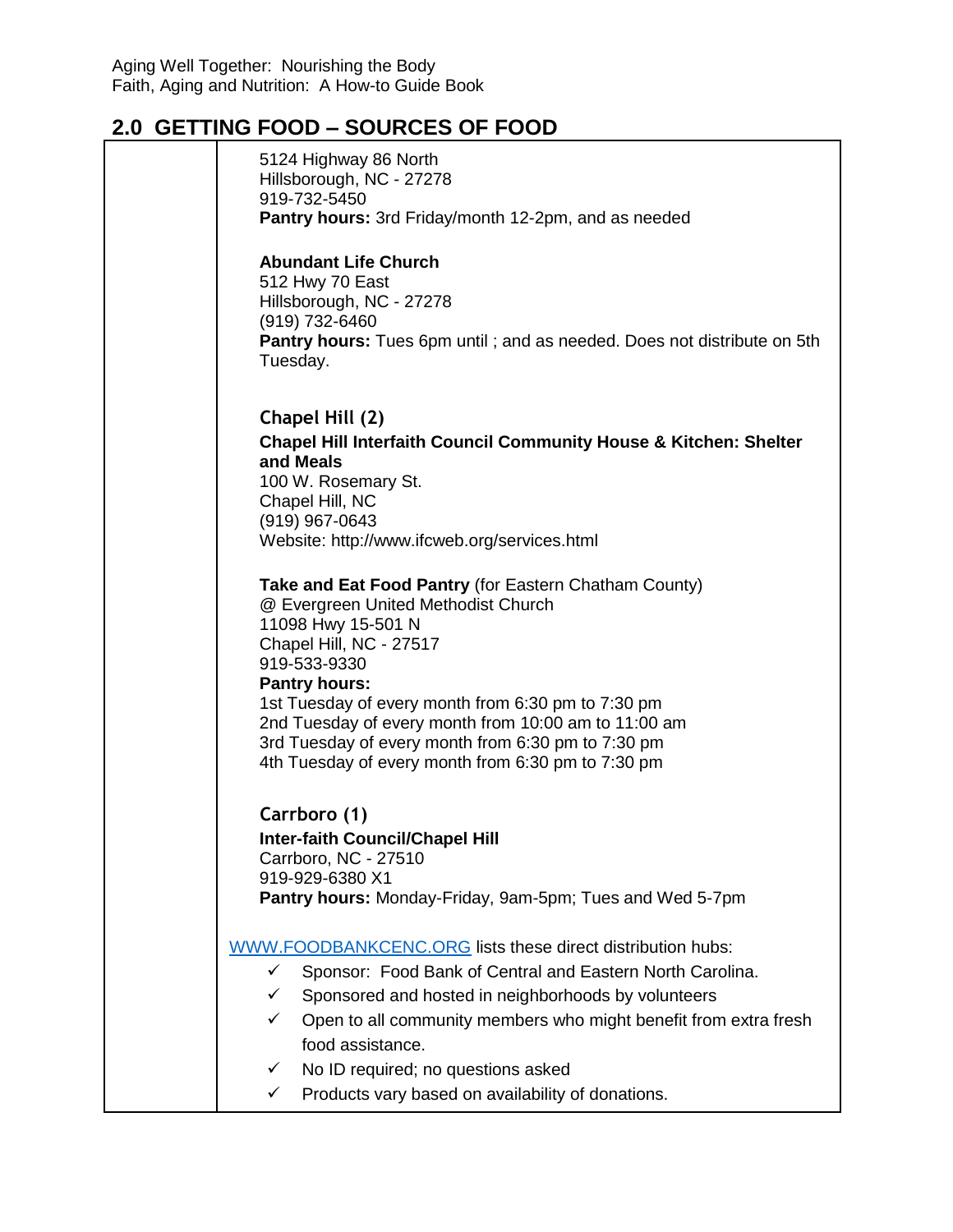| Food types include: fresh vegetables, fruit, bread, cold salads<br>✓<br>(potato, macaroni, slaw, etc) and occasionally water or juice.<br>Bring your own boxes and bags<br>$\checkmark$<br>Questions: 919 875-0707; get on distro - write<br>✓<br>info@foodbankcenc.org                                                                                                                                                                                                                                 |
|---------------------------------------------------------------------------------------------------------------------------------------------------------------------------------------------------------------------------------------------------------------------------------------------------------------------------------------------------------------------------------------------------------------------------------------------------------------------------------------------------------|
| <b>Bright Sun, Chapel Hill:</b><br>When: FIRST WEDNESDAYS at 10 am<br>Where: cul-de-sac of Bright Sun Place off of New Stateside Drive which is off of<br>MLK near Timberlyne in Chapel Hill                                                                                                                                                                                                                                                                                                            |
| S Estes/Ridgefield, Chapel Hill:<br>When: FIRST FRIDAYS, at 10 am<br>Where: S. Estes Extension near University Mall                                                                                                                                                                                                                                                                                                                                                                                     |
| St. Joseph's Church, Chapel Hill:<br>When: FIRST FRIDAYS, at 5-7 pm<br>Where: 510 W. Rosemary Street (at the corner of Roberson Street; near Hargraves<br>Center)                                                                                                                                                                                                                                                                                                                                       |
| Trinity/Pritchard Apartments, Chapel Hill:<br>When: SECOND WEDNESDAYS, at 10:30 AM<br>Where: parking lot of Pritchard Apartments in Chapel Hill, North Pritchard Avenue                                                                                                                                                                                                                                                                                                                                 |
| <b>Church of Reconciliation/Elliot Woods, Chapel Hill:</b><br>When: SECOND FRIDAYS, at around 2:30-3 pm<br>Where: 110 Elliot Road, Chapel Hill (The entrance is off Elliott Road about 1/2<br>block North of Franklin Street (the opposite direction from Wellspring Plaza). Turn<br>right into the driveway at the church sign (also the driveway f or Elliott Woods), and<br>then take the first left into the church parking lot or the church office, take the<br>second left instead of the first. |
| <b>Gomains Street Community, Chapel Hill:</b><br>When: FOURTH MONDAYS, at 3 pm<br>Where: in front of 604B Gomains Street (If you go down Church street from<br>Rosemary, go left on Caldwell and you will run into Gomains Street).                                                                                                                                                                                                                                                                     |
| <b>Efland Cheeks Community Center, Efland:</b><br>When: SECOND FRIDAYS, at approx 1:30 pm<br>Where: Efland Cheeks Community Center, 117 Richmond Rd., Mebane, NC; off of<br>Highway 70 in Efland                                                                                                                                                                                                                                                                                                        |
| <b>ABIDE Community Center, Lattisville Church, Hurdle Mills:</b><br>When: SECOND TUESDAYS, at 3 pm<br>Where: ABIDE Community Center at Lattisville Church, 9201 Walnut Grove Church<br>Rd, Hurdle Hills (From Hillsborough take Highway 86, go 4 miles north of<br>Hillsborough, turn right on Walnut Grove Church Rd. and travel 8 miles to the                                                                                                                                                        |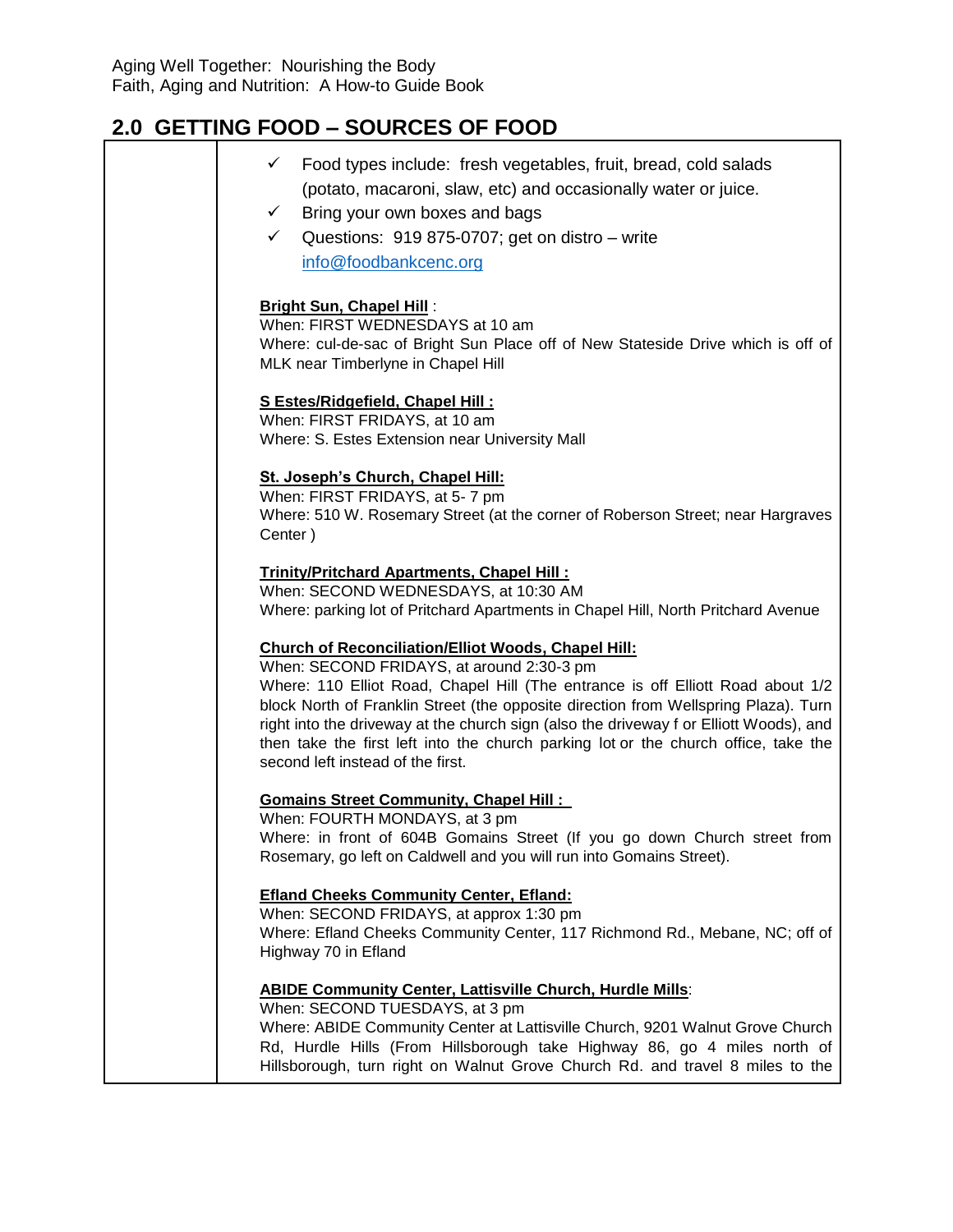| former Lattisville Grove Church on the right.)                                                                                                                                                                                                                                                                                                                                                                          |
|-------------------------------------------------------------------------------------------------------------------------------------------------------------------------------------------------------------------------------------------------------------------------------------------------------------------------------------------------------------------------------------------------------------------------|
| <b>Glenn's Grove Missionary Baptist Church, Rougemount:</b><br>When: THIRD FRIDAYS, at 10:30 am<br>Where: Glenn's Grove Missionary Baptist Church in Rougemount at 7001 Guess<br>Road. This is on Highway 157 near Caldwell --going towards Person County. From<br>Hillsborough take 57 north and then take 157 towards Durham.                                                                                         |
| <b>Whitted Forest Apartments, Hillsborough:</b><br>When: THIRD FRIDAYS, at 10 am<br>Where: Whitted Forest Apartments, 115 Holiday Park, Hillsborough, NC; Off of<br>Highway 70 across from the Hillsborough Mot or Lodge.                                                                                                                                                                                               |
| The Northern Center, Cedar Grove:<br>When: FOURTH FRIDAYS, at 1 pm<br>Where: the Northern Center off of Highway 86 in Cedar Grove.                                                                                                                                                                                                                                                                                      |
| Palmers Grove Church, Hillsborough:<br>When: FOURTH SATURDAYS, at 9 am<br>Where: Palmers Grove Church, Palmers Grove Church Road which is after the<br>intersection of Business and Bypass Highway 70. If you are coming from<br>Hillsborough turn left on Palmers Grove Church Road and from the Durham side -<br>turn right on Palmers Grove Church Road. There is a big sign f or the church at the<br>intersection. |
| <b>Piney Grove Church in Hillsborough:</b><br>When: usually the fifth Fridays of the month, at 11:30 am<br>Where: 1929 Piney Grove Church Rd; Hillsborough<br>Phone: 919-732-9420                                                                                                                                                                                                                                       |
| <b>Carr United Methodist Church, Cedar Grove:</b><br>When: usually the fifth Fridays of the month, at 10:30 am<br>Where: Carr Store Rd. The church is on highway 49 at the intersection of 49 and<br>Carr Store Rd (Cedar Grove area).                                                                                                                                                                                  |
| HTTP://PORCHNC.ORG/PORCH/FOOD FOR PANTRIES lists these<br>distribution sites:                                                                                                                                                                                                                                                                                                                                           |
| St. Joseph CME Church runs a pantry in the basement of its church that is open<br>to the public five afternoons a week to better meet the needs of the hungry in the<br>community.                                                                                                                                                                                                                                      |
| <b>Orange County Department of Social Services (DSS)</b> runs an emergency pantry<br>for families facing crisis situations.                                                                                                                                                                                                                                                                                             |
| Orange Congregation in Mission is a private non-profit ministry composed of<br>close to 50 congregations in northern Orange County. Its pantry strives to meet the<br>emergency needs of those families living in the more remote parts of northern<br>Orange County.                                                                                                                                                   |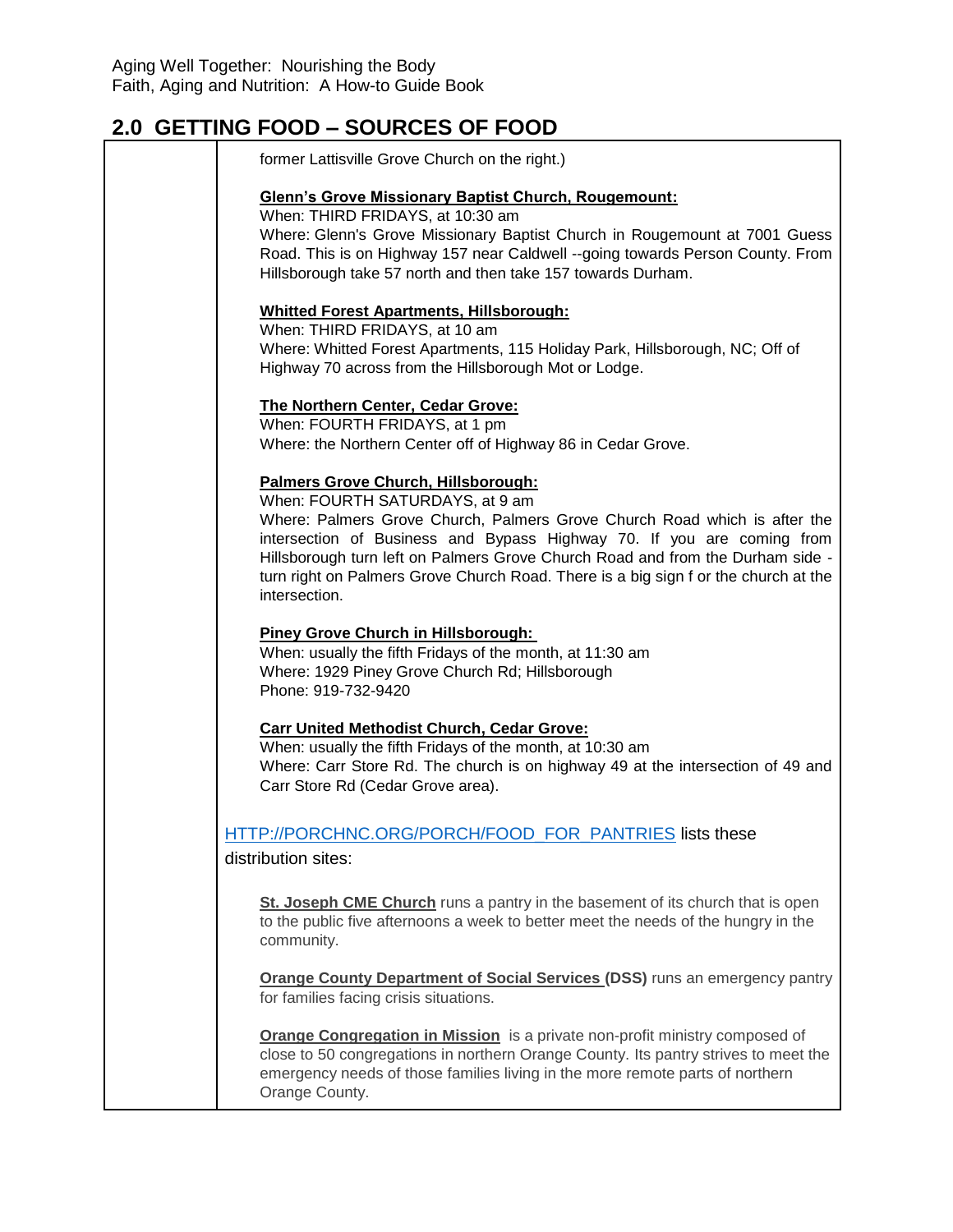| <b>Compass Center for Women and Families</b> distributes emergency food to victims<br>of domestic violence who are currently receiving crisis services from Compass<br>Center. About 8 to 10 women receive supplemental food through Compass Center<br>each month.                                                                                                                                                                                                                                                                                    |
|-------------------------------------------------------------------------------------------------------------------------------------------------------------------------------------------------------------------------------------------------------------------------------------------------------------------------------------------------------------------------------------------------------------------------------------------------------------------------------------------------------------------------------------------------------|
| <b>Triangle Church</b> runs a brand new pantry offering groceries to church members<br>and nearby residents in need.                                                                                                                                                                                                                                                                                                                                                                                                                                  |
| Friends of DSS hand delivers food to elderly and disabled shut-ins living in the<br>more rural parts of Orange County. It also serves young women with children who<br>are recent high school graduates and actively seeking employment through the<br>county's Work First program.                                                                                                                                                                                                                                                                   |
| The Orange County Family Resource Center receives state funds to help<br>prevent child abuse and neglect among students attending schools. Over 160<br>children are eligible to receive services through the four centers in Dobbins Hills,<br>South Estes, and Trinity Court public& Pritchard Park. Due to recent cuts in the<br>state budget, funding for healthy after-school snacks for these at-risk students has<br>been eliminated. To fill the void, PORCH is delivering fresh fruits, vegetables, and<br>milk to the after school programs. |
| Rogers Road Community Center, which serves the lower-income families living<br>in this historic African-American community. The Rogers Road neighborhood also<br>includes 75 Habitat for Humanity homes owned by many Latino and Burmese<br>refugee families.                                                                                                                                                                                                                                                                                         |
| WWW.HOMELESSSHELTERDIRECTORY.ORG lists the following pantries:                                                                                                                                                                                                                                                                                                                                                                                                                                                                                        |
| <b>Orange County (2)</b>                                                                                                                                                                                                                                                                                                                                                                                                                                                                                                                              |
| <b>Inter-Faith Council For Social Service</b><br>110 W Main St, Carrboro, NC 27510<br>Phone: 919-929-6380 X16<br>Food pantry hours: Monday-Friday, 9am-5pm; Tues and Wed 5-7pm.                                                                                                                                                                                                                                                                                                                                                                       |
| <b>Evergreen United Methodist Church</b><br>11098 US Hwy 15 501 N, Chapel Hill, NC 27517<br>Phone: (919) 968-0198<br>Food pantry service hours: 2nd, 3rd and 4th Tuesdays of the month from<br>6pm -7pm                                                                                                                                                                                                                                                                                                                                               |
| Durham County (20)                                                                                                                                                                                                                                                                                                                                                                                                                                                                                                                                    |
| <b>First Pentecostal/Durham</b><br>2008 W Carver St, Durham, NC 27705<br>Phone: 919-477-6555<br>Food pantry service hours: Tuesdays; call for appointment by 8:30am on day<br>of distribution                                                                                                                                                                                                                                                                                                                                                         |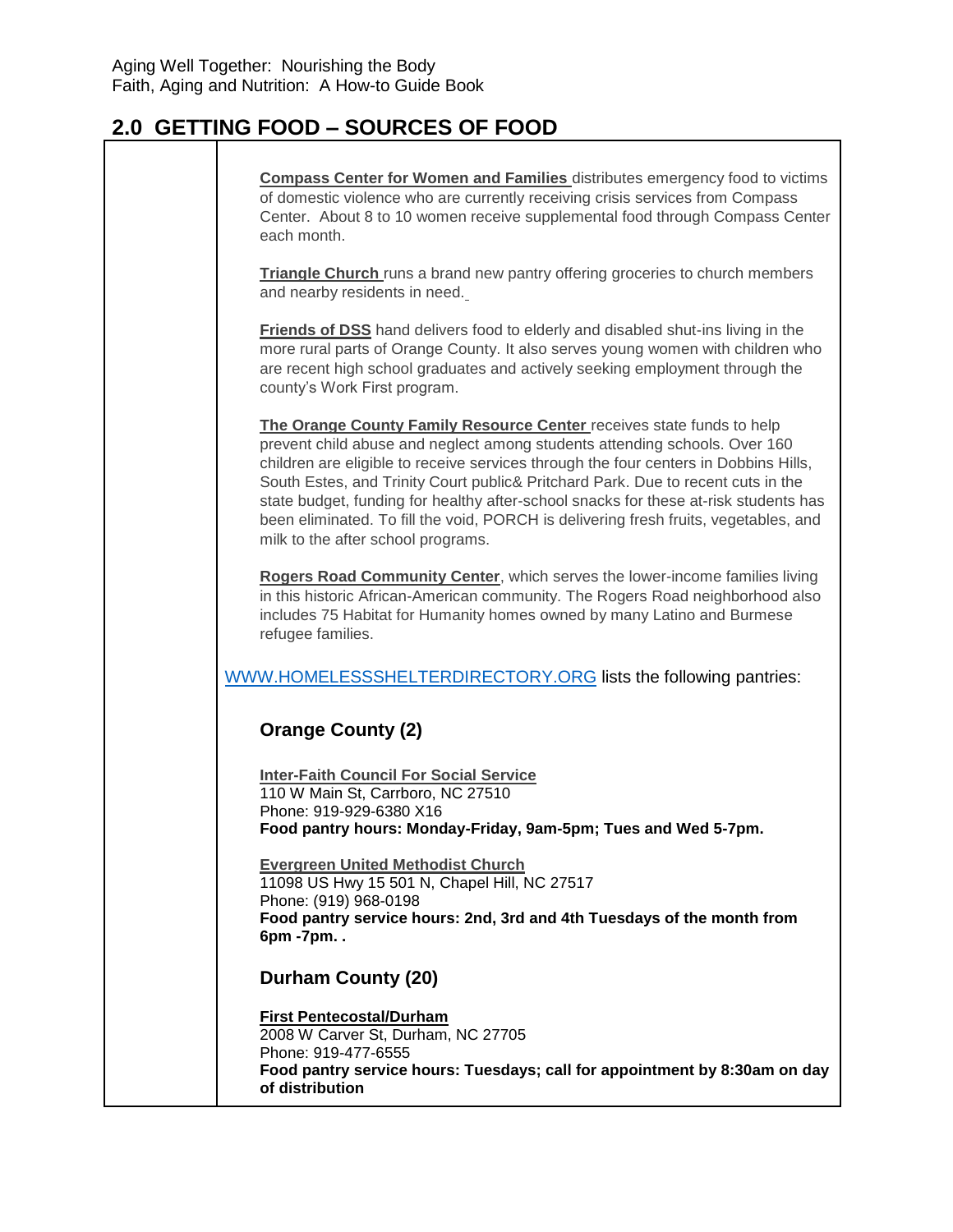| <b>Christian Assembly Emergency Food Pantry</b>                                                                                               |
|-----------------------------------------------------------------------------------------------------------------------------------------------|
| 5516 N Roxboro Rd, Durham, NC 27712                                                                                                           |
| Phone: 919-471-0220                                                                                                                           |
| Food pantry service hours: Thursdays, 4-6pm.                                                                                                  |
| <b>St. James of Durham Baptist Church</b>                                                                                                     |
| 1305 W Club Blvd, Durham, NC 27705                                                                                                            |
| Phone: (919) 286-3680.                                                                                                                        |
| Food pantry service hours: 4th Saturday, 10am-12pm, and as needed                                                                             |
|                                                                                                                                               |
| <b>Ark of Safety Outreach-Ministry Inc.</b><br>1410 Humphrey St, Durham, NC 27701                                                             |
| Phone: 919-620-7774                                                                                                                           |
| Food pantry service hours: Wednesdays, 6-7pm and 8:30-9pm; and as                                                                             |
| needed; delivery available to elderly persons. .                                                                                              |
|                                                                                                                                               |
| <b>First Calvary Baptist Church</b>                                                                                                           |
| 1311 Morehead Ave, Durham, NC 27707                                                                                                           |
| Phone: (919) 489-6576                                                                                                                         |
| Food pantry service hours: Tuesdays and Thursdays, 10am-1pm, and as<br>needed                                                                 |
|                                                                                                                                               |
| <b>Urban Ministries Of Durham Inc.</b>                                                                                                        |
| 410 Liberty St, Durham, NC 27703                                                                                                              |
| Phone: (919) 682-0538                                                                                                                         |
| Food pantry service hours: Assist up to 26 households per day of<br>service, Monday-Thursday from 9-11 a.m. Visitors must please wait outside |
| until signup begins at 9 a.m.                                                                                                                 |
| <b>Eligibility requirements: Identification and documentation of one of the following</b>                                                     |
| criteria:                                                                                                                                     |
| $\checkmark$ Children living in household 18 years of age or younger                                                                          |
| $\checkmark$ Disability                                                                                                                       |
| $\times$ 62 years of age or older                                                                                                             |
| <b>Fisher Memorial United Holy Church</b>                                                                                                     |
| 420 E Piedmont Ave, Durham, NC 27707                                                                                                          |
| Phone: 919-682-7416                                                                                                                           |
| Food pantry service hours: Wednesdays, 12-1pm                                                                                                 |
| <b>Durham First Assembly of God</b>                                                                                                           |
| 1034 Hamlin Rd, Durham, NC 27704                                                                                                              |
| Phone: (919) 471-1370                                                                                                                         |
| Food pantry service hours: Sundays 9:30-10:30 by appointment                                                                                  |
|                                                                                                                                               |
| <b>Church of God of Prophecy- Durham</b>                                                                                                      |
| 3530 Dearborn Dr, Durham, NC 27702<br>Phone: 919-688-7838                                                                                     |
| Food pantry service hours: Every 3rd Sat: 9a-11a and as needed for                                                                            |
| emergency needs.                                                                                                                              |
|                                                                                                                                               |
| <b>God's House of Refuge</b>                                                                                                                  |
| 622 Gary St, Durham, NC 27703                                                                                                                 |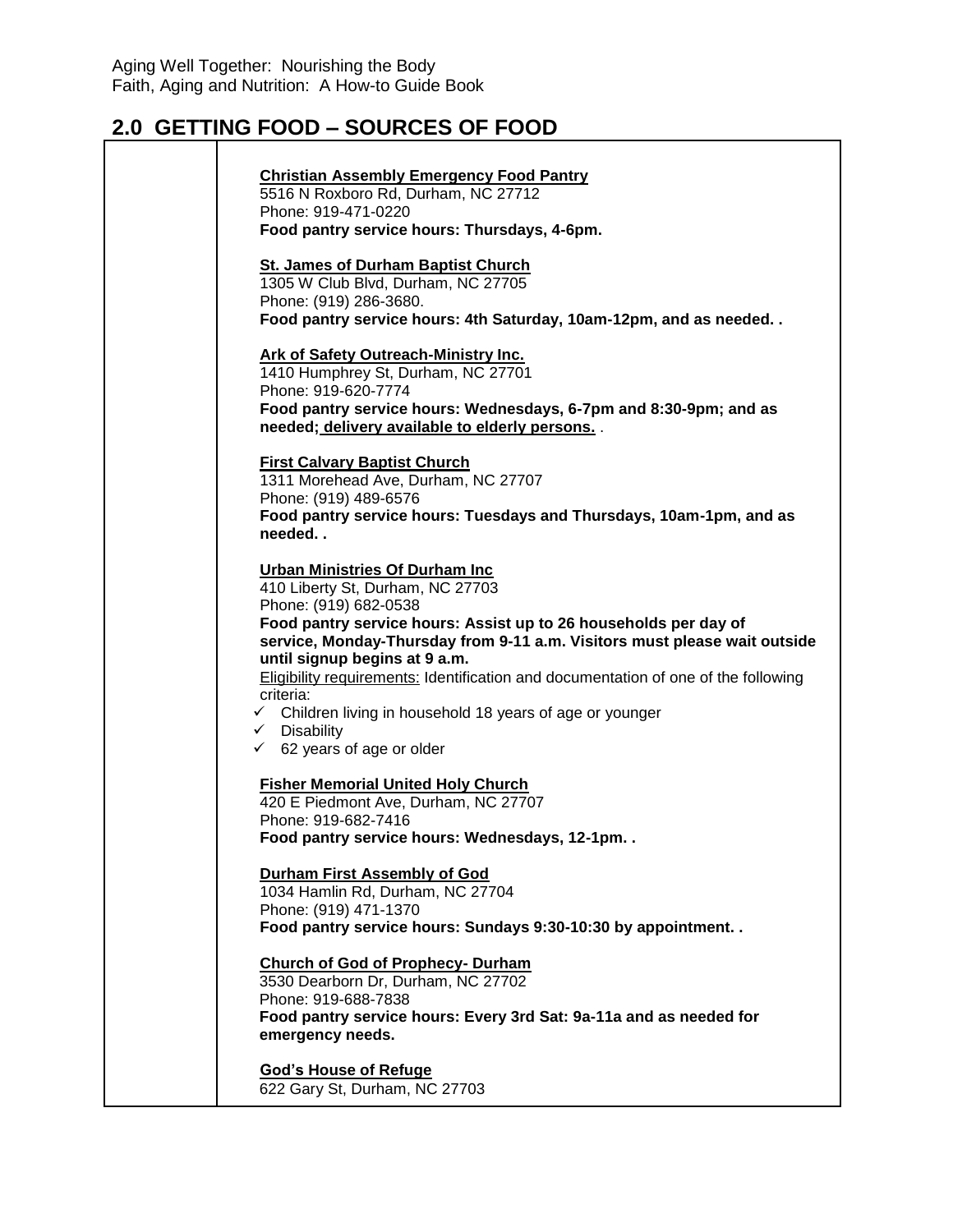|                      | Phone: (919) 682-7611<br>Food pantry service hours: 3rd Thursdays, 4-6 pm. .                                                                                                                                                                            |
|----------------------|---------------------------------------------------------------------------------------------------------------------------------------------------------------------------------------------------------------------------------------------------------|
|                      | Oak Grove UA Free Will Baptist Church, Inc.<br>801 Colfax St, Durham, NC 27701<br>Phone: (919) 682-4710<br>Food pantry service hours: Mon, Tue, 9a.m.-noon; Thurs 9:30am-12pm, or by<br>appointment.                                                    |
|                      | <b>Salvation Army-Durham</b><br>909 Liberty St, Durham, NC 27701<br>Phone: 919-688-7306, or (919) 682-7842<br>Food pantry service hours: Mon- Fri 8a.m.-5pm.                                                                                            |
|                      | <b>Asbury Temple United Methodist Church</b><br>201 S Alston Ave, Durham, NC 27701<br>Phone: 919-688-4578<br>Food pantry service hours: 2nd and 4th Saturdays, 8:30-11:30am hot meals<br>to-go.                                                         |
|                      | <b>Mt. Zion Christian Church</b><br>3519 Fayetteville Rd, Durham, NC 27707<br>Phone: 919-688-4245<br>Food pantry service hours: Mon-Fri 9:30-11:30 a.m.                                                                                                 |
|                      | <b>Faith Gospel Tabernacle</b><br>663 Troy St, Durham, NC 27703<br>Phone: 919-596-4533                                                                                                                                                                  |
|                      | <b>Emmanuel Pentecostal Temple /Durham</b><br>2722 E Main St, Durham, NC 27703<br>Phone: 919-596-0038<br>Food pantry service hours: 1st and 3rd Mondays/month, 4-7pm.                                                                                   |
|                      | <b>Calvary Baptist Church/ Durham</b><br>1204 Lynn Rd, Durham, NC 27703<br>Phone: 919-596-2592<br>Food pantry service hours: 3rd Thursday of the month, 6:30-7:30p.m. Clients<br>should call at 9:30am on 3rd Thursday to sign up with church secretary |
|                      | <b>Friends Of Triangle Seniors And Food Assistance</b><br>2530 Meridian Parkway, Durham, NC 27713<br>Phone: (919) 286-9002                                                                                                                              |
|                      | On Fire for God (OFFG)<br>3741 Wake Forest Hwy. Durham, NC 27703<br>Phone: 919-596-6194<br>Food pantry service hours: Tuesday-Friday, 10am-12:30pm.                                                                                                     |
| 2.6<br><b>Senior</b> | <b>Senior Center Lunches</b><br>At the present time anyone over the age of 60 may eat lunch at either<br>Central Orange or Seymour Senior Center;<br>A meal ticket is given to each person who appears in person at the                                 |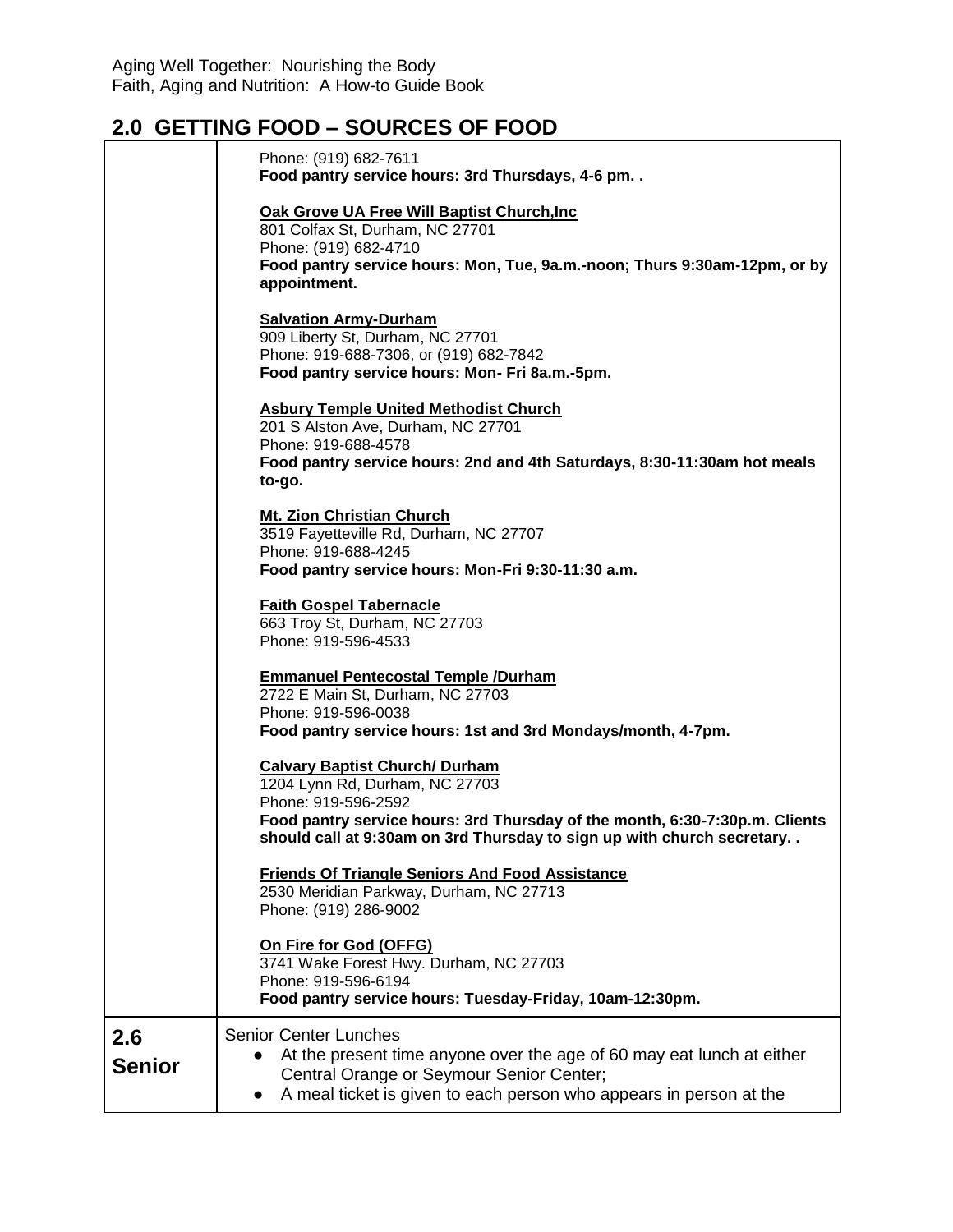| <b>Cent</b><br>ers<br>and<br>Chur<br>ch<br><b>Kitchens</b>                                              | senior center if their name is on "the list".<br>Tickets are available beginning at 11:00 AM every Mon - Fri, until they<br>run out of tickets and no more meals are available that day.<br>To have your name on "the list" you must be a member of the senior<br>$\bullet$<br>center (insert here a description of this is how you join)<br>to have your name on "the list" you must also complete form  insert<br>$\bullet$<br>name of form available at the front desk.<br>If you intend to eat at each senior center on different days you need to<br>$\bullet$<br>join both senior centers and complete <b>insert the name of the form</b><br>form for each center.<br><b>Church Kitchens</b>                                                                                                                                                                                                                                                                                                                                                                                                                                                                                                                                                                                                                                                                                    |
|---------------------------------------------------------------------------------------------------------|---------------------------------------------------------------------------------------------------------------------------------------------------------------------------------------------------------------------------------------------------------------------------------------------------------------------------------------------------------------------------------------------------------------------------------------------------------------------------------------------------------------------------------------------------------------------------------------------------------------------------------------------------------------------------------------------------------------------------------------------------------------------------------------------------------------------------------------------------------------------------------------------------------------------------------------------------------------------------------------------------------------------------------------------------------------------------------------------------------------------------------------------------------------------------------------------------------------------------------------------------------------------------------------------------------------------------------------------------------------------------------------|
|                                                                                                         | Many church communities sponsor breakfasts, luncheons or dinners at<br>regular intervals during the year.                                                                                                                                                                                                                                                                                                                                                                                                                                                                                                                                                                                                                                                                                                                                                                                                                                                                                                                                                                                                                                                                                                                                                                                                                                                                             |
| 2.7<br><b>Home</b><br>deliv<br>ery<br>(e.g.,<br><b>Meal</b><br>s on<br>Wheels,<br><b>Mail</b><br>Order) | <b>Mail Order</b><br>An alternative to shopping in grocery stores<br>$\bullet$<br>Popularized and encouraged for emergency preparedness and<br>"Survivalists"<br>Camping supply stores and weight control organizations (e.g., Jenny<br>Craig)<br>Order on-line/pay with credit card to complete order<br><b>Restaurant Delivery</b><br>On-line menus from various restaurants or aggregated by third party<br>service<br>Delivered through restaurant or third party service<br>Meals on Wheels - Chapel Hill, Carrboro, southern Orange<br>To arrange for a hot midday meal delivery; complete a form at<br>chcmow.org or call 919-942-2948<br>Eligibility:<br>Elderly<br>$\circ$<br>Physically or mentally disabled and in need of assistance<br>Unable to prepare nutritious meals and do not have local caregivers<br>$\circ$<br>able to do so for you<br>Live in Chapel Hill, Carrboro, or surrounding area<br>$\circ$<br>Service:<br>Meals delivered between 10:45 AM and 12:30 pm Monday through<br>$\circ$<br>Friday<br>Each meal contains one lean protein, two vegetables, one complex<br>$\circ$<br>carbohydrate (e.g. bread, rice, beans), a pint of milk, fruit, and<br>dessert<br>Cost<br>The maximum charge for each meal is \$5.00<br>$\circ$<br>Recipients pay on a sliding scale based on their individual<br>$\circ$<br>circumstance, including no charge at all. |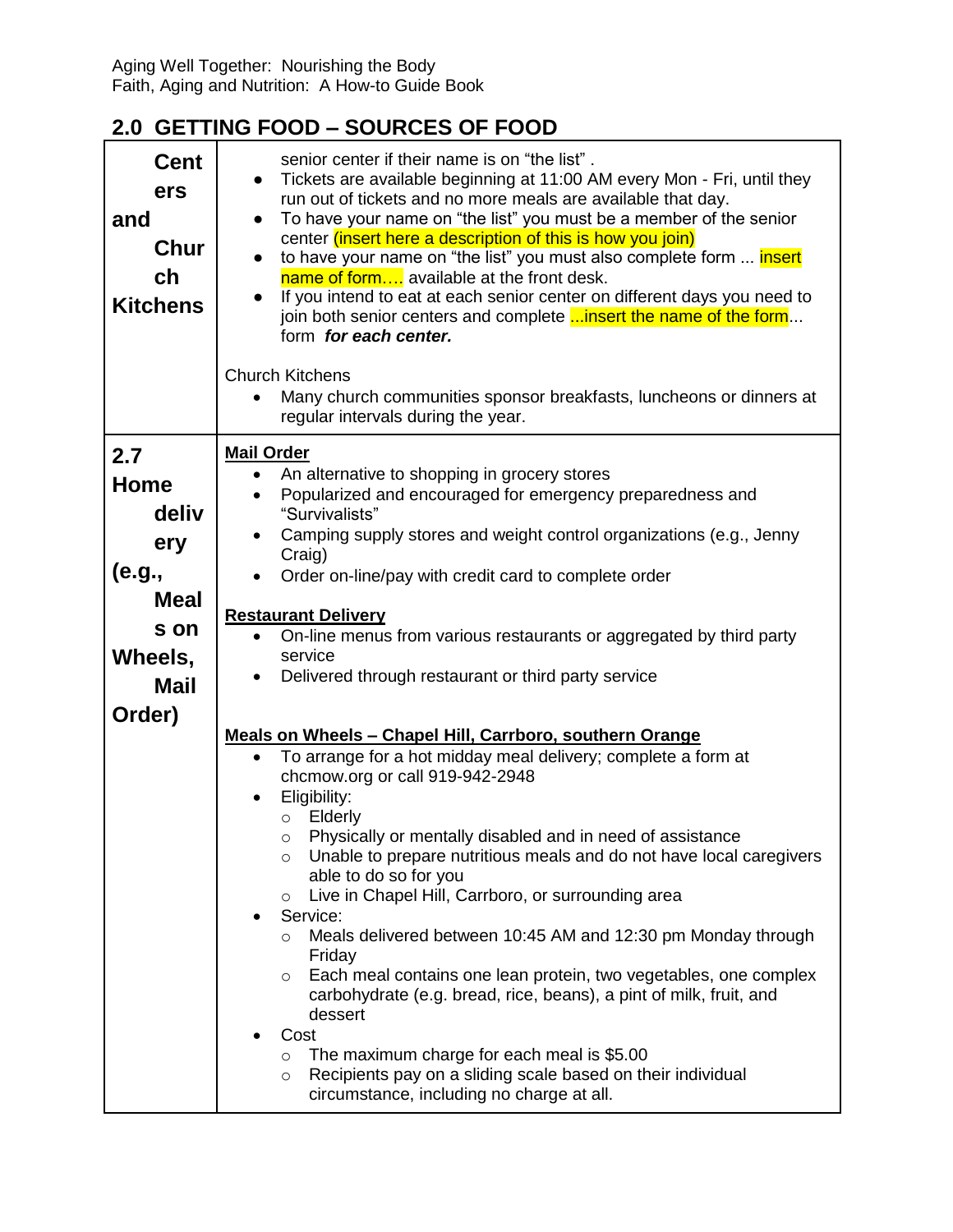$\mathbf{r}$ 

|                                           | <b>Meals on Wheels: Orange Congregations in Mission</b><br>To arrange meal delivery; call 919-732-6194, ext 14<br>$\bullet$<br>Eligibility:<br>$\bullet$<br>Home alone during the day<br>$\circ$<br>Unable to prepare meals due to physical or cognitive losses<br>$\circ$<br>Unable to drive<br>$\circ$<br>Homebound<br>$\circ$<br>$\circ$ Temporary need due to rehabilitation<br>$\circ$ Long term need<br>$\circ$ Able to receive drivers<br>Service:<br>$\bullet$<br>Recipients receive hot noon-time meals as qualifying individuals in<br>$\circ$<br>Northern Orange County<br>Cost<br>The cost of each meal is \$2.80<br>$\circ$<br>Recipients pay on a sliding scale based on income and expenses<br>$\circ$ |  |
|-------------------------------------------|-----------------------------------------------------------------------------------------------------------------------------------------------------------------------------------------------------------------------------------------------------------------------------------------------------------------------------------------------------------------------------------------------------------------------------------------------------------------------------------------------------------------------------------------------------------------------------------------------------------------------------------------------------------------------------------------------------------------------|--|
|                                           | <b>Mobile Pantry</b><br>Food Bank of Eastern and Central North Carolina<br>$\bullet$<br>Announced October 13, 2015<br>$\bullet$<br>Food Lion donated vehicle<br>$\bullet$<br>Delivers food to churches and individual homes where constraints<br>$\bullet$<br>prevent visit to pantry or food distribution sites.<br>Service in Orange County is provided by the Durham Branch whereas<br>$\bullet$<br>this new Mobile Pantry service was announced by the Raleigh Branch.                                                                                                                                                                                                                                            |  |
| 2.8<br><b>Personal</b><br><b>Services</b> | <b>On-line Grocery Shopping</b><br>Peruse products available from the grocery store<br>Select items for your "on-line" cart<br>٠<br>Store employee "stock picks" and bags your selections<br>$\bullet$<br>Held for pickup; delivered to you @ curb side drive through<br>$\bullet$<br>Pay at pick up; must be credit card; no prepaid or gift cards<br>$\bullet$<br>If you use an agent to pick up groceries for you, the agent must present<br>a credit card to get the groceries<br><b>Home Care Agencies</b>                                                                                                                                                                                                       |  |
|                                           | May provide light housekeeping, running errands (like grocery shopping)<br>and in some cases, meal preparation/cooking.<br><b>Personal Chefs</b><br>Plans, shops, cooks, and cleans up in your kitchen<br>Fully customized menus for taste and dietary objectives<br>• Party-Time or Daily-Fare services<br><b>Mindful neighbors</b><br>• Deliver a meal of "left-overs"                                                                                                                                                                                                                                                                                                                                              |  |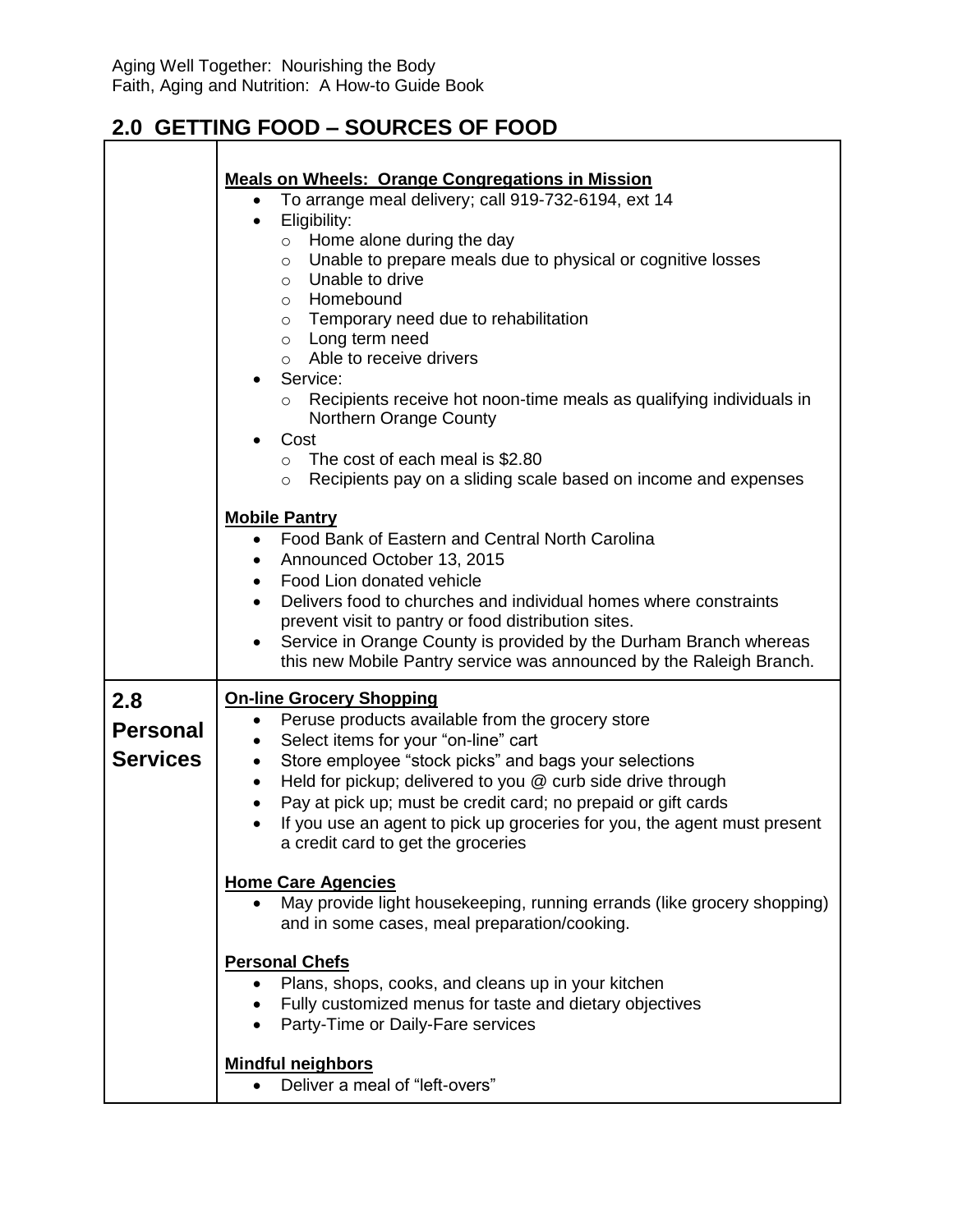| Buy or cook and deliver a cooked broiler chicken which can be used for<br>several meals if cut and,<br>• Call to see if grocery needs can be incorporated into their next outing<br>• Share local produce |
|-----------------------------------------------------------------------------------------------------------------------------------------------------------------------------------------------------------|
|-----------------------------------------------------------------------------------------------------------------------------------------------------------------------------------------------------------|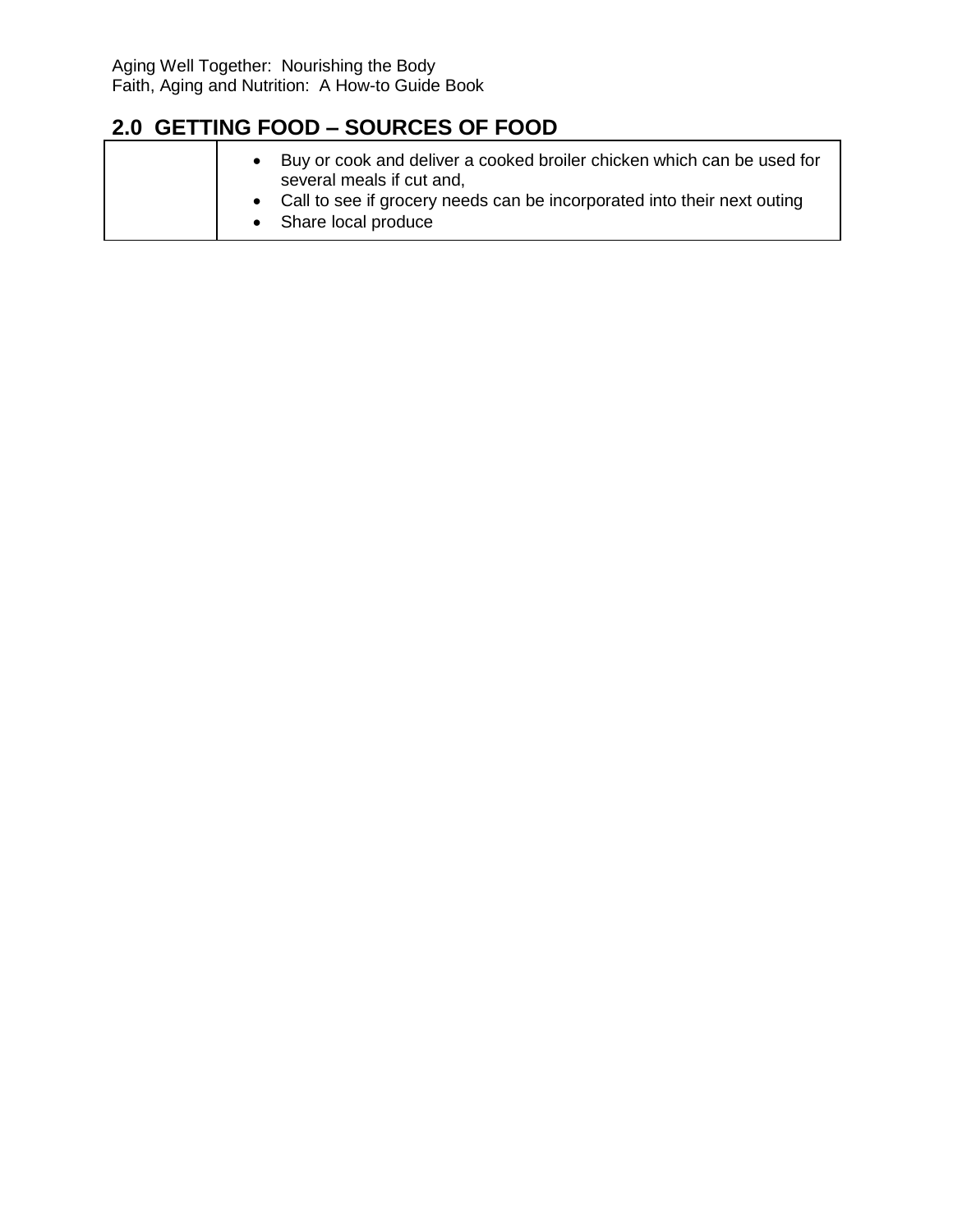## **3.0 COOKING**

| 3.1                                                     | As we age our immune system may not protect us as it once did.                                                                                                                                                                                                                                                                     |  |  |
|---------------------------------------------------------|------------------------------------------------------------------------------------------------------------------------------------------------------------------------------------------------------------------------------------------------------------------------------------------------------------------------------------|--|--|
| <b>Food safety and</b><br><b>Cross</b><br>contamination | Food borne pathogens are very difficult to control; even a healthy<br>application of bleach and other disinfectants might not reach pathogens<br>hiding in surface cracks.                                                                                                                                                         |  |  |
|                                                         | Contaminants find it extremely easy to migrate from surface to hand to<br>food, even in droplets of water. Here are some tips:                                                                                                                                                                                                     |  |  |
|                                                         | $\checkmark$ Do not allow raw meats to touch your countertop or each other,<br>even indirectly. Use color differentiated cutting boards used<br>exclusively for meat, chicken or vegetables.                                                                                                                                       |  |  |
|                                                         | Clean up spills right away using soap and hot water, especially<br>$\checkmark$<br>from precooked meats (e.,g., hot dogs and luncheon meats), raw<br>meat, fish or poultry.                                                                                                                                                        |  |  |
|                                                         | $\checkmark$ Store unopened packages of precooked meats and factory sealed<br>lunch meats for no longer than two weeks; and opened packages<br>for no longer than a week.                                                                                                                                                          |  |  |
|                                                         | $\checkmark$ Keep meat which has been sliced at the deli counter for no longer<br>than $3 - 5$ days.                                                                                                                                                                                                                               |  |  |
|                                                         | $\checkmark$ For leftovers, follow the "2-2-3 Rule"<br>Place leftovers into the refrigerator within 2 hours of<br>$\circ$<br>removing it from the stove or oven.<br>To encourage quick cooling, spread out leftovers so they are<br>$\circ$<br>no more than 2 inches thick.<br>○ Eat or freeze leftovers within 4 days of cooking. |  |  |
|                                                         | $\checkmark$ Rinse raw fruits and vegetables thoroughly under tap water before<br>eating, cutting or cooking, even if you plan to peel it, and dry with<br>a clean cloth or paper towel.                                                                                                                                           |  |  |
|                                                         | Keep cut melon refrigerated at no more than 40 degrees for no<br>✓<br>more than 7 days.                                                                                                                                                                                                                                            |  |  |
|                                                         | Discard any cut melon kept at room temperature for more than 4<br>✓<br>hours.                                                                                                                                                                                                                                                      |  |  |
|                                                         | Eat soft cheeses (e.g., feta, Brie, Camembert, blue) only if they<br>✓<br>say that are "Made with pasteurized milk" on the label or contain<br>no milk products whatsoever.                                                                                                                                                        |  |  |
| 3.2<br>Kitchen Cutlery,                                 | Kitchen aids for seniors with limited mobility, diminished strength or loss<br>of vision:                                                                                                                                                                                                                                          |  |  |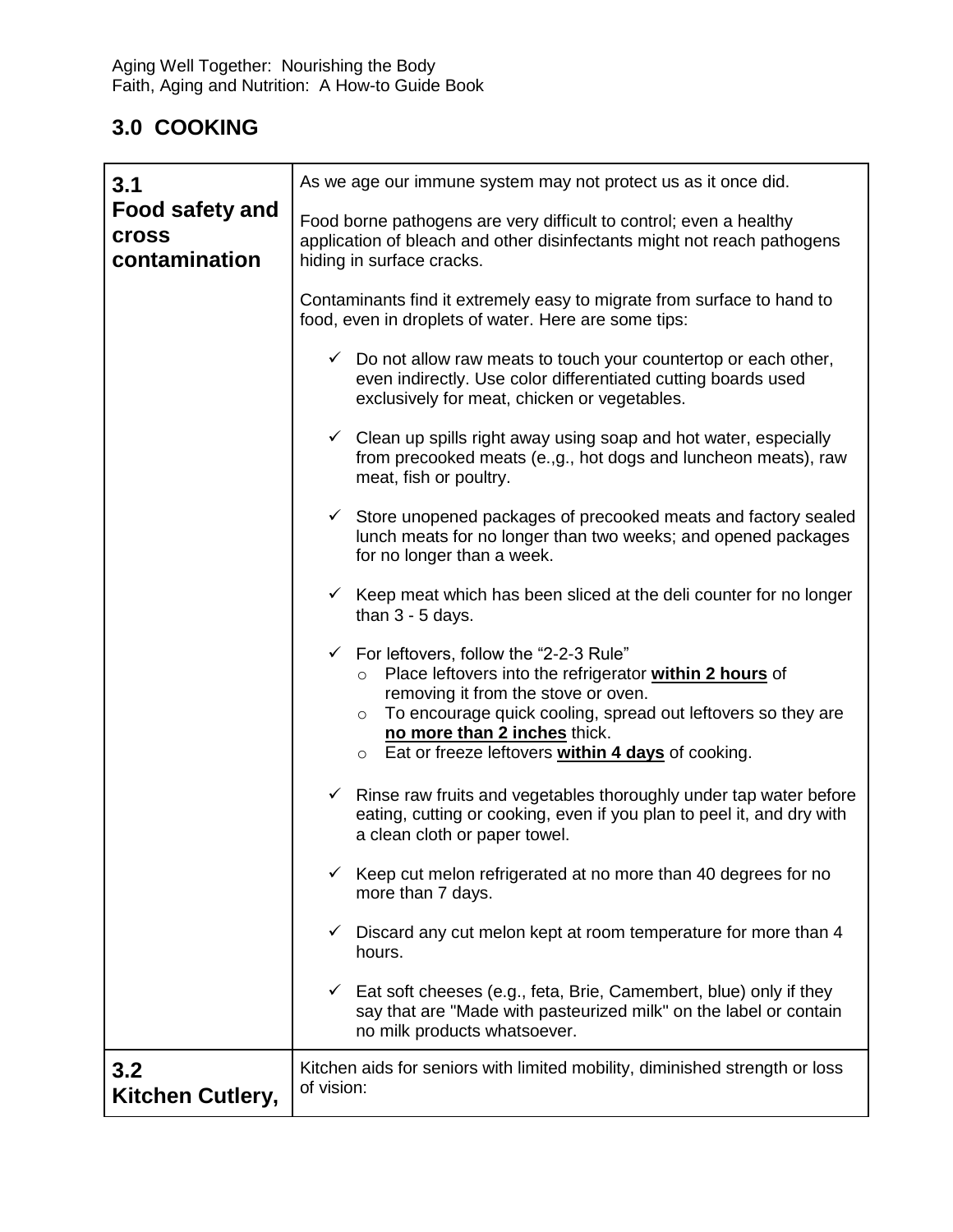#### **3.0 COOKING**

| <b>Conveniences</b><br>and Technology | promote independence<br>enable active participation in tasks of cooking<br>٠<br>simplify the task of eating<br>$\bullet$<br>help ensure better nutrition                                                                                                                                                                                                                                                                                                                    |  |
|---------------------------------------|-----------------------------------------------------------------------------------------------------------------------------------------------------------------------------------------------------------------------------------------------------------------------------------------------------------------------------------------------------------------------------------------------------------------------------------------------------------------------------|--|
|                                       | <b>Weighted Utensils.</b> These utensils (fork, knife, teaspoon, soup<br>spoon-with a deeper bowl) have handles that are weighted<br>(approximately 7 oz) to steady the hands of people with tremors.<br>They look like other flatware and can be purchased separately or<br>as a set. For many, tremors make it nearly impossible to eat a<br>meal without making a mess. With these utensils, the seniors can<br>enjoy a new level of independence and enjoy their meals. |  |
|                                       | $\checkmark$ Liftware: There is also newer technology for people with tremors.<br>Sensors in the handle of the cutlery device detect the user's hand<br>tremor. The device responds by intelligently steadying whatever<br>the user is holding. The device is rechargeable and compact,<br>allowing it to be taken out to restaurants. This device "Liftware"<br>has been clinically tested to reduce tremor on average by 70%.                                             |  |
|                                       | $\checkmark$ Weighted mug. This mug is weighted, has two handles on either<br>side, is insulated for both hot and cold beverages and has a no-<br>spill lid. This is allows those with hand tremors to safely drink their<br>beverages.                                                                                                                                                                                                                                     |  |
|                                       | $\checkmark$ Wedge Cup. A cup useful for a wide variety of people with<br>swallowing disorders.                                                                                                                                                                                                                                                                                                                                                                             |  |
|                                       | Scoop Plate and Bowl. These items have a curved side that<br>$\checkmark$<br>allows arthritis sufferers to trap food and push it easily onto<br>utensils. It is polycarbonate heat-resistant and dishwasher safe. A<br>scoop bowl is a deeper version of the plate. There are also<br>available non-skid divided dinner plates with suction bases to keep<br>the plate from slipping.                                                                                       |  |
|                                       | <b>Adapted Knives.</b> Rolling knives, carving knives, spatulas and<br>✓<br>other adapted utensils for people suffering from arthritis or tremor<br>can help reduce finger and hand pain. These include easy-grip<br>carving knives, vertical grip knives, off-set handled bread knives,<br>utility knives, and paring knives. These specialty knives can be<br>ordered from arthritic supply web sites.                                                                    |  |
|                                       | <b>Other aids</b> for the kitchen include devices for pulling the rings on<br>✓<br>cans, easy grip can openers, roll and pour dispensers for gallon<br>jugs, talking kitchen timers and easy reachers with safety locks<br>for items on high shelves.                                                                                                                                                                                                                       |  |
|                                       | <b>Fire extinguishers</b> in every kitchen should be standard, and<br>✓<br>everyone should be trained and actually practice how to use it.                                                                                                                                                                                                                                                                                                                                  |  |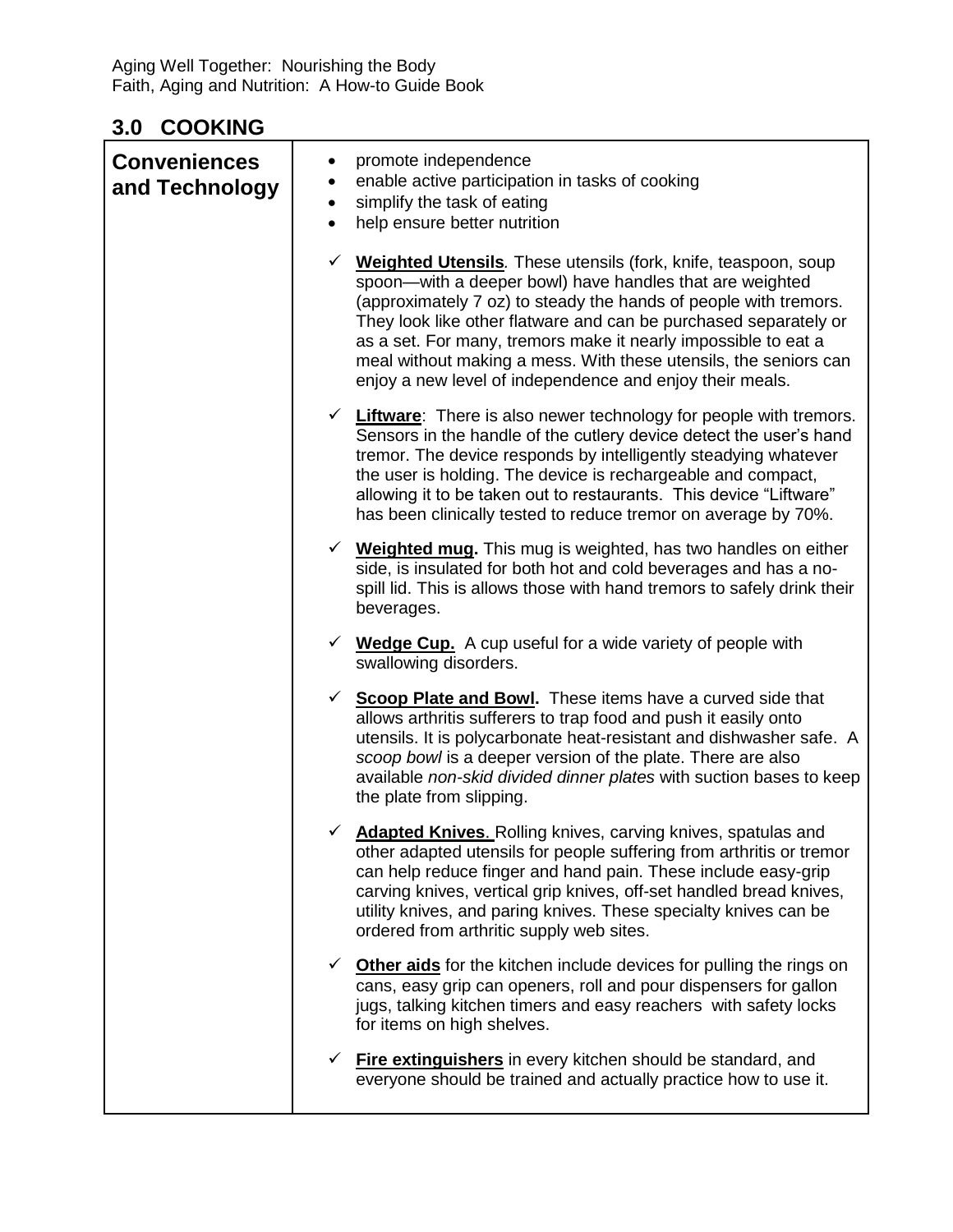#### **3.0 COOKING**

| 3.3<br><b>Simplifying</b><br><b>Mealtime</b> | As we age, cooking and shopping may become difficult and seemingly<br>insurmountable due to depression, lack of stamina and loss of manual<br>dexterity and vision                                                                                                                                                                                                                                                                                                                                                                                                                                                                                                                                                                                                                                                                                                                                                                                                                                                                                                                                                              |
|----------------------------------------------|---------------------------------------------------------------------------------------------------------------------------------------------------------------------------------------------------------------------------------------------------------------------------------------------------------------------------------------------------------------------------------------------------------------------------------------------------------------------------------------------------------------------------------------------------------------------------------------------------------------------------------------------------------------------------------------------------------------------------------------------------------------------------------------------------------------------------------------------------------------------------------------------------------------------------------------------------------------------------------------------------------------------------------------------------------------------------------------------------------------------------------|
|                                              | To reduce the more burdensome activities:<br>List appealing easy to prepare meals<br>Maintain a pantry of ingredients from which meals can be readily<br>$\bullet$<br>prepared<br>Reduce the number of cooking days by designating one day to<br>$\bullet$<br>make extra servings to freeze for other meals.<br>Purchase already diced and sliced ingredients from a fresh salad<br>$\bullet$<br>bar to eliminate cleaning and dicing at home (e.g., peppers,<br>onions, celery, carrots, hard boiled eggs, nuts and seeds, etc)<br>Favorite recipes may be sized for a larger family; write out a<br>$\bullet$<br>'down-sized' recipe or create a table to readily convert the amount<br>of one ingredient into one that is a half or a quarter its size.<br>Find simplified recipes of old time favorites that are easy to<br>$\bullet$<br>prepare, taste good and can be nutritious, be sure the yield is only<br>one or two.<br>Become more reliant on "crock pot" cooking which not only<br>reduces the effort of getting food ready, but also reduces concerns<br>about open flames or forgetting something on the stove. |
|                                              | Create premeasured meal ingredients:<br>Select a meal,<br>$\bullet$<br>• Gather all the ingredients,<br>Measured out for the exact number of servings to be produced,<br>$\bullet$<br>Mark individual ingredient packages carefully, then assemble all<br>$\bullet$<br>ingredients into a single package and store it away, freezer if<br>possible;<br>This meal time package should have separate packages of all<br>$\bullet$<br>ingredients, clearly marked, and a "recipe card" that explains the<br>procedure to mix and cook the ingredients into a meal.<br>This technique could produce a number of different meals to be opened<br>and cooked over a period of several days or it could permit a individual to<br>prepare one large meal and parse the ingredients into many 'single serve'<br>ready to cook meals for distribution and possibly storage.                                                                                                                                                                                                                                                              |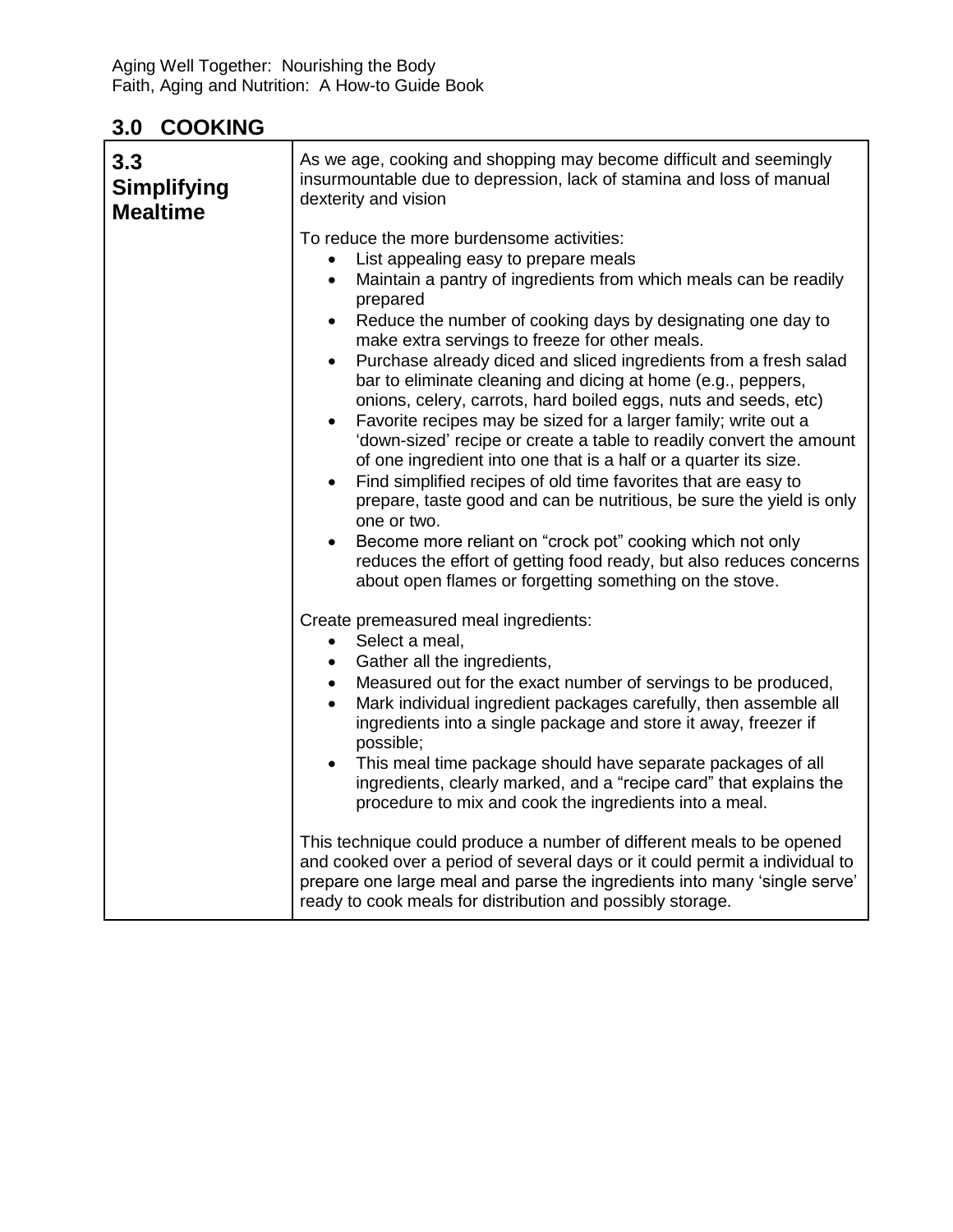| 4.1                                 | Our nutritional requirements change as we age:                                                                                                                                                                                                                                                                                                                      |
|-------------------------------------|---------------------------------------------------------------------------------------------------------------------------------------------------------------------------------------------------------------------------------------------------------------------------------------------------------------------------------------------------------------------|
| <b>Food groups</b><br>and nutrition | √ Calories<br>o Need fewer because we move less as we age, have less<br>muscle mass, and our metabolic rate decreases                                                                                                                                                                                                                                               |
|                                     | √ Water<br>• Need does not decrease as we age, but our ability to detect that<br>we are thirsty declines, causing a decrease in water<br>consumption.<br>Adequate water intake decreases stress on kidney function and<br>$\bullet$<br>eases the problems of constipation.<br>Drink 8 - 10 eight ounce glasses of liquid every day.<br>$\bullet$                    |
|                                     | $\checkmark$ Fiber<br>• Need does not change with age<br>Essential to good digestion, lowers cholesterol and helps<br>regulate blood sugar.<br>Good sources: fruits, nuts, whole grains and vegetables                                                                                                                                                              |
|                                     | ✓<br><b>Protein</b><br>• May increase as we age.<br>Decreases in consumption can be caused by<br>$\bullet$<br>Problems with chewing, poor fitting dentures or loss of teeth<br>$\circ$<br>o Difficulties in grocery shopping and obtaining good protein<br>Difficulties in preparing proteins<br>$\circ$                                                            |
|                                     | √ Vitamins<br>Deficiencies may not be obvious, but illness can stress us and<br>deplete our vitamin stores.<br>Medications can interfere with vitamin absorption and may alter<br>$\bullet$<br>the balance of electrolytes (e.g., sodium and potassium).<br>Common nutrient deficiencies of dietary origin include vitamins<br>A, B, C, D E, folic acid and niacin. |
|                                     | <b>Calcium and Iron</b><br>Often low in seniors<br>To improve iron absorption, eat fruits and vegetables that are<br>rich in Vitamin C along with iron rich foods (e.g., fruit with<br>cereal, vegetables with fish).                                                                                                                                               |
|                                     | <b>Zinc &amp; Vitamin K</b><br>$\checkmark$<br>Necessary for wounds to heal faster and increases our taste<br>acuity.<br>Zinc can be found in meats, eggs and seafood                                                                                                                                                                                               |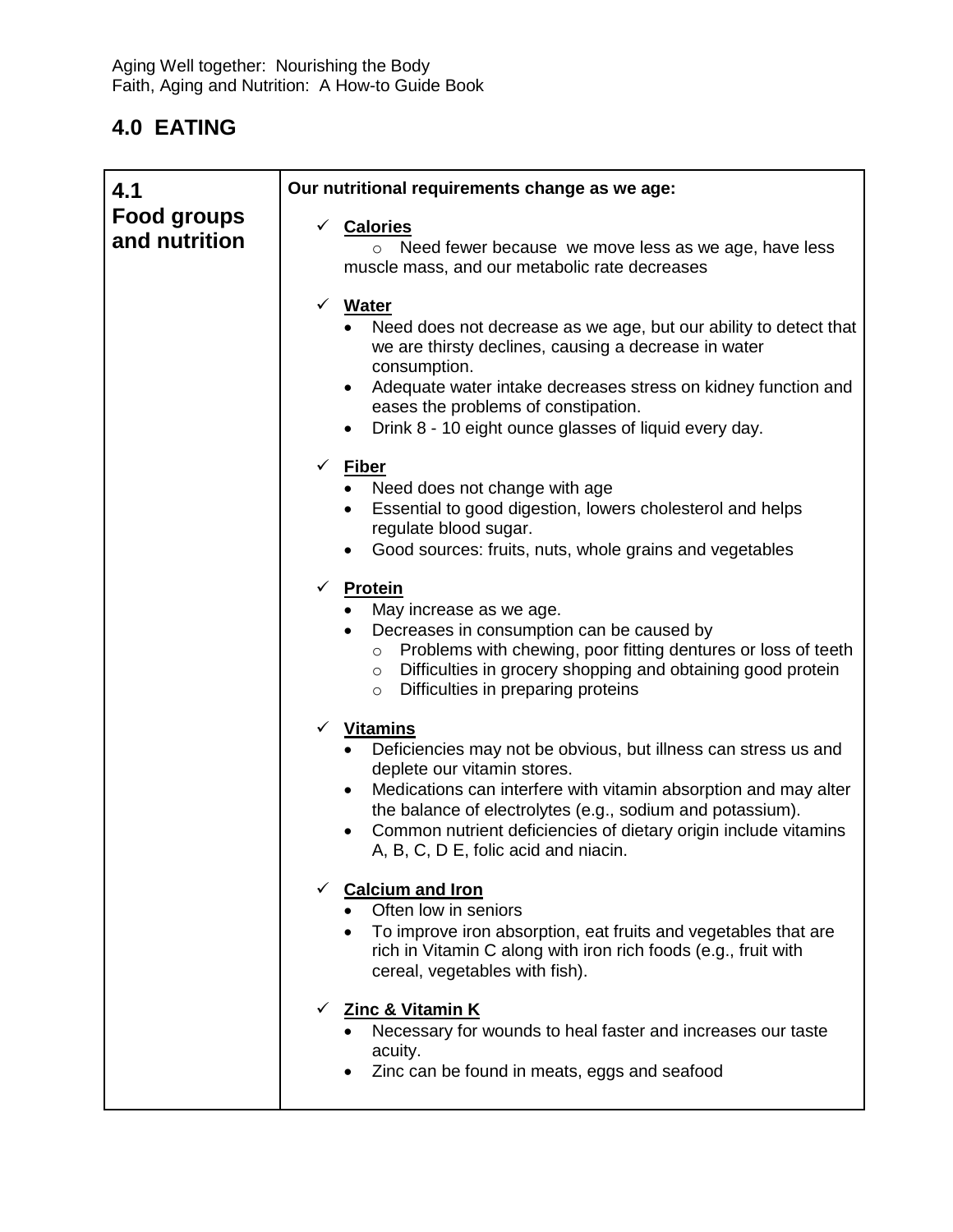$\mathsf{r}$ 

|     | Daily selection from USDA:                                                                                  |
|-----|-------------------------------------------------------------------------------------------------------------|
|     | $\checkmark$ Fruits:                                                                                        |
|     | 1 $\frac{1}{2}$ to 2 $\frac{1}{2}$ cups                                                                     |
|     | $\frac{1}{2}$ cup of cut up fruit = a 2" peach                                                              |
|     | √ Vegetables:                                                                                               |
|     | $2 - 3\frac{1}{2}$ cups                                                                                     |
|     | 1 cup of cut vegetables $= 2$ cups of uncooked leafy vegetables                                             |
|     | $\checkmark$ Grains:                                                                                        |
|     | $5 - 10$ oz                                                                                                 |
|     | 1 oz grain = small muffin or a slice of bread or $\frac{1}{2}$ cup cooked rice or                           |
|     | pasta                                                                                                       |
|     | √ Protein:                                                                                                  |
|     | $5 - 7$ oz                                                                                                  |
|     | 1 oz protein = 1 Tblspn Peanut Butter; $\frac{1}{2}$ oz of nuts or seeds; 1                                 |
|     | egg; 1/4 cup cooked beans or tofu<br>$\checkmark$ Dairy:                                                    |
|     |                                                                                                             |
|     | 3 cups fat free or low fat milk<br>1 cup milk = 1 cup yogurt or 1 $\frac{1}{2}$ oz cheese or 2 cups cottage |
|     | cheese                                                                                                      |
|     | √ <u>Oils</u>                                                                                               |
|     | $5 - 8$ tspns                                                                                               |
|     |                                                                                                             |
|     | The USA Food Guide MY PLATE plan:                                                                           |
|     | Make $\frac{1}{2}$ your plate fruits and vegetables                                                         |
|     | Make $1/4$ whole grains and $\frac{1}{4}$ protein                                                           |
|     | Choose food with lower sodium numbers                                                                       |
|     | On any budget, it requires planning to get a variety of nutrient rich                                       |
|     | foods.                                                                                                      |
|     |                                                                                                             |
|     | You get more nutrient for your dollar from<br>milk                                                          |
|     | eggs                                                                                                        |
|     | legumes                                                                                                     |
|     | whole grains                                                                                                |
|     | lean meats & poultry                                                                                        |
|     | fish                                                                                                        |
|     | Than from                                                                                                   |
|     | prepared processed foods<br>$\bullet$                                                                       |
|     | ready-made desserts<br>snack food                                                                           |
|     |                                                                                                             |
| 4.2 | <b>Cancer Treatment</b>                                                                                     |
|     |                                                                                                             |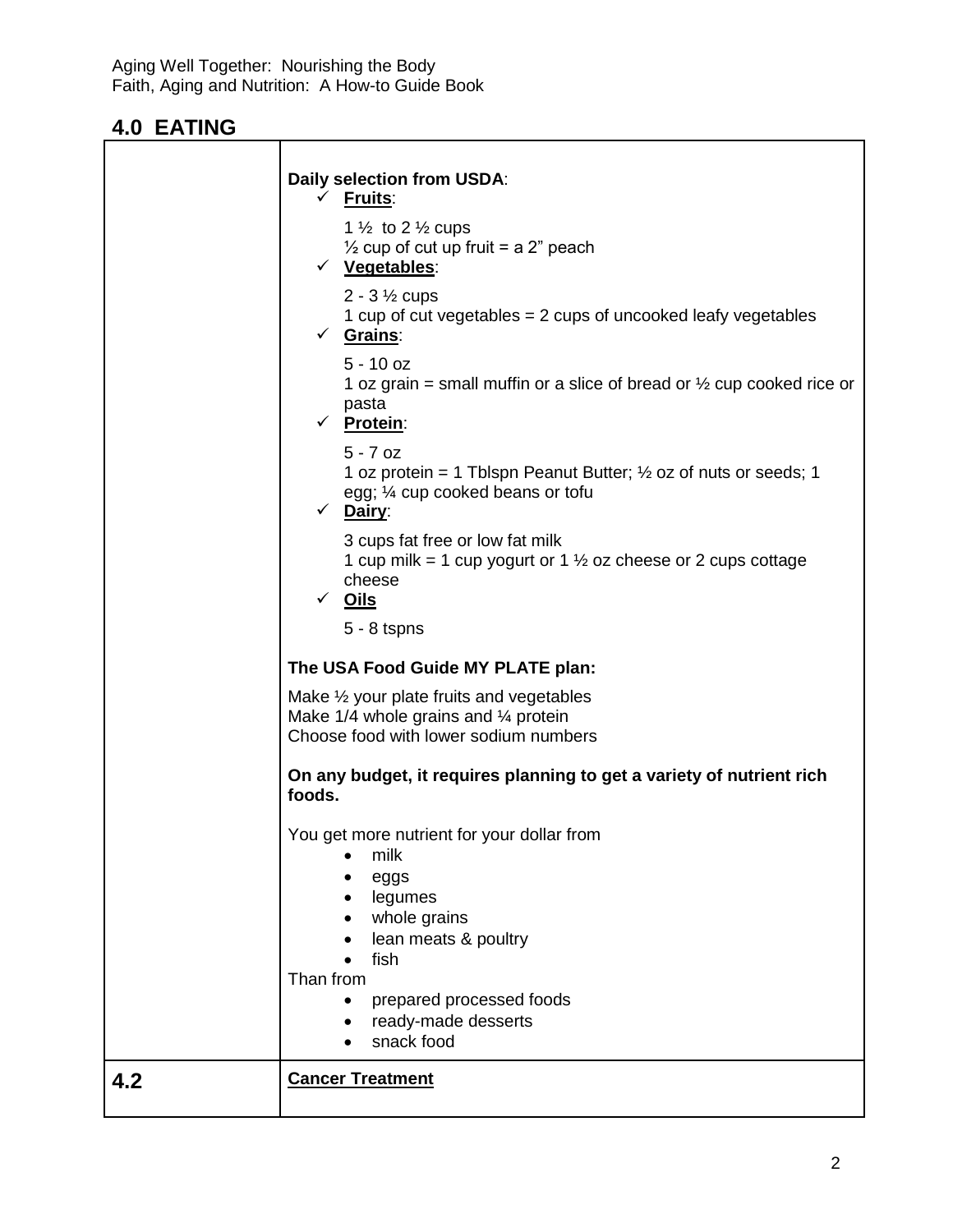| <b>Living with</b><br>Food<br>restrictions | Good nutrition<br>$\checkmark$<br>Keeps up strength and energy<br>$\circ$<br>$\circ$ Lowers risk of infection<br>o Promotes faster healing and recovery<br>Surgery, radiation or chemotherapy may impede good nutrition<br>$\checkmark$<br>o Appetite changes<br>o Taste and smell changes<br>o Constipation<br>o Diarrhea<br>$\circ$ Fatigue<br>o Mouth sores or dryness<br>$\circ$ Swallowing problems<br>Nausea<br>$\circ$ |  |
|--------------------------------------------|-------------------------------------------------------------------------------------------------------------------------------------------------------------------------------------------------------------------------------------------------------------------------------------------------------------------------------------------------------------------------------------------------------------------------------|--|
|                                            | <b>Lactose Intolerance</b><br>$\checkmark$ A condition which causes digestive symptoms (e.g., bloating, diarrhea,                                                                                                                                                                                                                                                                                                             |  |
|                                            | gas) after eating or drinking milk or milk products.<br>$\checkmark$ Reduce or eliminate lactose from the diet<br>$\circ$ Know what foods contain lactose;<br>Lactose may be ingredient in boxed, canned, frozen, packaged<br>$\circ$<br>& prepared foods                                                                                                                                                                     |  |
|                                            | $\checkmark$ Maximize needed calcium and Vitamin D from other foods.<br>$\checkmark$ Lactase products enable some to manage the symptoms                                                                                                                                                                                                                                                                                      |  |
|                                            | <b>Sodium</b><br>Dietary Guidelines for Americans, 2010, recommends everyone<br>age 2 and up should consume less than 2,300 milligrams (mg) of                                                                                                                                                                                                                                                                                |  |
|                                            | sodium each day.<br>$\checkmark$ The following people should limit sodium intake to less than 1,500<br><u>mg per day:</u><br>$\circ$ Adults age 51 or older<br>All African Americans<br>$\circ$<br>Those with<br>$\circ$<br>High blood pressure<br><b>Diabetes</b><br>$\bullet$<br>Chronic kidney disease                                                                                                                     |  |
|                                            | <b>Gluten Free Diet</b><br>$\checkmark$ Recommended for those with Celiac Disease (a digestive and<br>autoimmune reaction to eating gluten) or non-Celiac gluten<br>sensitivity:<br>Gluten is found in Wheat, Barley and Rye, occasionally in<br>$\bullet$<br>vitamin and nutrient supplements, Lip balms, Certain<br>medications, Modified food starch, Preservatives,<br>Stabilizers, and soy sauce.                        |  |
|                                            | $\checkmark$ Damages inner lining of small intestine thereby preventing the<br>absorption of nutrients                                                                                                                                                                                                                                                                                                                        |  |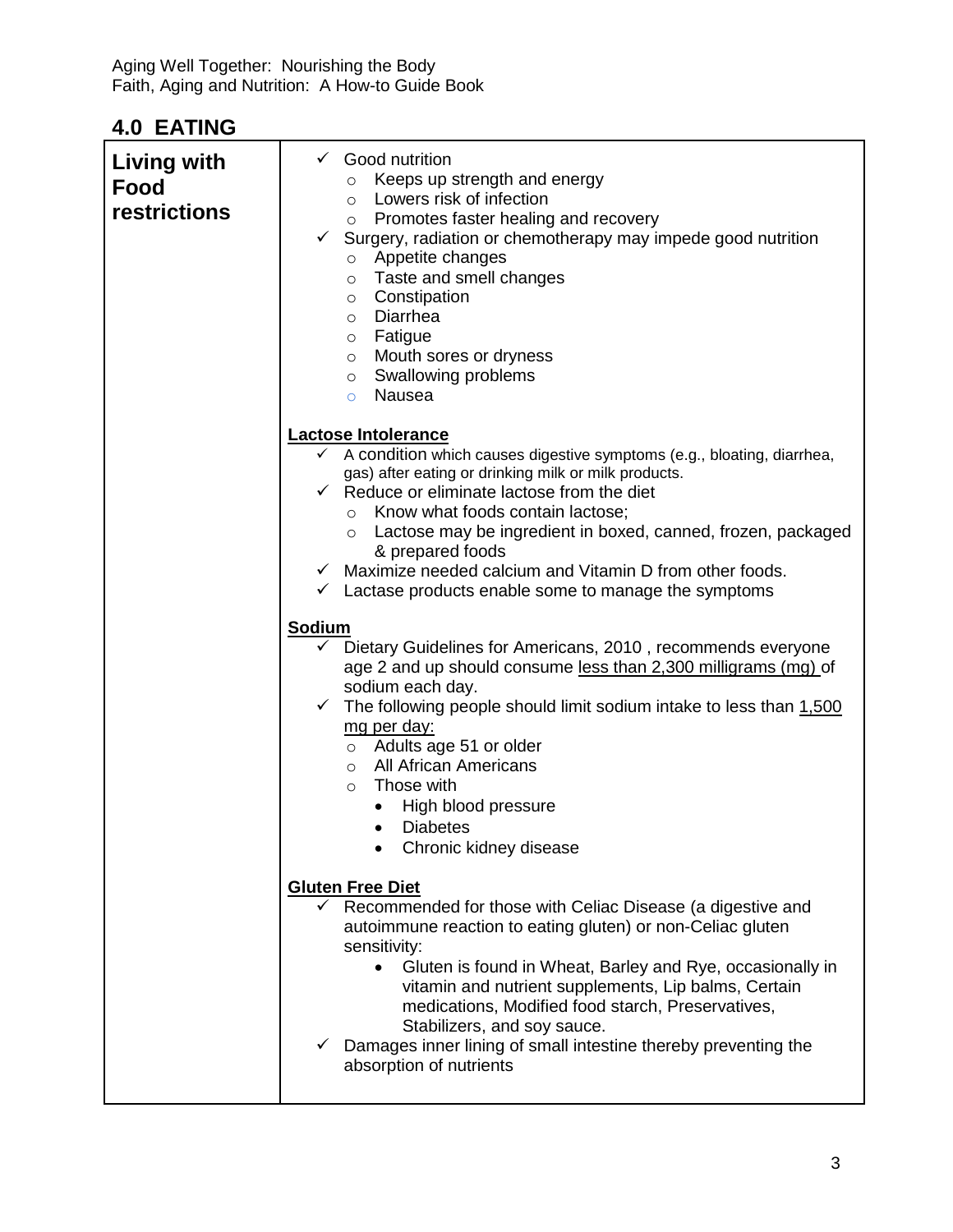|                                     | $\checkmark$ Treatment: Awareness and avoidance of gluten (often hidden)<br>$\checkmark$ Reference Materials:<br>WWW.CSACELIACS.ORG<br>NIDDK.NIH.GOV<br>$\bullet$                                                                                                                                                                                                                                                                                                                                                                                                                                                                                                                                                                                                                                                                                                                                                                                                                                                                                                                                       |  |
|-------------------------------------|---------------------------------------------------------------------------------------------------------------------------------------------------------------------------------------------------------------------------------------------------------------------------------------------------------------------------------------------------------------------------------------------------------------------------------------------------------------------------------------------------------------------------------------------------------------------------------------------------------------------------------------------------------------------------------------------------------------------------------------------------------------------------------------------------------------------------------------------------------------------------------------------------------------------------------------------------------------------------------------------------------------------------------------------------------------------------------------------------------|--|
|                                     | <b>Diabetes</b><br>95 % of diabetics suffer from a chronic condition that affects the<br>$\checkmark$<br>way the body processes blood sugar by stopping the body from<br>using insulin properly (Type II)<br>$\checkmark$ 5% of diabetics suffer from an autoimmune disease which attacks<br>the cells in the pancreas that produce insulin (Type I)<br>Initially Type II diabetes can be usually be controlled by diet and<br>$\checkmark$<br>exercise. Eventually sufferers may require insulin, and monitor<br>their insulin level once a day or so<br>$\checkmark$ Type I diabetes suffers require insulin and constantly check their<br>insulin level (3-4 times per day).<br><b>Dietary Treatment:</b><br>$\checkmark$<br>Limit foods high in sugar<br>Graze: eat smaller portions spread out over the day<br>$\bullet$<br>Limit number of carbohydrates you eat<br>$\bullet$<br>Eat a variety of whole grain foods, fruit and vegetables<br>Eliminate trans fat, and eat more healthy fat (olive oil,<br>coconut oil, avocados and nuts)<br>Limit intake of alcohol<br>Reduce the intake of salt |  |
| 4.3<br><b>Foods that</b><br>hydrate | Water is not our only source of hydration:<br>Natural, whole foods have the highest water content.<br>$\bullet$<br>Fruit and vegetables contain 80 to 98 percent water.<br>$\bullet$<br>Eating dense vegetables is easy way to improve hydration.<br>$\bullet$<br>$\checkmark$ Cucumbers<br>$\checkmark$ Tomatoes<br>Jicama (a non-starchy root vegetable)<br>$\checkmark$ Beets<br>$\checkmark$ Broccoli<br>$\checkmark$ Carrots<br>$\checkmark$ Celery<br>The following foods contain more than 90% water<br>$\checkmark$ Watermelon<br>Strawberries<br>Grapes<br>✓<br>Grapefruit<br>$\checkmark$<br>Limit caffeinated beverages as they have a diuretic effect.                                                                                                                                                                                                                                                                                                                                                                                                                                      |  |
| 4.4<br><b>Foods that</b><br>promote | <b>Good Bacteria</b> in the gut promotes digestion.<br>We reduce beneficial bacteria from our exposure to antibacterial<br>$\checkmark$<br>soaps, unnecessary antibiotics, and chlorinated water                                                                                                                                                                                                                                                                                                                                                                                                                                                                                                                                                                                                                                                                                                                                                                                                                                                                                                        |  |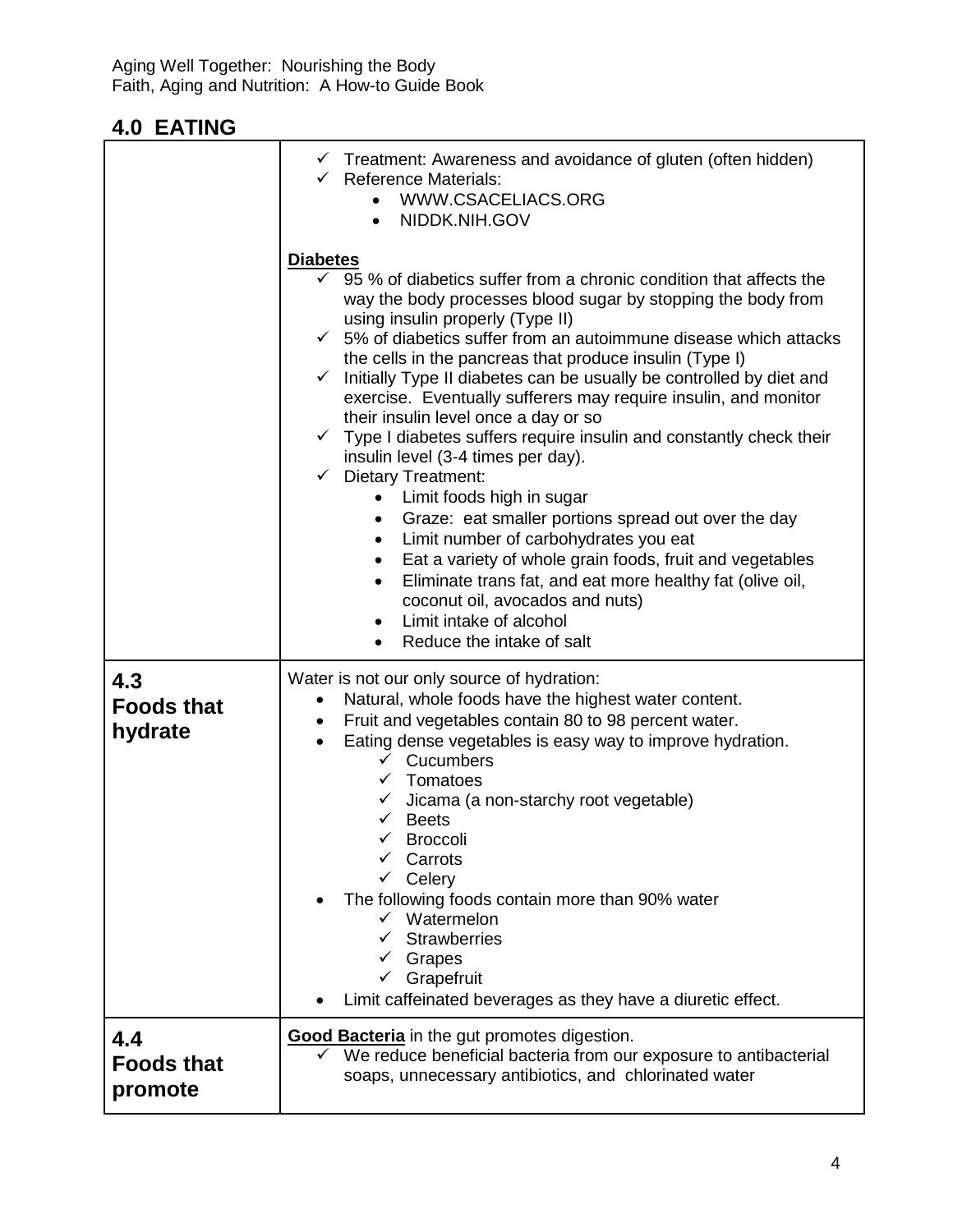| digestive<br>health                                                        | <b>Probiotics</b><br>$\checkmark$ Foods that are rich in bacteria and replenish the bacteria in our gut.<br>$\checkmark$ Good sources of probiotics include<br>Yogurt with live cultures<br>Fermented foods like Kimchi and fermented sauerkraut<br>$\bullet$<br>Kombucha, kefir (beverages made from bacteria cultures)<br>$\bullet$<br>Probiotic supplements<br>$\bullet$<br><b>Prebiotic fiber</b><br>$\checkmark$ A food source for the good bacteria in our gut.<br>$\checkmark$ Good sources of prebiotic fiber include:<br>Dandelion greens<br>$\bullet$<br>Onions<br>$\bullet$<br>Garlic<br>Jerusalem artichoke<br>٠<br>Asparagus<br>٠<br>Any colorful vegetable which grows above the ground<br>٠<br>Grass fed meat                                                                                                                                                                                                                                                                                                                                                                                                                                                                                          |  |
|----------------------------------------------------------------------------|-----------------------------------------------------------------------------------------------------------------------------------------------------------------------------------------------------------------------------------------------------------------------------------------------------------------------------------------------------------------------------------------------------------------------------------------------------------------------------------------------------------------------------------------------------------------------------------------------------------------------------------------------------------------------------------------------------------------------------------------------------------------------------------------------------------------------------------------------------------------------------------------------------------------------------------------------------------------------------------------------------------------------------------------------------------------------------------------------------------------------------------------------------------------------------------------------------------------------|--|
| 4.5<br><b>Regular Dental</b><br><b>Care &amp; Dental</b><br><b>Clinics</b> | A healthy mouth and teeth help you look good, eat delicious and nutritious<br>foods, and speak clearly and confidently.<br>Your mouth is the gateway to your body<br>Unhealthy bacteria in the mouth can harm teeth and gums and may<br>be associated with serious medical conditions, including<br>$\checkmark$ Heart disease<br>$\checkmark$ Stroke<br>$\checkmark$ Diabetes<br>$\checkmark$ Pneumonia<br>Maintain good oral health habits<br><b>O</b> Brush and Floss twice daily<br>$\circ$ Visit the dentist twice a year<br>○ Eat nutritious foods and limit sugary foods<br><b>Tooth Decay</b><br>While Tooth decay is the single most common chronic childhood<br>disease, it may returns to plague us in our golden years.<br>Tooth decay happens when plaque come into contact with sugar in<br>the mouth, causing acid to attack the teeth.<br>Foods that contain sugars of any kind can contribute to tooth<br>$\bullet$<br>decay.<br>Control the amount of sugar you eat<br>Read nutrition facts and ingredient labels on foods and beverages<br>$\bullet$<br>Choose options that are lowest in sugar.<br>Common sources of sugar in the diet<br>$\circ$ Soft drinks,<br>$\circ$ Candy,<br>O Cookies and |  |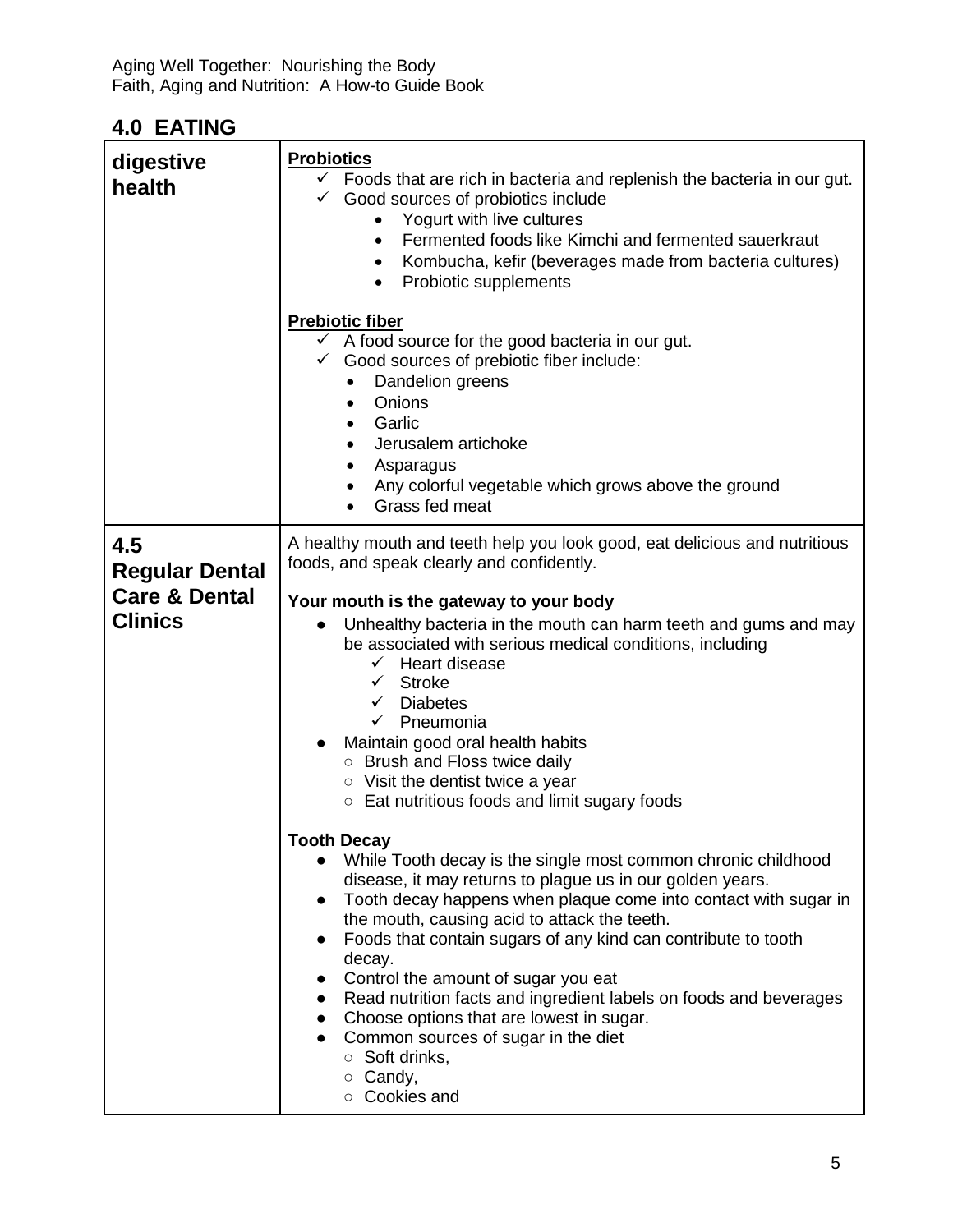|                                              | ○ Pastries.                                                                                                                                                                                                                                                                                                                                                                                                                                                                                                                                                                                                                                                                                                                                                                                                                                                                                                                                                                                                                                                     |  |  |
|----------------------------------------------|-----------------------------------------------------------------------------------------------------------------------------------------------------------------------------------------------------------------------------------------------------------------------------------------------------------------------------------------------------------------------------------------------------------------------------------------------------------------------------------------------------------------------------------------------------------------------------------------------------------------------------------------------------------------------------------------------------------------------------------------------------------------------------------------------------------------------------------------------------------------------------------------------------------------------------------------------------------------------------------------------------------------------------------------------------------------|--|--|
|                                              | <b>Gum Disease</b><br>If your diet lacks certain nutrients, it may be more difficult for<br>tissues in your mouth to resist infection. This may contribute to gum<br>disease. Severe gum disease is a major cause of tooth loss in<br>adults. Many researchers believe that the disease progresses<br>faster and is potentially more severe in people with poor nutrition.                                                                                                                                                                                                                                                                                                                                                                                                                                                                                                                                                                                                                                                                                      |  |  |
|                                              | <b>Wise choices</b><br>For healthy living and for healthy teeth and gums, think before you<br>eat and drink. It's not only what you eat but when you eat that<br>can affect your dental health. Eat a balanced diet and limit<br>between-meal snacks. If you are on a special diet, keep your<br>physician's advice in mind when choosing foods.                                                                                                                                                                                                                                                                                                                                                                                                                                                                                                                                                                                                                                                                                                                |  |  |
|                                              | For good dental health, keep these tips in mind when choosing your<br>meals and snacks:<br>Drink plenty of water.<br>$\bullet$<br>Eat a variety of foods from each of the five major food groups,<br>including:<br>whole grains<br>$\circ$<br>fruits<br>$\circ$<br>o vegetables<br>lean sources of protein such as lean beef, skinless poultry<br>$\circ$<br>and fish; dry beans, peas and other legumes<br>low-fat and fat-free dairy foods<br>$\circ$<br>Limit the number of snacks you eat. If you do snack, choose<br>something that is healthy like fruit or vegetables or a piece of<br>cheese. Foods that are eaten as part of a meal cause less harm to<br>teeth than eating lots of snacks throughout the day, because more<br>saliva is released during a meal. Saliva helps wash foods from the<br>mouth and lessens the effects of acids, which can harm teeth and<br>cause cavities.<br>Brush twice a day with fluoride toothpaste that has the American<br>Dental Association Seal of Acceptance,<br>Floss daily<br>Visit your dentist regularly. |  |  |
|                                              | <b>Orange County Dental Clinics:</b><br>http://www.orangecountync.gov/departments/health/clinic_-_dental.php<br>Dental Clinics offer comprehensive oral healthcare with low and reduced<br>rates.                                                                                                                                                                                                                                                                                                                                                                                                                                                                                                                                                                                                                                                                                                                                                                                                                                                               |  |  |
| 4.6<br><b>Living with</b><br><b>Dentures</b> | Dentures are removable appliances that can replace missing teeth and<br>help restore your smile, make it easier to eat and speak and restore your<br>appearance.                                                                                                                                                                                                                                                                                                                                                                                                                                                                                                                                                                                                                                                                                                                                                                                                                                                                                                |  |  |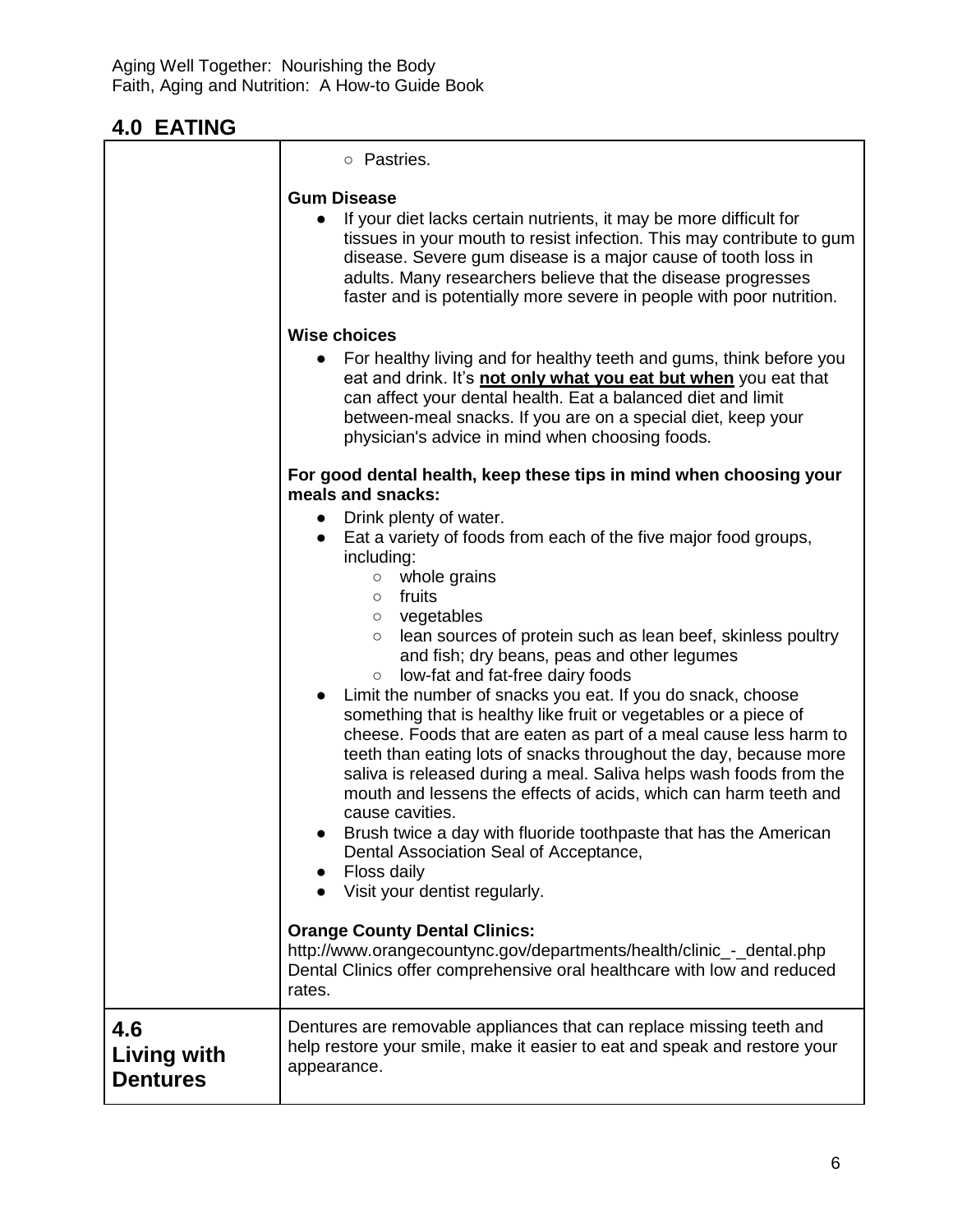| For those who wear dentures, pay close attention to their eating habits. If<br>they're having difficulty eating or are not eating as much as usual, denture<br>problems could be the cause.                                                                                                                                                                                                                                                                                                                                                                                                                                                                                                                                                                                                                                                                                                                                                                                                                                                                                                                                                                                                                                                                                                                 |  |
|-------------------------------------------------------------------------------------------------------------------------------------------------------------------------------------------------------------------------------------------------------------------------------------------------------------------------------------------------------------------------------------------------------------------------------------------------------------------------------------------------------------------------------------------------------------------------------------------------------------------------------------------------------------------------------------------------------------------------------------------------------------------------------------------------------------------------------------------------------------------------------------------------------------------------------------------------------------------------------------------------------------------------------------------------------------------------------------------------------------------------------------------------------------------------------------------------------------------------------------------------------------------------------------------------------------|--|
| <b>Types of dentures:</b><br><b>Conventional.</b> This full removable denture is made and placed in<br>your mouth after the remaining teeth are removed and tissues have<br>healed, which may take several months.<br><b>Immediate.</b> This removable denture is inserted on the same day<br>$\bullet$<br>that the remaining teeth are removed. Your dentist will take<br>measurements and make models of your jaw during a preliminary<br>visit. You don't have to be without teeth during the healing period,<br>but may need to have the denture relined or remade after your jaw<br>has healed.<br>Over-denture. Sometimes some of your teeth can be saved to<br>$\bullet$<br>preserve your jawbone and provide stability and support for the<br>denture. An over-denture fits over a small number of remaining<br>natural teeth after they have been prepared by your dentist.<br>Implants can serve the same function, too.                                                                                                                                                                                                                                                                                                                                                                          |  |
| Good dental hygiene for dentures<br>Like your teeth, your dentures should be brushed daily to remove food<br>particles and plaque. Brushing also can help keep the teeth from staining.<br>Rinse your dentures before brushing to remove any loose food or<br>debris.<br>Use a soft bristle toothbrush and a non-abrasive cleanser to gently<br>brush all the surfaces of the dentures so they don't get scratched.<br>When brushing, clean your mouth thoroughly—including your<br>$\bullet$<br>gums, cheeks, roof of your mouth and tongue to remove any<br>plaque. This can help reduce the risk of oral irritation and bad<br>breath.<br>When you're not wearing your dentures, put them in a safe place<br>$\bullet$<br>covered in water to keep them from warping.<br>Occasionally, denture wearers may use adhesives. Adhesives<br>come in many forms: creams, powders, pads/wafers, strips or<br>liquids. If you use one of these products, read the instructions, and<br>use them exactly as directed. Your dentist can recommend<br>appropriate cleansers and adhesives; look for products with the<br>ADA Seal of Acceptance. Products with the ADA Seal have been<br>evaluated for safety and effectiveness.<br>Be sure to schedule regular dental checkups, too. The dentist will<br>$\bullet$ |  |
| examine your mouth to see if your dentures continue to fit properly<br><b>Acclimating to new dentures:</b><br>New dentures may feel awkward for a few weeks until you become<br>accustomed to them.<br>The dentures may feel loose while the muscles of your cheek and<br>tongue learn to keep them in place.                                                                                                                                                                                                                                                                                                                                                                                                                                                                                                                                                                                                                                                                                                                                                                                                                                                                                                                                                                                               |  |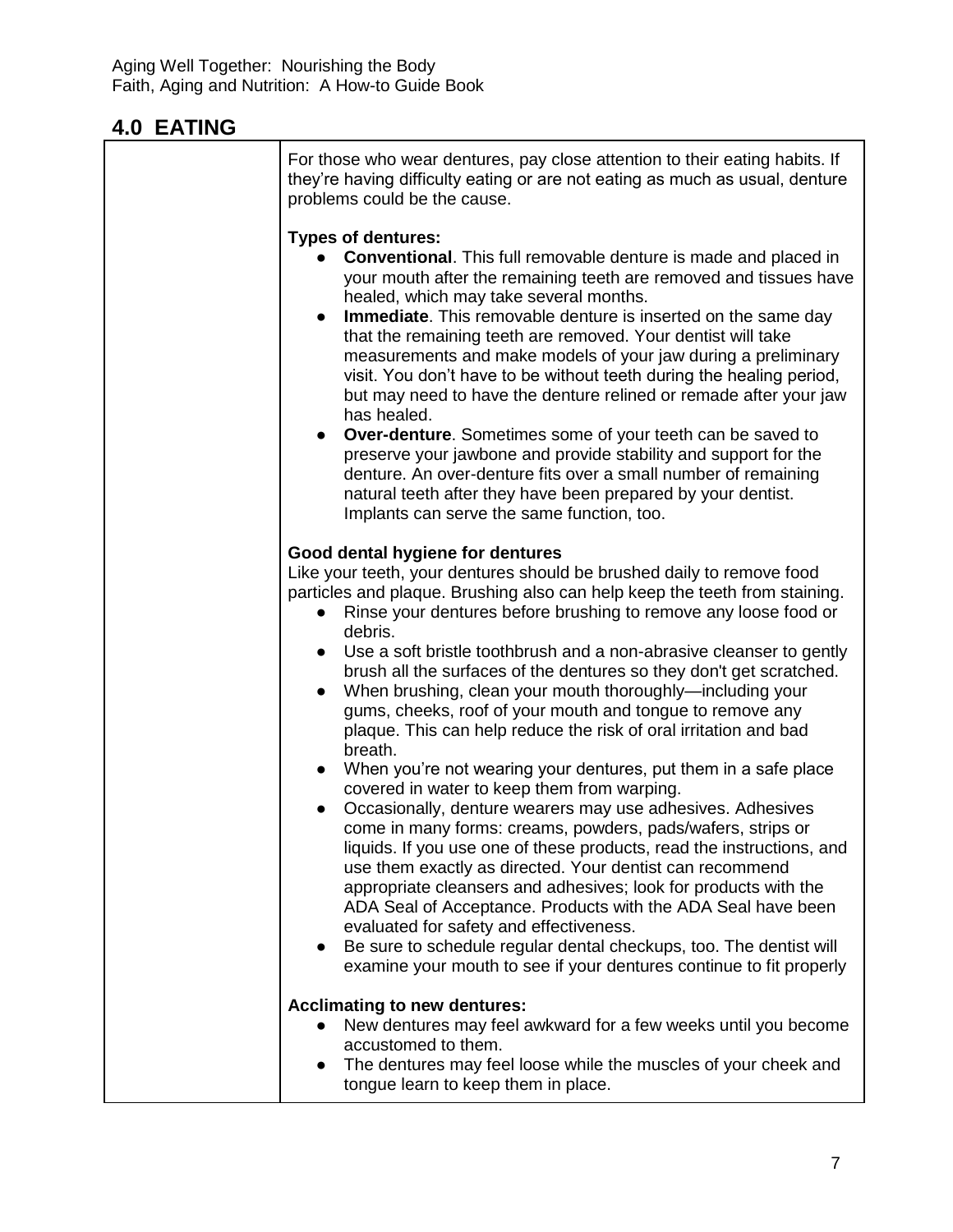| • It is not unusual to experience minor irritation or soreness.<br>• You may find that saliva flow temporarily increases. |
|---------------------------------------------------------------------------------------------------------------------------|
| As your mouth becomes accustomed to the dentures, these problems<br>should go away.                                       |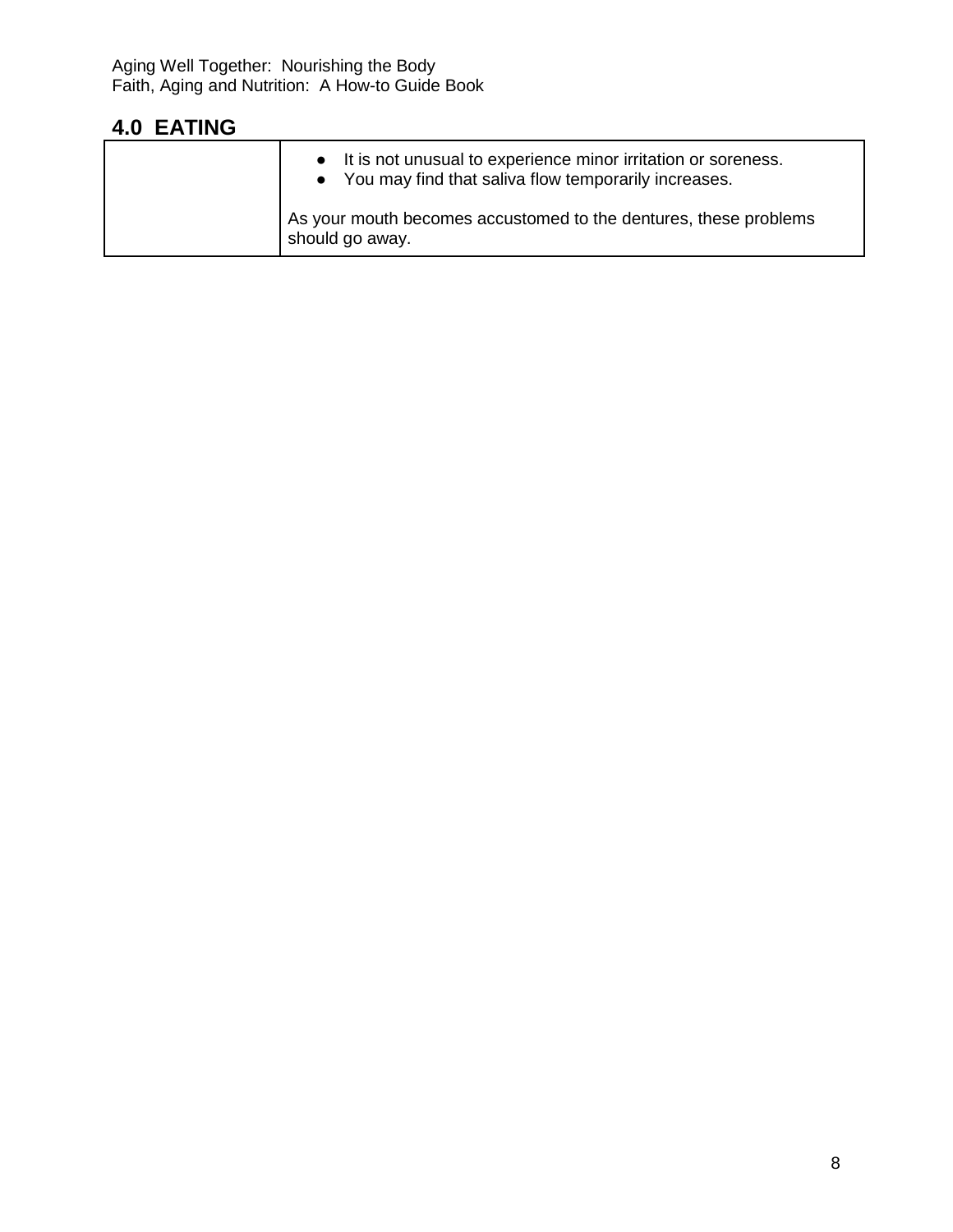| 5.1<br><b>Cash, Checks</b><br>and Cards             | Most payment modes favor in-person transactions. Having an 'agent' pay for<br>you does carry varying degrees of risk:<br>You can reimburse your agent for funds they expend on your behalf<br>$\bullet$<br>You can give your agent an approximate amount in cash;<br>$\bullet$<br>You can give your agent a personal check (signed and blank) if you<br>$\bullet$<br>have checking privileges<br>You can give your agent your credit or debit card.<br>It might be possible for an individual volunteer or an organization to establish<br>an account that enables an agent to buy groceries using credit from the<br>account, and subsequently to accept a credit card as payment into the<br>account, offsetting the temporary credit.<br>The account would need to be 'seeded' with funds.<br>Volunteers would need to be given credit/debit cards that access these<br>funds.<br>Volunteers would need to be provided credit card swipe readers for smart<br>phones to enable them to collect payment at the time of delivery to the client.           |                                                   |                                                |
|-----------------------------------------------------|------------------------------------------------------------------------------------------------------------------------------------------------------------------------------------------------------------------------------------------------------------------------------------------------------------------------------------------------------------------------------------------------------------------------------------------------------------------------------------------------------------------------------------------------------------------------------------------------------------------------------------------------------------------------------------------------------------------------------------------------------------------------------------------------------------------------------------------------------------------------------------------------------------------------------------------------------------------------------------------------------------------------------------------------------------|---------------------------------------------------|------------------------------------------------|
| 5.3<br><b>Federal Food</b><br><b>Subsidy (SNAP)</b> | <b>SNAP (Supplemental Nutrition Assistance Program)</b><br>If you are 60 or over, or if you are adjudicated "disabled" (receiving<br>SSI, SSDI, a disabled veteran, or a surviving spouse or child of a disabled<br>veteran), some special rules apply.<br>To apply for SNAP benefits, you must either<br>go to the Orange County Department of Social Services (DSS)<br>Hillsborough (113 Mayo Street, Hillsborough, NC 27278, (919)<br>$\circ$<br>245-2800)<br>Chapel Hill (2501 Homestead Road, Chapel Hill, NC 27516,<br>$\circ$<br>$(919)$ 968-2000),<br>fill out this online form<br>http://info.dhhs.state.nc.us/olm/forms/dss/dss-8207-ia.pdf<br>$\circ$<br>and a benefit caseworker will contact you for next steps.<br>O<br>If you are unable to go to the office, the face-to-face interview may<br>be waived, or you can send a person you designate to by your<br>representative.<br><b>Eligibility:</b> If you are age 60 or over, or are disabled, you only have to<br>meet the Net Monthly Income test, not the Gross Monthly Income test. |                                                   |                                                |
|                                                     | <b>Household Size</b>                                                                                                                                                                                                                                                                                                                                                                                                                                                                                                                                                                                                                                                                                                                                                                                                                                                                                                                                                                                                                                      | <b>Gross monthly income</b><br>(130 % of poverty) | Net monthly<br>income<br>(100 % of<br>poverty) |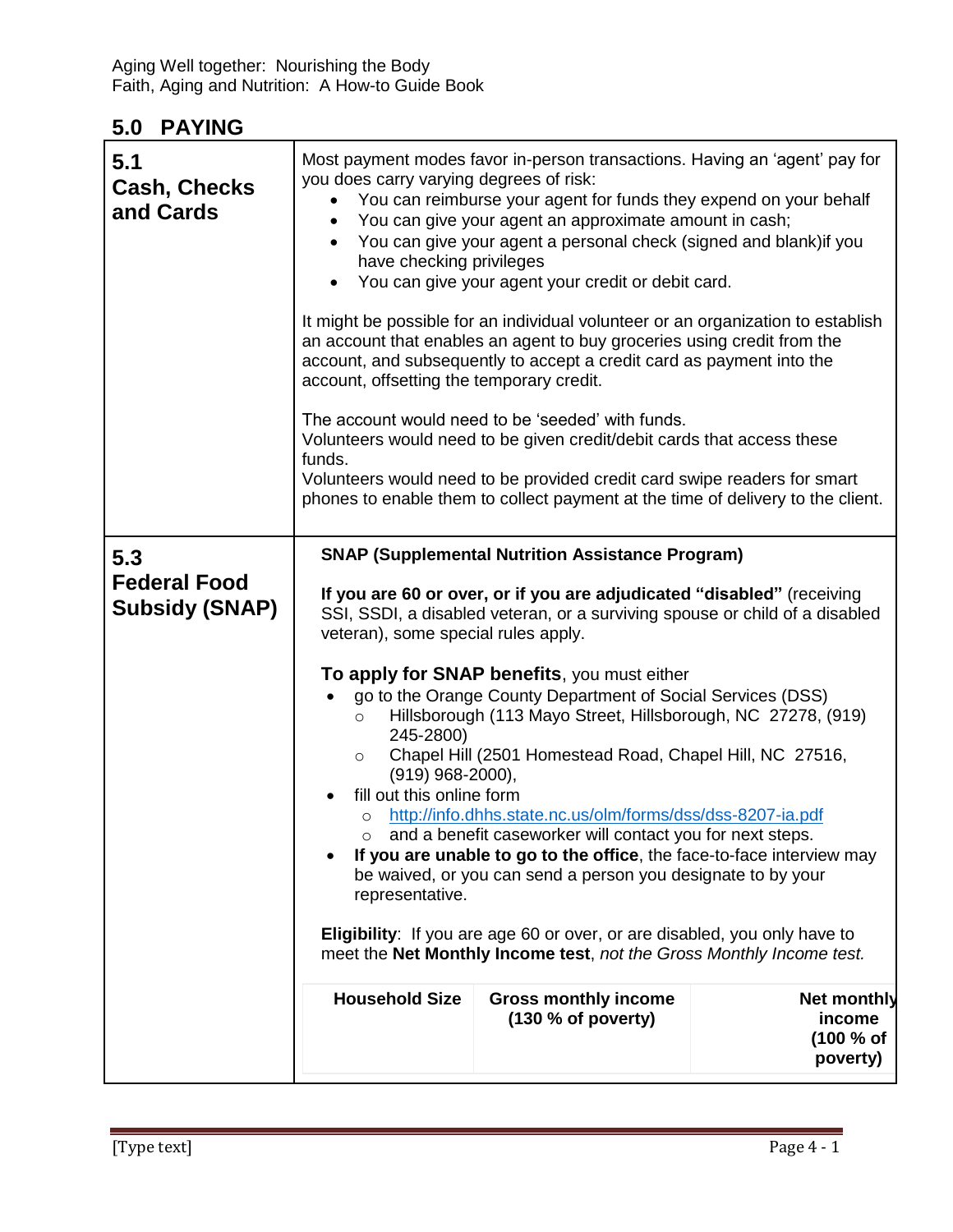Aging Well Together: Nourishing the Body Faith, Aging and Nutrition: A How-to Guide Book

#### 5.0 PAYING

| 1                         | \$1,265 | \$973  |
|---------------------------|---------|--------|
| $\overline{2}$            | 1,705   | 1,311  |
| 3                         | 2,144   | 1,650  |
| $\overline{4}$            | 2,584   | 1,988  |
| 5                         | 3,024   | 2,326  |
| $6\phantom{1}6$           | 3,464   | 2,665  |
| $\overline{7}$            | 3,904   | 3,003  |
| 8                         | 4,344   | 3,341  |
| Each additional<br>member | $+440$  | $+339$ |

*Gross income means a household's total, non-excluded income, before any deductions have been made.*

*Net income means gross income minus allowable deductions.*

**What Resources Count?** Generally, if you are 60 or over, or disabled, you can have up to \$3,250 in "countable resources," such as a bank account, and still be eligible. There are certain resources that won't count against you – such as a home and lot, most retirement (pension) plans, the resources of people who receive Supplemental Security Income (SSI) Temporary Assistance to Needy Families (TANF) (formerly AFDC), and, up to \$4,650 of the fair market value of one car per adult household member (and one car per teen-aged household member if the teenager is using it to go to work, look for work, or prepare for work). If a vehicle is needed to transport a physically disabled household member, its value is not counted.

Additionally, there are some special deductions that you can take if you are 60 or over, or disabled, like \$35 per month in medical expenses, and certain housing cost deductions.

**Benefit Amount** - How much will you get each month?

| People in Household | <b>Maximum Monthly Allotment</b> |
|---------------------|----------------------------------|
|                     | \$194                            |
|                     | \$357                            |
|                     | \$511                            |
|                     |                                  |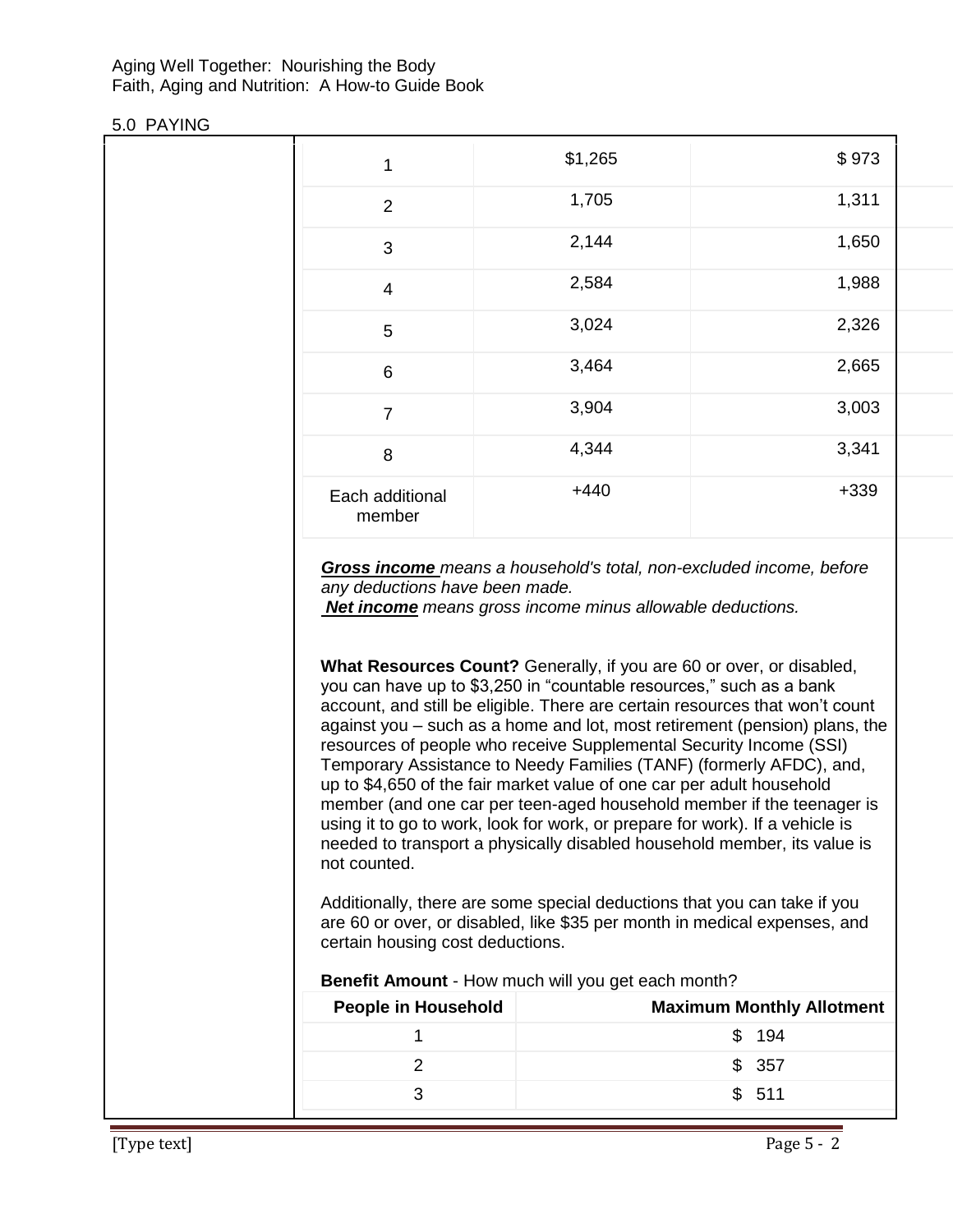#### Aging Well Together: Nourishing the Body Faith, Aging and Nutrition: A How-to Guide Book

|                                                               | 4                                                                                                                                                                                                                                                                                                                                                                                                                                                                                                                                                                                                                                                                                                                                                                                                                                                                                                                                            | \$ | 649     |
|---------------------------------------------------------------|----------------------------------------------------------------------------------------------------------------------------------------------------------------------------------------------------------------------------------------------------------------------------------------------------------------------------------------------------------------------------------------------------------------------------------------------------------------------------------------------------------------------------------------------------------------------------------------------------------------------------------------------------------------------------------------------------------------------------------------------------------------------------------------------------------------------------------------------------------------------------------------------------------------------------------------------|----|---------|
|                                                               | 5                                                                                                                                                                                                                                                                                                                                                                                                                                                                                                                                                                                                                                                                                                                                                                                                                                                                                                                                            |    | \$771   |
|                                                               | 6                                                                                                                                                                                                                                                                                                                                                                                                                                                                                                                                                                                                                                                                                                                                                                                                                                                                                                                                            |    | \$925   |
|                                                               | $\overline{7}$                                                                                                                                                                                                                                                                                                                                                                                                                                                                                                                                                                                                                                                                                                                                                                                                                                                                                                                               |    | \$1,022 |
|                                                               | 8                                                                                                                                                                                                                                                                                                                                                                                                                                                                                                                                                                                                                                                                                                                                                                                                                                                                                                                                            |    | \$1,169 |
|                                                               | Each additional person                                                                                                                                                                                                                                                                                                                                                                                                                                                                                                                                                                                                                                                                                                                                                                                                                                                                                                                       | \$ | 146     |
|                                                               | EBT Card: Once you get SNAP, you will receive an "EBT Card" that acts<br>like a debit card in grocery stores. Your money will be automatically loaded<br>on a monthly basis.<br>Households CAN use SNAP benefits to buy:<br>breads and cereals;<br>fruits and vegetables;<br>$\bullet$<br>meats, fish and poultry; and<br>dairy products<br>$\bullet$<br>Seeds and plants which produce food for the household to eat.<br>Households CANNOT use SNAP benefits to buy:<br>Beer, wine, liquor, cigarettes or tobacco<br>Any nonfood items, such as:<br>$\checkmark$ pet foods<br>$\checkmark$ soaps, paper products<br>$\checkmark$ household supplies<br>Vitamins and medicines<br>Food that will be eaten in the store<br>Hot foods                                                                                                                                                                                                          |    |         |
| 5.3<br><b>Benevolence</b><br><b>Program</b><br><b>Support</b> | Churches may provide financial assistance in cases of need through their<br>benevolence fund.<br>This must be done in accordance with IRS guidelines (IRS Pub 526<br>Charitable Contributions) or donations to the benevolence fund may be<br>ineligible as a charitable deduction for the giver. (www.irs.gov/pub526)<br>Ministries should form a benevolence committee and establish a<br><b>benevolence policy</b> for the express purpose of determining the recipients of<br>the benevolence funds and the amounts they should receive. (Note:<br>congregations should adapt and customize a benevolence fund and its<br>management to suit their culture and needs.)<br><b>Using a Benevolence Request Form</b><br>(Note: The reader should not rely upon this material as a substitute for<br>independent legal consultation or IRS instructions.)<br>$\checkmark$ When a church assists church members or other individuals, the IRS |    |         |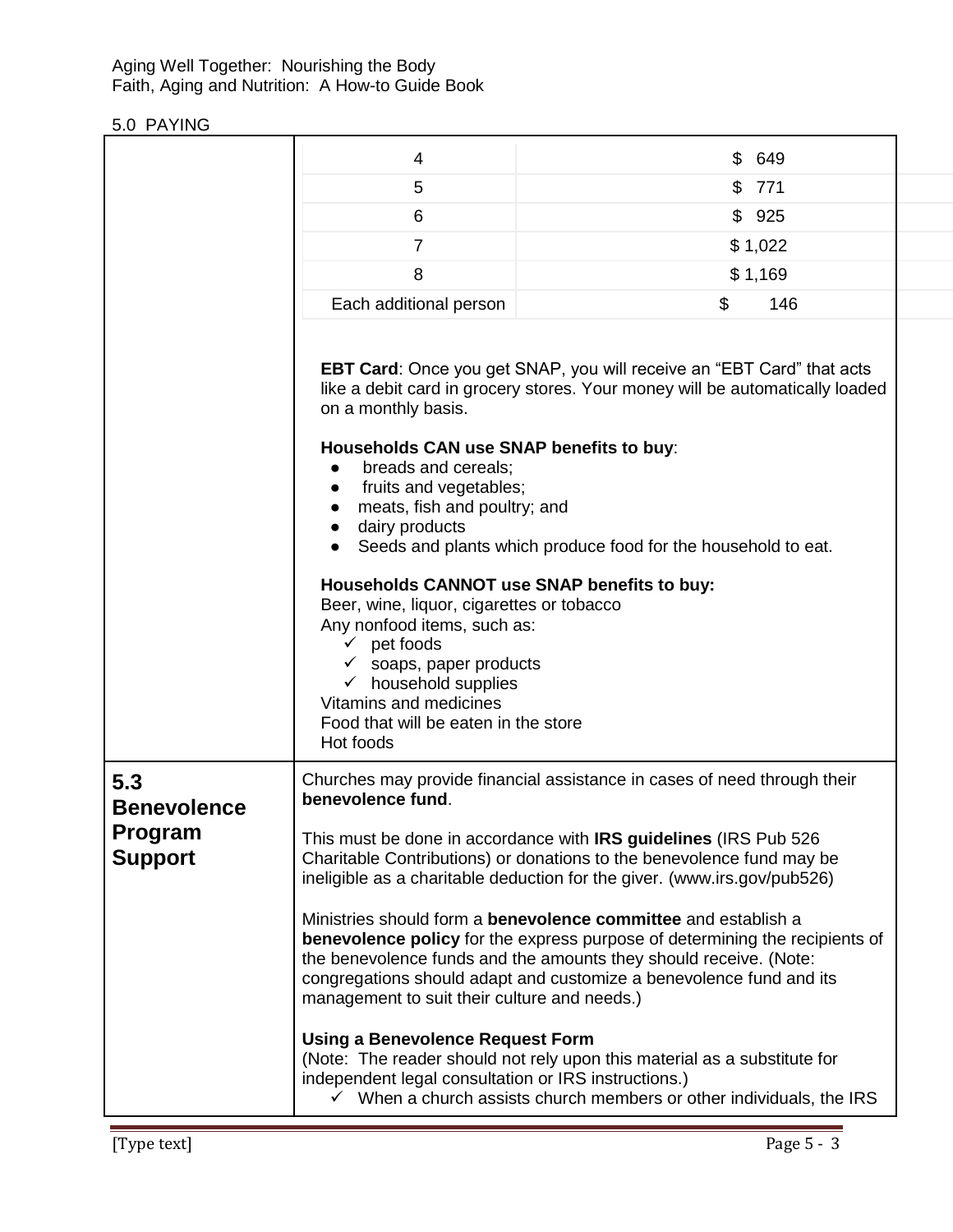| requires the church to keep certain documentation and records on<br>individuals the church has helped.<br>$\checkmark$ This form should be filled out each time the church helps a person<br>financially.<br>$\checkmark$ The form should be signed by members of the Benevolence<br>Committee<br>$\checkmark$ This confidential form should be kept with the church's financial<br>records<br>A blank form may be obtained from www.lifeway.com. ©2007 Keith<br>$\checkmark$<br>Hamilton. Posted on LifeWay.com by permission. Churches may<br>download, store, copy, and distribute this form free of charge for its<br>intended use. Distribution for sale is strictly prohibited.                                                                                                                                                                                                                                                                                                                                                   |
|-----------------------------------------------------------------------------------------------------------------------------------------------------------------------------------------------------------------------------------------------------------------------------------------------------------------------------------------------------------------------------------------------------------------------------------------------------------------------------------------------------------------------------------------------------------------------------------------------------------------------------------------------------------------------------------------------------------------------------------------------------------------------------------------------------------------------------------------------------------------------------------------------------------------------------------------------------------------------------------------------------------------------------------------|
| <b>Administering your fund</b><br>(Note: the words elder and deacon are intended in a nonsectarian context.<br>'Elder ' is intended to convey a layperson who carries the authority and<br>responsibility to set policies and make financial decisions for the<br>congregation and its assets. 'Deacon' is intended to convey a layperson who<br>ministers to the physical needs of the congregation and its assets.)<br>An individual or a group can manage a benevolence fund, often depending<br>on the size of the congregation. Here are three of the most widely accepted<br>management styles:<br>$\checkmark$<br><b>Individual:</b> The simplest way to administer a benevolence fund is for<br>an elder, deacon or another designated person to be personally<br>responsible to screen individual needs and discern an appropriate<br>response. This person is empowered by the congregation to respond<br>appropriately and confidentially to financial needs on behalf of the<br>congregation within established guidelines. |
| $\checkmark$ Small group: Two or three congregational leaders, typically elders or<br>deacons, are involved in the process of discernment and response.<br>The pastor may or may not be in this group.<br>$\checkmark$ Committee: All congregation and community needs are referred to a<br>committee apart from the pastor. This group of three to five people<br>(often called the deacon board, congregational care committee or<br>financial aid committee) is responsible to assess, process and<br>respond to needs referred to them by anyone in the church<br>community.                                                                                                                                                                                                                                                                                                                                                                                                                                                        |
| <b>Choosing fund administrators</b><br>Discerning who are the right individuals to administer the fund is one of the<br>most important functions of the congregation or its leadership team as they<br>set up a benevolence fund.<br>The administrator needs unique gifts of compassion and awareness, as well<br>as resource management.                                                                                                                                                                                                                                                                                                                                                                                                                                                                                                                                                                                                                                                                                               |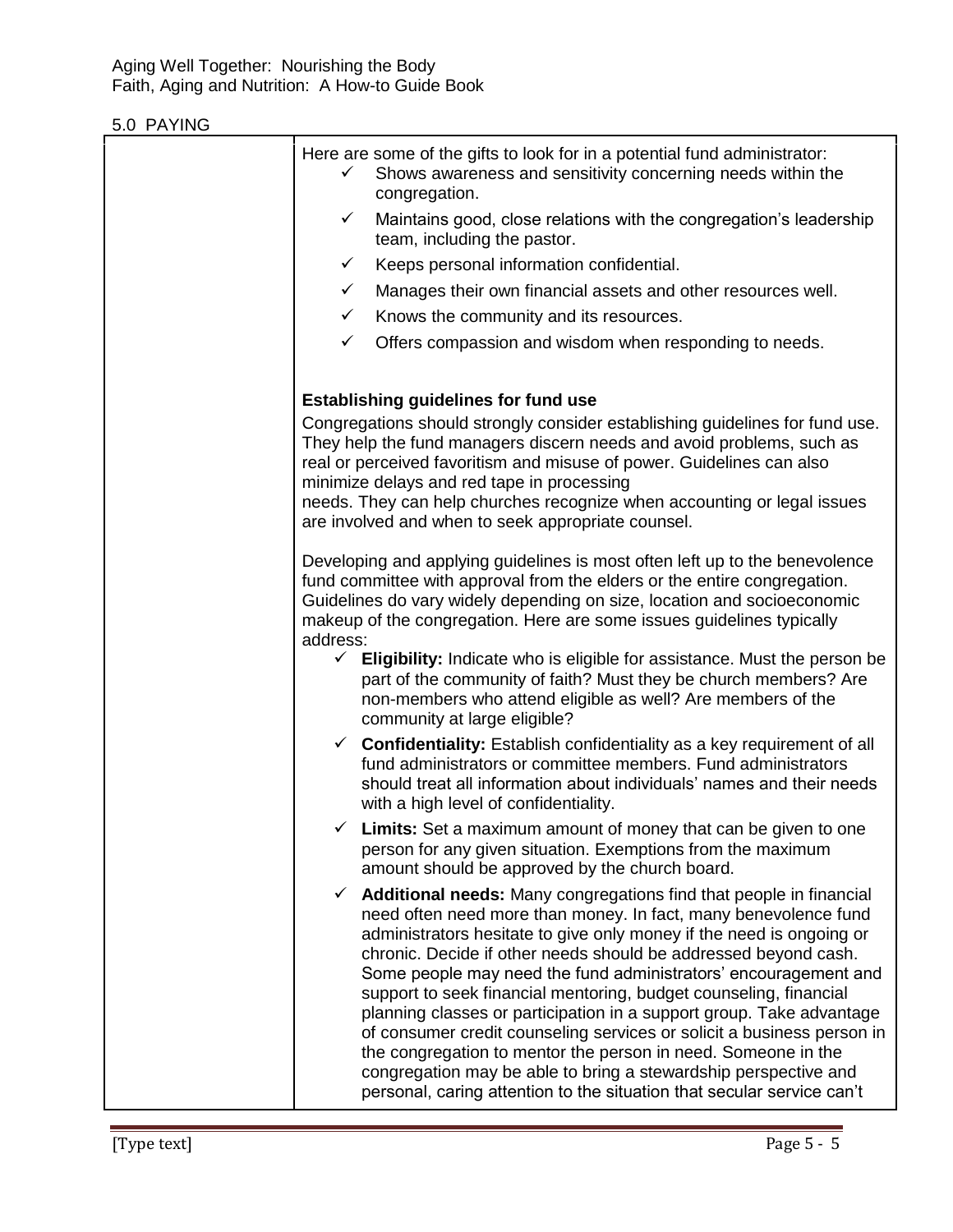|              | provide.                                                                                                                                                                                                                                                                                                                                                                                                                                                                                                                                                                                                                       |
|--------------|--------------------------------------------------------------------------------------------------------------------------------------------------------------------------------------------------------------------------------------------------------------------------------------------------------------------------------------------------------------------------------------------------------------------------------------------------------------------------------------------------------------------------------------------------------------------------------------------------------------------------------|
|              | $\checkmark$ Quick response: Sometimes, people are in dire straits and need a<br>quick response. Churches can establish a rapid turnaround process<br>for urgent requests up to a previously established amount by a<br>designated person, with requests over that limit needing the<br>discernment and decision of a group or committee.                                                                                                                                                                                                                                                                                      |
| $\checkmark$ | <b>Needs assessment:</b> Consider requesting people in need to<br>complete a needs assessment or financial disclosure statement<br>before processing their needs (see attached sample of a needs<br>assessment). This assessment may not be necessary in all cases,<br>depending on how familiar fund managers or church leaders are with<br>the person and situation.                                                                                                                                                                                                                                                         |
|              | $\checkmark$ The church benevolence committee may provide short-term<br>(emergency) assistance and longer-term aid to ensure that applicants<br>have the basic necessities such as food, clothing, housing,<br>transportation, and medical assistance (including psychological<br>counseling).                                                                                                                                                                                                                                                                                                                                 |
|              | $\checkmark$ When a church or nonprofit organization wants to help a particular<br>individual or family that has unusually high medical bills or other valid<br>personal financial needs a charity should consider offering the option<br>of setting up a trust fund at a local bank. Contributions to the trust<br>fund would not be deductible for tax purposes and payments from the<br>trust fund would not represent taxable income to a needy individual<br>or family. This method of helping the needy person or family is clearly<br>a legal approach and represents personal gifts from one individual to<br>another. |
|              | $\checkmark$ Applicants for financial assistance are awarded financial assistance<br>based on financial need. Applicants are not granted financial<br>assistance based on relationships between the applicant and church<br>leaders or significant church contributors.                                                                                                                                                                                                                                                                                                                                                        |
|              | $\checkmark$ The church does not discriminate applicants based upon race, color,<br>sex, national origin, age, geographic territory, or disability. However,<br>the church reserves the right to discriminate based on religion.                                                                                                                                                                                                                                                                                                                                                                                               |
|              | The preferred method of providing assistance will be to pay the<br>applicant's needs directly to a business provider. Assistance may<br>also be provided in the form of cash grants or vouchers for goods or<br>services. The type of aid that is appropriate depends on the<br>individual's needs and available resources.                                                                                                                                                                                                                                                                                                    |
|              | $\checkmark$ Benevolence gifts are given to needy individuals or families.<br>Benevolence gifts made directly by a donor to needy individuals are<br>not deductible. To qualify for a charitable deduction, contributions<br>must be made to a qualified organization.                                                                                                                                                                                                                                                                                                                                                         |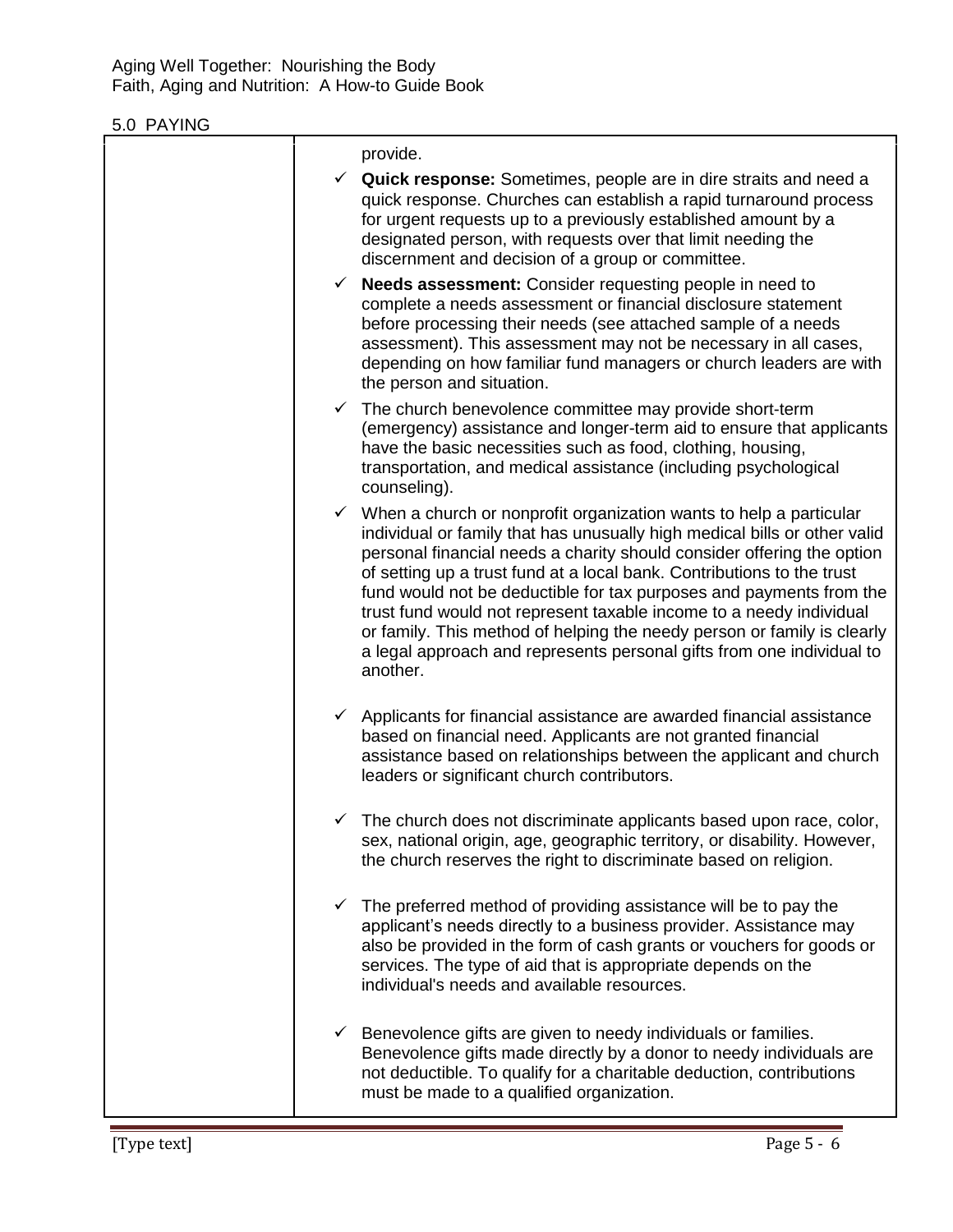| <b>Financing the fund</b><br>Benevolence funds obviously need money in order to give it away. The fund<br>needs seed money to get started and then a constant flow of cash to keep<br>going. Sources vary depending on the congregation's size, structure and<br>practices. Many benevolence funds depend on the goodwill of multiple<br>sources rather than just one.                                                                                                                                        |
|---------------------------------------------------------------------------------------------------------------------------------------------------------------------------------------------------------------------------------------------------------------------------------------------------------------------------------------------------------------------------------------------------------------------------------------------------------------------------------------------------------------|
| Contributions to benevolence funds may be claimed as charitable deductions<br>if they are not earmarked for particular recipients. If a donor makes a<br>suggestion about the beneficiary of a benevolent contribution, it may be<br>deductible if the recipient organization exercises proper control over the<br>benevolence fund. The suggestion must only be advisory in nature and the<br>charity may accept or reject the gift. Otherwise, earmarked benevolence gifts<br>are generally not deductible. |
| Here are some common sources to start and replenish a fund:<br>$\checkmark$ A percentage of total church giving or line item in church spending<br>plan.                                                                                                                                                                                                                                                                                                                                                      |
| $\checkmark$ Special offering on designated occasions (e.g., Thanksgiving).                                                                                                                                                                                                                                                                                                                                                                                                                                   |
| $\checkmark$ Offering during communion services.                                                                                                                                                                                                                                                                                                                                                                                                                                                              |
| $\checkmark$ Love offerings when someone has a need.                                                                                                                                                                                                                                                                                                                                                                                                                                                          |
| $\checkmark$ Special offerings whenever the fund is low.                                                                                                                                                                                                                                                                                                                                                                                                                                                      |
| $\checkmark$ "A tap on the shoulder" request to people willing to contribute to the<br>fund.                                                                                                                                                                                                                                                                                                                                                                                                                  |
| $\checkmark$ Matching Sharing Fund grants from Everence or contributions from<br>businesses and other agencies.                                                                                                                                                                                                                                                                                                                                                                                               |
| $\checkmark$ Individual donations from previous beneficiaries.                                                                                                                                                                                                                                                                                                                                                                                                                                                |
| $\checkmark$ Endowment created with charitable gifts from members' estates.                                                                                                                                                                                                                                                                                                                                                                                                                                   |
| $\checkmark$ Benevolence gifts could be paid from the general fund of an<br>organization.                                                                                                                                                                                                                                                                                                                                                                                                                     |
| <b>Creating accountability measures</b>                                                                                                                                                                                                                                                                                                                                                                                                                                                                       |
| Confidentiality matters most when responding to needs. However, openness<br>matters most in overall fund administration.                                                                                                                                                                                                                                                                                                                                                                                      |
| Fund administrators are stewards of the contributions entrusted to them.<br>Every benevolence fund should have standards of accountability to assure<br>funds are disbursed in an appropriate and sound fashion.                                                                                                                                                                                                                                                                                              |
| First, one person or group should not control the handling of fund assets.                                                                                                                                                                                                                                                                                                                                                                                                                                    |
| The church treasurer (who should not be on the benevolence fund<br>committee) should handle all contributions to and disbursements from the                                                                                                                                                                                                                                                                                                                                                                   |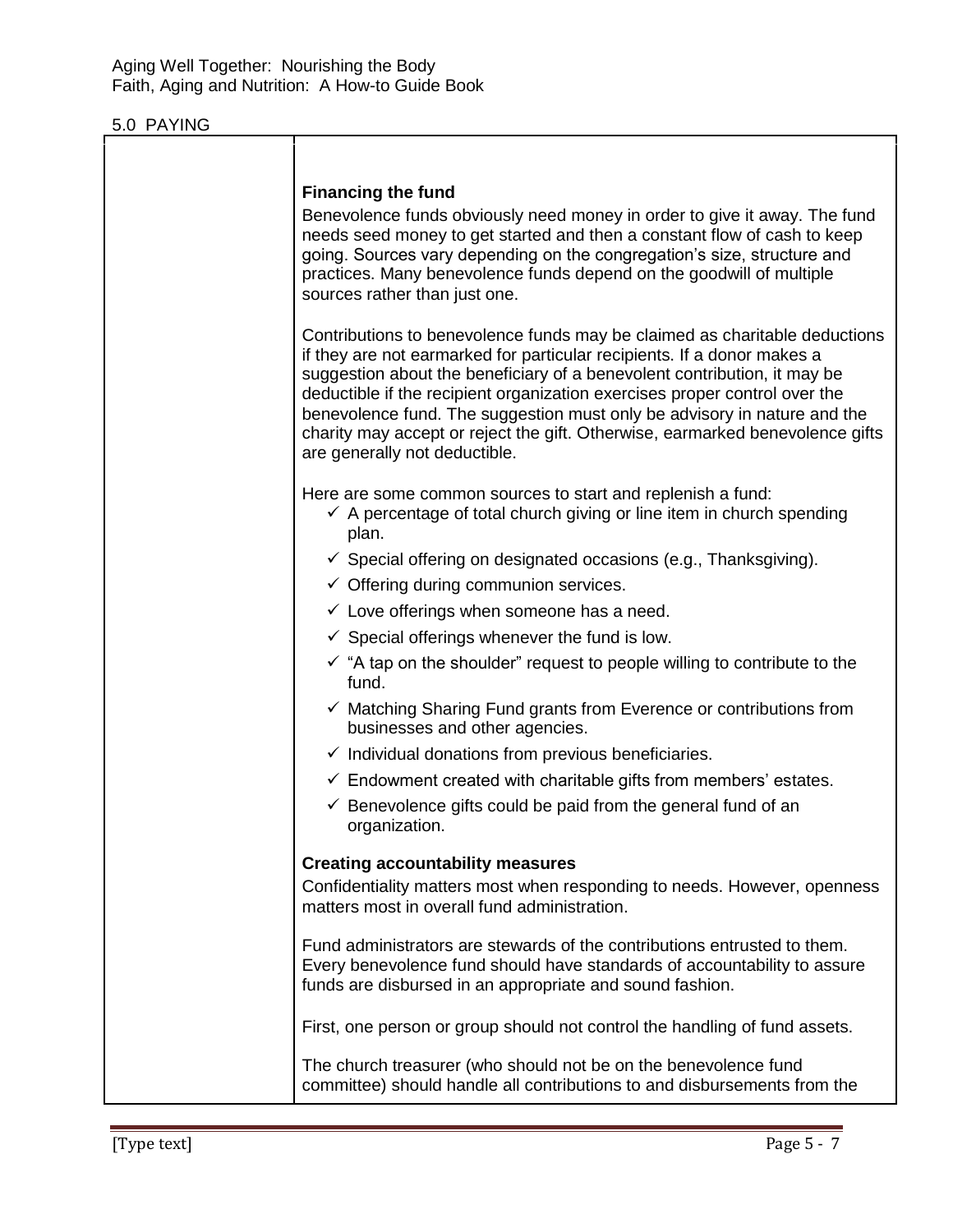| fund.                                                                                                                                                                                                                                                                                                                                                                                                                                                                                                                                                                                                                                                                                                                                                                                                                                                                                                                                                                                                                                                                                                                                                                                                                                                                                                                                                                                |
|--------------------------------------------------------------------------------------------------------------------------------------------------------------------------------------------------------------------------------------------------------------------------------------------------------------------------------------------------------------------------------------------------------------------------------------------------------------------------------------------------------------------------------------------------------------------------------------------------------------------------------------------------------------------------------------------------------------------------------------------------------------------------------------------------------------------------------------------------------------------------------------------------------------------------------------------------------------------------------------------------------------------------------------------------------------------------------------------------------------------------------------------------------------------------------------------------------------------------------------------------------------------------------------------------------------------------------------------------------------------------------------|
| The fund also needs general oversight from the broader church community.<br>An annual report to the congregation on the number of beneficiaries and<br>monies dispersed is highly recommended. A more detailed report may be<br>appropriate for the church leadership.                                                                                                                                                                                                                                                                                                                                                                                                                                                                                                                                                                                                                                                                                                                                                                                                                                                                                                                                                                                                                                                                                                               |
| <b>Case Study</b><br>http://www.bivocational.org/BIVO/PastorsToday/Benevolence_Gifts_Accordin<br>g to IRS Guidelines.htm                                                                                                                                                                                                                                                                                                                                                                                                                                                                                                                                                                                                                                                                                                                                                                                                                                                                                                                                                                                                                                                                                                                                                                                                                                                             |
| <b>Handling Benevolence Gifts According to IRS Guidelines</b>                                                                                                                                                                                                                                                                                                                                                                                                                                                                                                                                                                                                                                                                                                                                                                                                                                                                                                                                                                                                                                                                                                                                                                                                                                                                                                                        |
| Written by Keith Hamilton                                                                                                                                                                                                                                                                                                                                                                                                                                                                                                                                                                                                                                                                                                                                                                                                                                                                                                                                                                                                                                                                                                                                                                                                                                                                                                                                                            |
| "I cannot believe the IRS would not allow us to help the Jones!"<br>exclaimed Pastor Steve. Last spring was a terrible time for the Jones' family.<br>Just like it was yesterday, Pastor Steve recalled the night the Jones' home<br>burned to the ground. He had received the phone call at 2:14 AM. Deacon<br>Frye had called him to come and help comfort the Jones after they had lost<br>everything in their home in an early morning fire. And now the IRS was not<br>allowing their church members a contribution deduction! Pastor Steve could<br>not believe what he was hearing from Deacon Frye. "Surely Deacon Frye has<br>his facts wrong,' thought Pastor Steve. During a recent IRS audit of his<br>charitable contributions, the IRS disallowed Deacon Frye's gift for the Jones.<br>Pastor Steve thought he had done everything right. He recalled how he had<br>called the church together on that Sunday night and had special prayer for<br>the Jones. At the close of the service, Pastor Steve called the church<br>together to take up a special offering for the Jones to help them with their<br>expenses. He had everyone make the check out to the church and put on the<br>memo part of the check the wording, "Jones Family Benevolence Needs,' so<br>the checks would go to the right place. This is how the church had always<br>done it in the past. |
| Pastor Steve did not realize the mistake he had made until he read in the<br>IRS Publication 526. "You cannot deduct contributions to specific individuals.<br>including contributions to individuals who are needy or worthy. This includes<br>contributions to a qualified organization like a church if you indicate that your<br>contribution is for a specific person. But you can deduct a contribution that<br>you give to a qualified organization that in turn helps needy or worthy<br>individuals if you do not indicate that your contribution is for a specific<br>person.' Pastor Steve simply shook his head in disbelief. Did he really<br>understand what this meant to his church? This would change the way his<br>church would help the needy. It was clear: The IRS stated in Publication 526<br>that the donor can deduct contributions for relief only if the contributions were<br>not earmarked for a particular individual or family.<br>Pastor Steve had his work cut out for him and his church. He needed to<br>develop a designated fund policy to meet the benevolence needs of others.<br>He needed this policy yesterday. After contacting several leading resources<br>in church tax matters, he was able to bring the following policy to his church                                                                                              |